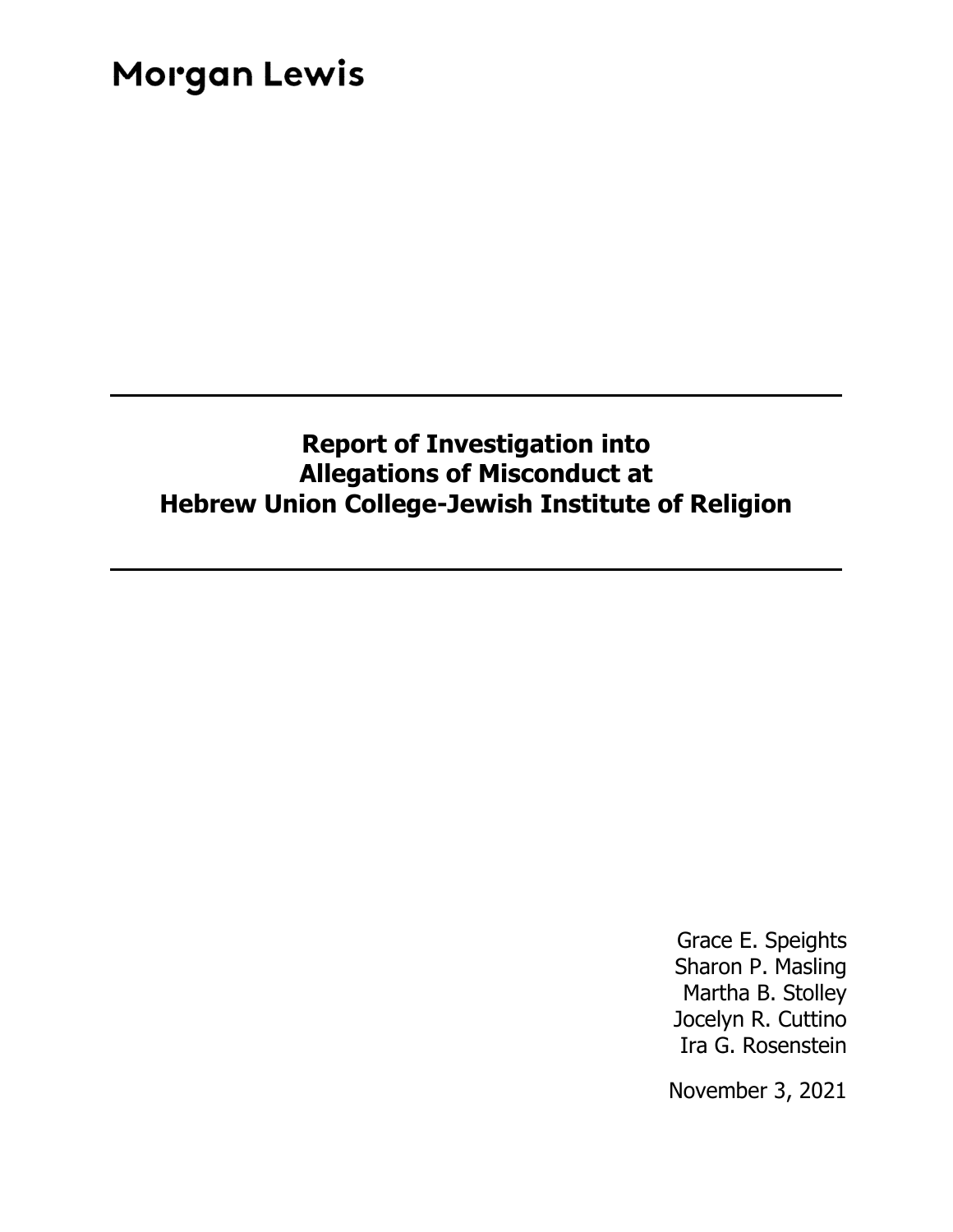### **Table of Contents**

| I.   |           |                                                           |                                                          |  |  |  |
|------|-----------|-----------------------------------------------------------|----------------------------------------------------------|--|--|--|
|      | А.        |                                                           |                                                          |  |  |  |
|      | <b>B.</b> |                                                           |                                                          |  |  |  |
|      |           | 1.                                                        |                                                          |  |  |  |
|      |           | 2.                                                        |                                                          |  |  |  |
|      |           | 3.                                                        |                                                          |  |  |  |
| II.  |           |                                                           |                                                          |  |  |  |
|      | А.        |                                                           |                                                          |  |  |  |
|      | <b>B.</b> |                                                           |                                                          |  |  |  |
|      | C.        |                                                           |                                                          |  |  |  |
|      | D.        |                                                           |                                                          |  |  |  |
| III. |           |                                                           |                                                          |  |  |  |
|      | А.        |                                                           |                                                          |  |  |  |
|      |           | 1.                                                        |                                                          |  |  |  |
|      |           | 2.                                                        |                                                          |  |  |  |
|      |           | 3.                                                        |                                                          |  |  |  |
|      |           | 4.                                                        |                                                          |  |  |  |
|      |           | 5.                                                        | Allegations Regarding Lack of Accommodations14           |  |  |  |
|      |           | 6.                                                        |                                                          |  |  |  |
|      | <b>B.</b> | Observations Regarding Culture and Student Experiences 15 |                                                          |  |  |  |
|      |           | 1.                                                        |                                                          |  |  |  |
|      |           | 2.                                                        | Enabling and Protecting Those who Committed Misconduct16 |  |  |  |
|      |           | 3.                                                        |                                                          |  |  |  |
|      |           | 4.                                                        |                                                          |  |  |  |
|      |           | 5.                                                        |                                                          |  |  |  |
|      |           | 6.                                                        |                                                          |  |  |  |
|      |           | 7.                                                        |                                                          |  |  |  |
|      |           | 8.                                                        |                                                          |  |  |  |
|      | C.        |                                                           |                                                          |  |  |  |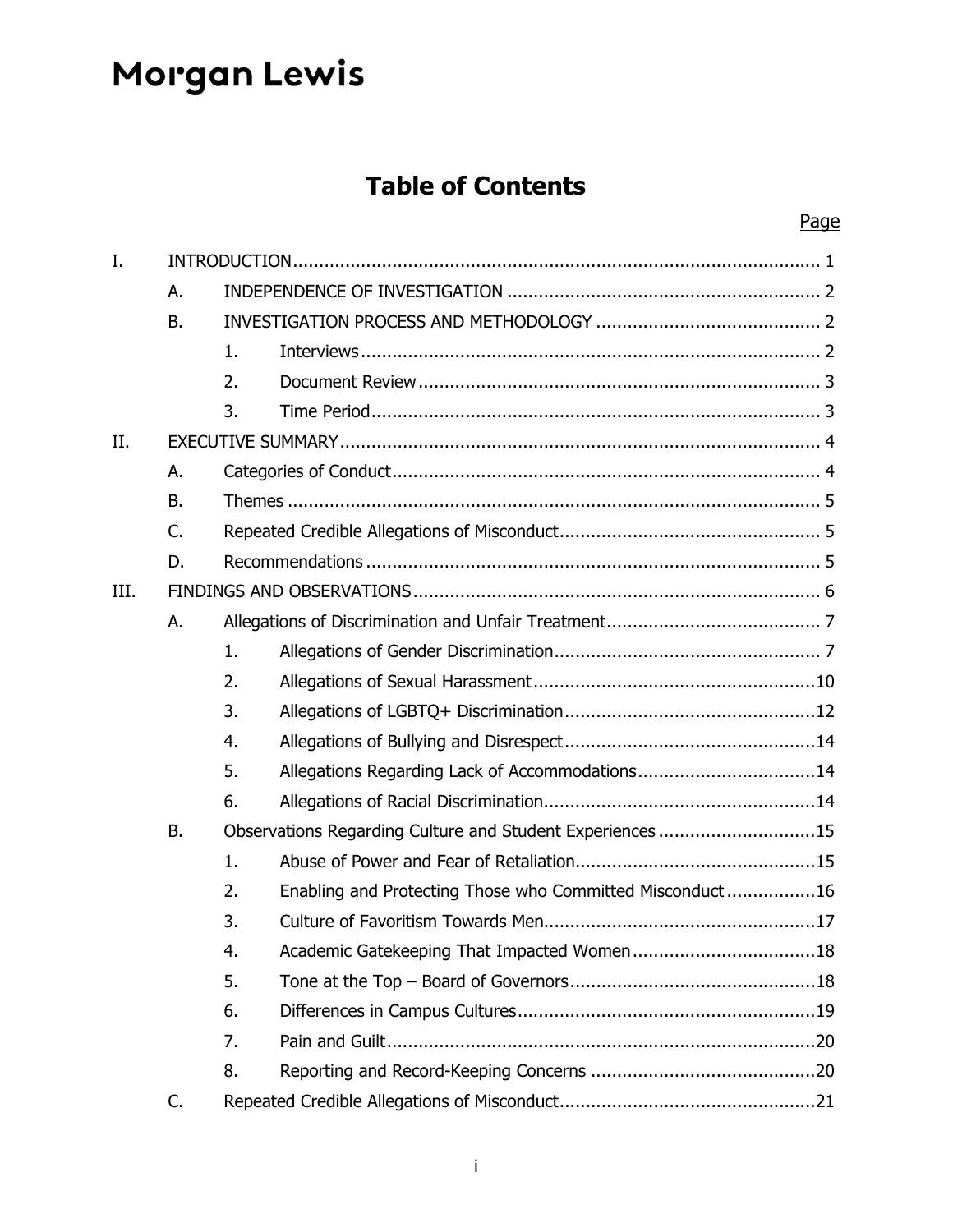|     |           | 1.                                                                 |                                                                    |  |  |
|-----|-----------|--------------------------------------------------------------------|--------------------------------------------------------------------|--|--|
|     |           | 2.                                                                 |                                                                    |  |  |
|     |           | 3.                                                                 |                                                                    |  |  |
|     |           | 4.                                                                 |                                                                    |  |  |
|     |           | 5.                                                                 |                                                                    |  |  |
|     |           | 6.                                                                 |                                                                    |  |  |
| IV. |           |                                                                    |                                                                    |  |  |
|     | А.        |                                                                    |                                                                    |  |  |
|     | <b>B.</b> | Take Proactive Steps to Prevent Such Behavior From Recurring30     |                                                                    |  |  |
|     | C.        | Develop and Implement Clear Policies and Procedures for Reporting, |                                                                    |  |  |
|     | D.        |                                                                    | Review and Revise Relationships with Partner Synagogues and Sister |  |  |
| V.  |           |                                                                    |                                                                    |  |  |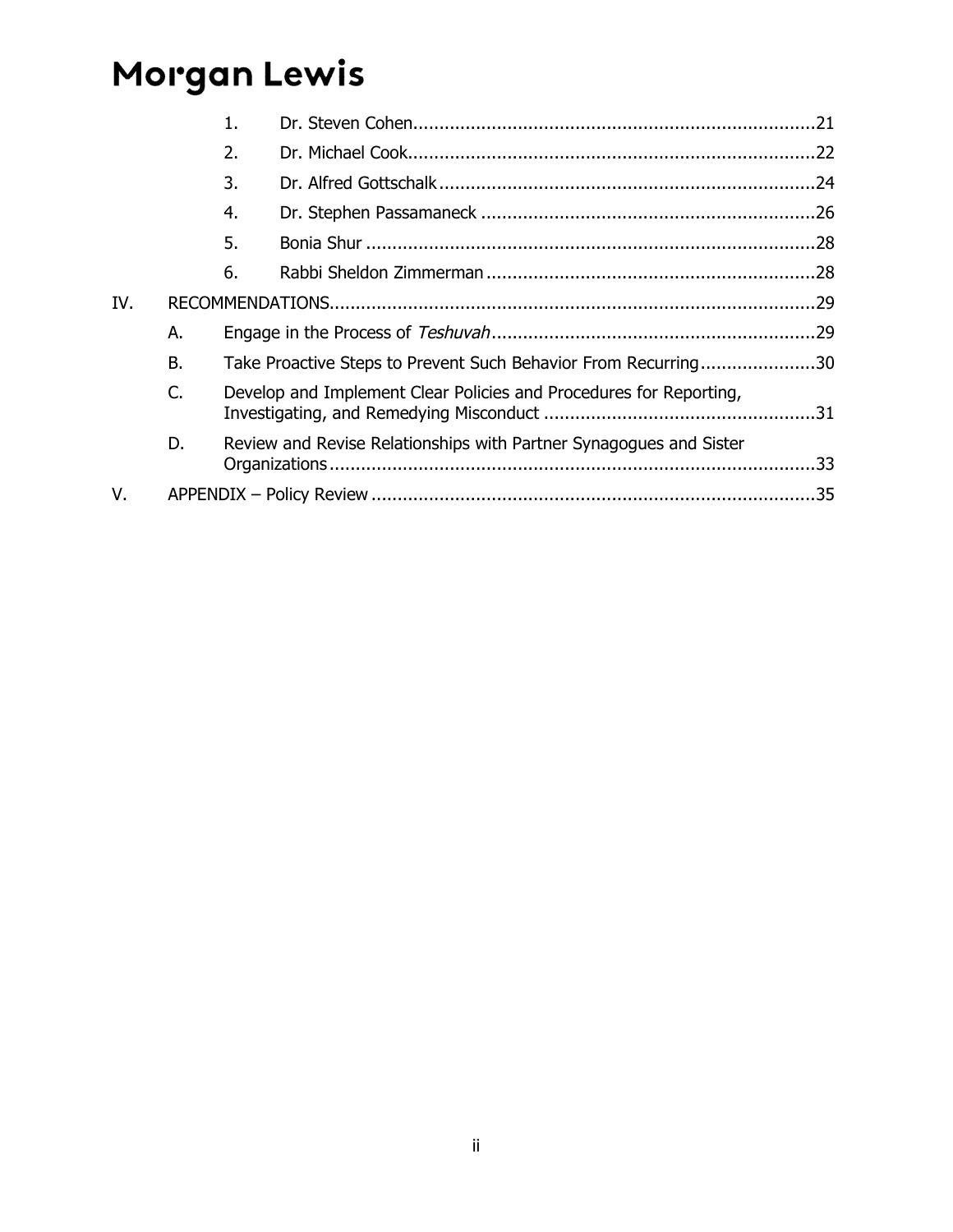### <span id="page-3-0"></span>**I. INTRODUCTION**

Hebrew Union College-Jewish Institute of Religion (HUC) is an institution of Jewish higher education that operates the seminary of Reform Judaism along with graduate and professional schools and programs that train Reform rabbis and cantors, Jewish educators, non-profit leaders, and scholars of all faiths. HUC has four campuses: Cincinnati, New York City, Los Angeles, and Jerusalem. HUC currently has 430 students (spread out across the four campuses), 44 full-time faculty members (not including adjuncts), and 195 staff members.

In mid-April 2021, shortly after the death of Dr. Michael Cook, a well-known HUC professor, HUC learned of reports posted on social media about sexual harassment, gender bias, and other forms of inequitable treatment by Dr. Cook and other HUC faculty.

In response to these reports, as well as other information that previously had been brought to the attention of members of the HUC Board of Governors (the Board), the Board decided to retain an independent organization to review all allegations of misconduct, regardless of whether they already had been reported. A Special Committee of the Board reached out to Morgan Lewis on April 15, 2021. On April 29, with formal approval by the Special Committee, the Board retained Morgan Lewis to conduct an independent review of accounts of inequitable experiences within the HUC community over the past several decades. $1$ 

The Special Committee instructed us to conduct a broad and fully independent review of allegations of prior and current misconduct by anyone associated with HUC. Specifically, the Special Committee tasked us with investigating complaints of past sexual misconduct, sexual harassment, or discrimination on the basis of sex, including gender, gender identity or expression, and sexual orientation, by HUC faculty, staff, or others associated with HUC. The Special Committee also charged us with investigating other allegations of past or current harassment or discrimination or inequitable treatment based on gender, gender identity or expression, sexual orientation, race, and/or disability. The Special Committee asked us to determine whether any faculty or staff member in a supervisory or leadership position at HUC was aware of, or should have been aware of, such complaints at any location on any campus or at off-site assignments or events related to the HUC curriculum and, if so, what the response of that faculty or staff member was and whether the response was appropriate.

In addition to that broad investigatory scope, the Special Committee asked Morgan Lewis to review and evaluate past and current policies, procedures, and controls related to the reporting and handling of allegations or instances of misconduct, harassment, or discrimination by HUC

<sup>&</sup>lt;sup>1</sup> In addition to HUC, other Reform movement institutions, including the Central Conference of American Rabbis (CCAR) and the Union for Reform Judaism, retained independent counsel to investigate how the movement deals with allegations of misconduct. These investigations commenced after April 29, 2021, when Central Synagogue, a large Reform movement synagogue, issued findings of an internal investigation stating that former HUC President Rabbi Sheldon Zimmerman had engaged in inappropriate sexual relations in the 1970s and 1980s, during his time as Central Synagogue's senior rabbi. Rabbi Zimmerman also was the president of HUC from 1996-2000 and he served on HUC's faculty before then. He resigned from HUC in 2000 after an investigation into his conduct as a rabbi led to his suspension by the CCAR.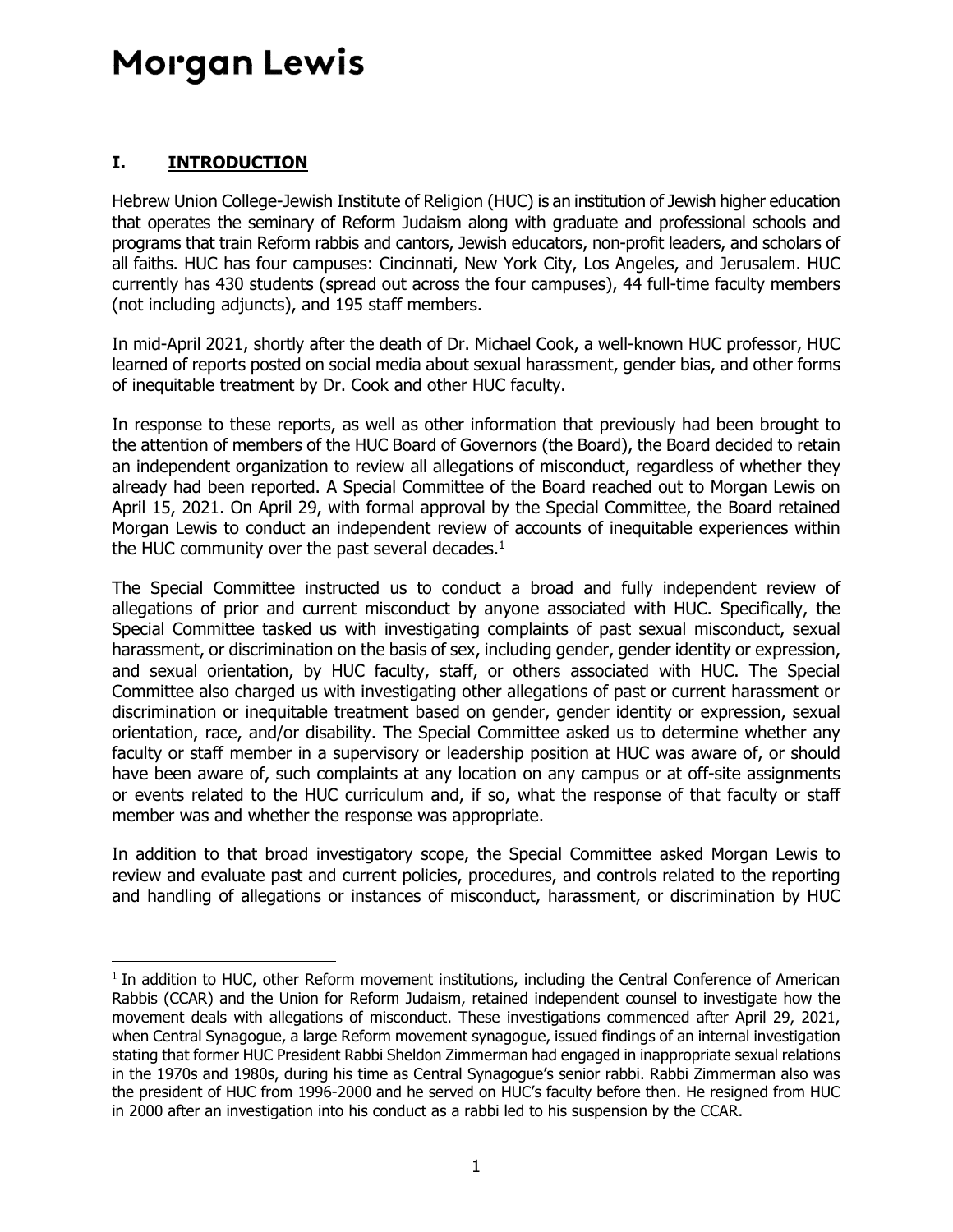faculty, staff, or others associated with HUC; and to counsel and make recommendations to the Board regarding how to respond to our investigative findings.

This report contains the results of Morgan Lewis's investigation and its findings and recommendations.

### **A. INDEPENDENCE OF INVESTIGATION**

<span id="page-4-0"></span>The investigation was led by a team of Morgan Lewis partners, associates, and staff and was completely independent. Neither the Board nor anyone associated with HUC influenced, limited, or directed the investigation process or what to include in this report. The Firm was given full autonomy as to how to conduct our review as well as the final content of the report. Neither Morgan Lewis nor any of the attorneys or staff who worked on this project have previously been associated in any way with HUC or members of its Board. We have not represented HUC in litigation and will not do so with regard to any allegations raised in this report.

### **B. INVESTIGATION PROCESS AND METHODOLOGY**

<span id="page-4-1"></span>We began our investigation in early May 2021 and continued through late September 2021. Our objectives were (1) to gather and receive information from all those who wished to tell us about their experiences at HUC, as well as from other sources; (2) to develop, based on that information, a thorough understanding of the culture and environment on the HUC campuses at various points in time; (3) to evaluate HUC's policies and procedures and identify ways to strengthen and enhance them; and (4) to identify areas of improvement in HUC's campus cultures.

On May 8, 2021, at the outset of the investigation, HUC sent a letter from Morgan Lewis to its extended mailing list (over 30,000 individuals) about its engagement by HUC and explained how the investigation would be conducted. HUC also posted the letter on its social media platforms and its website. The letter encouraged people with information or concerns to contact Morgan Lewis and provided a dedicated email address and telephone number by which to do so. On June 2, July 17, and July 26, HUC distributed subsequent communications from Morgan Lewis with reminders about the investigation and how to contact Morgan Lewis.

Over the next 4½ months, we received and responded to more than 230 communications. Of those who reached out, we interviewed everyone who wished to share their story. During the latter phase of our investigation, we initiated contact with several people who we believed would have relevant information. We also reached out to individuals who had been the subject of multiple reports to request an interview and to give them the opportunity to respond to those reports.

### **1. Interviews**

<span id="page-4-2"></span>In the course of our investigation, we conducted 170 individual interviews, which comprised the following:

- Former Students (primarily rabbinical and cantorial students): 111
- Current Students: 4
- Former Faculty: 10
- Current Faculty: 14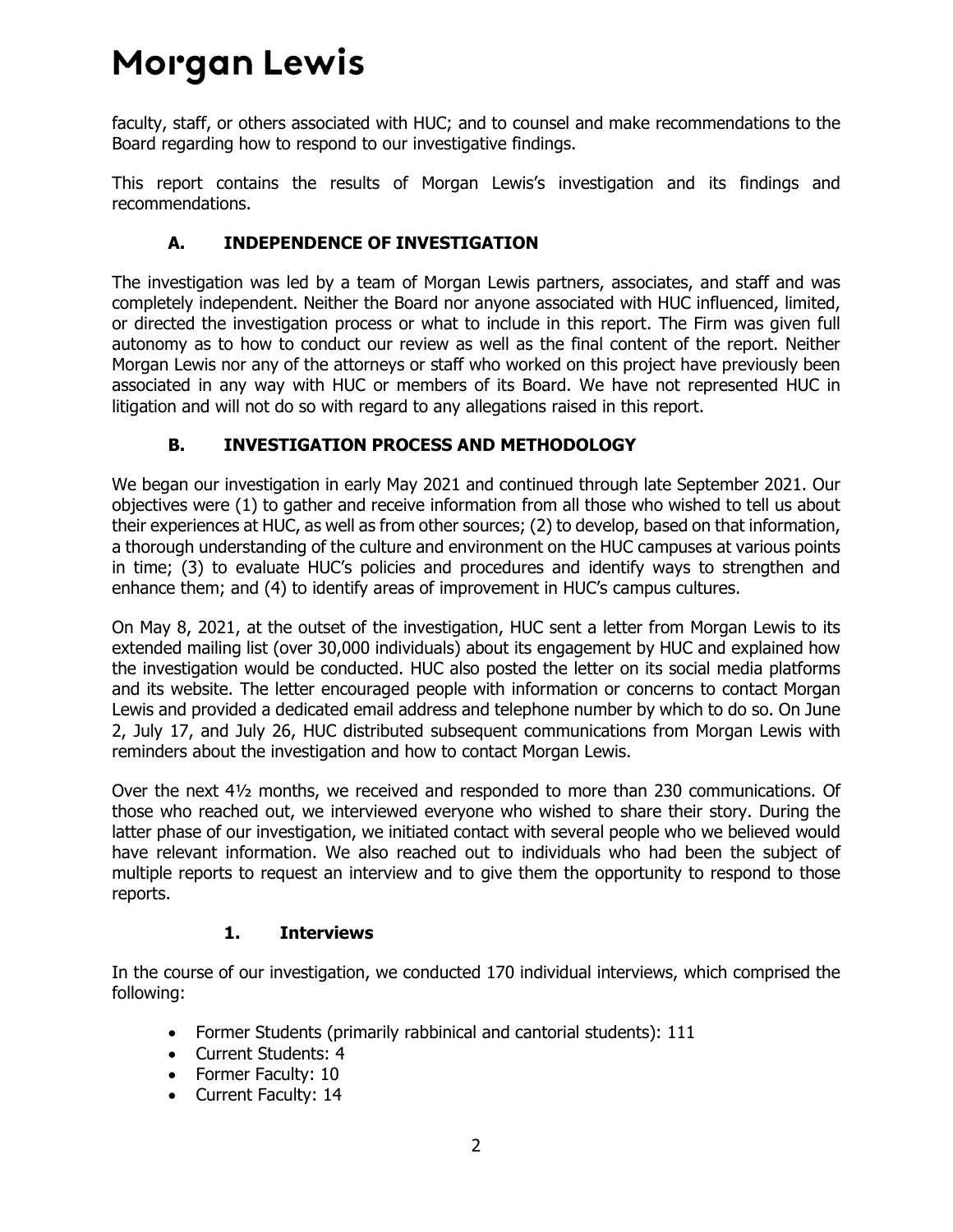- Former Staff: 15
- Current Staff: 12
- Other: 4

The interviews took place primarily by video conference, with a few by telephone, and lasted an average of 60-90 minutes. No conversations were recorded either by video or audio and there were no restrictions on subject area or time. All participants were informed that, while we were lawyers: (1) we were not creating an attorney-client relationship with them individually; (2) we represented the Board of HUC and not any individual Board members, faculty members, or administrators; and (3) we anticipated that the information we gathered would ultimately be reported to the Board.

At every stage of the process, we sought to maintain witness confidentiality. Some witnesses gave us express permission to use their names and identifying information with the Board. We chose not to include any witness names in this report because they are not necessary to understand our findings, conclusions, and recommendations.

#### **2. Document Review**

<span id="page-5-0"></span>In addition to witness interviews, we reviewed and analyzed hundreds of documents related to the investigation, including but not limited to HUC's handbooks and relevant policies and procedures; the report from the Presidential Task Force on Safe and Respectful Environments; the report by HUC's Diversity, Equity and Inclusion consultant; student reports to the Board of Governors; records regarding past complaints and investigations; deposition transcripts and expert reports from prior litigation; personnel files; internal memos; and any materials we received from witnesses to supplement and/or support what they recounted during their interview (e.g., email correspondence, social media posts, and written statements).

#### **3. Time Period**

<span id="page-5-1"></span>We did not restrict the scope of our investigation to any given time period. Ultimately, the allegations we heard about spanned more than five decades, from the 1970s to the present.<sup>2</sup>

\*\*\*

We thank the Board and the Special Committee for the opportunity to assist HUC in this important project. They wanted a fair, unbiased, and complete investigation and so placed no limits on its scope. We appreciate their unfettered support, as well as the support and able assistance of the administration, who answered our many questions and did their best to track down files from long ago.

We also want to thank all of those who volunteered to speak with us. We understand that the subject matter of some of our conversations was complicated, difficult, and had the potential to revisit painful memories. We came away from the project with the strong view that all participants have a sincere desire to assist HUC in meeting its deepest core values. We hope and trust this

<sup>&</sup>lt;sup>2</sup> We received one email alleging misconduct in the 1960s.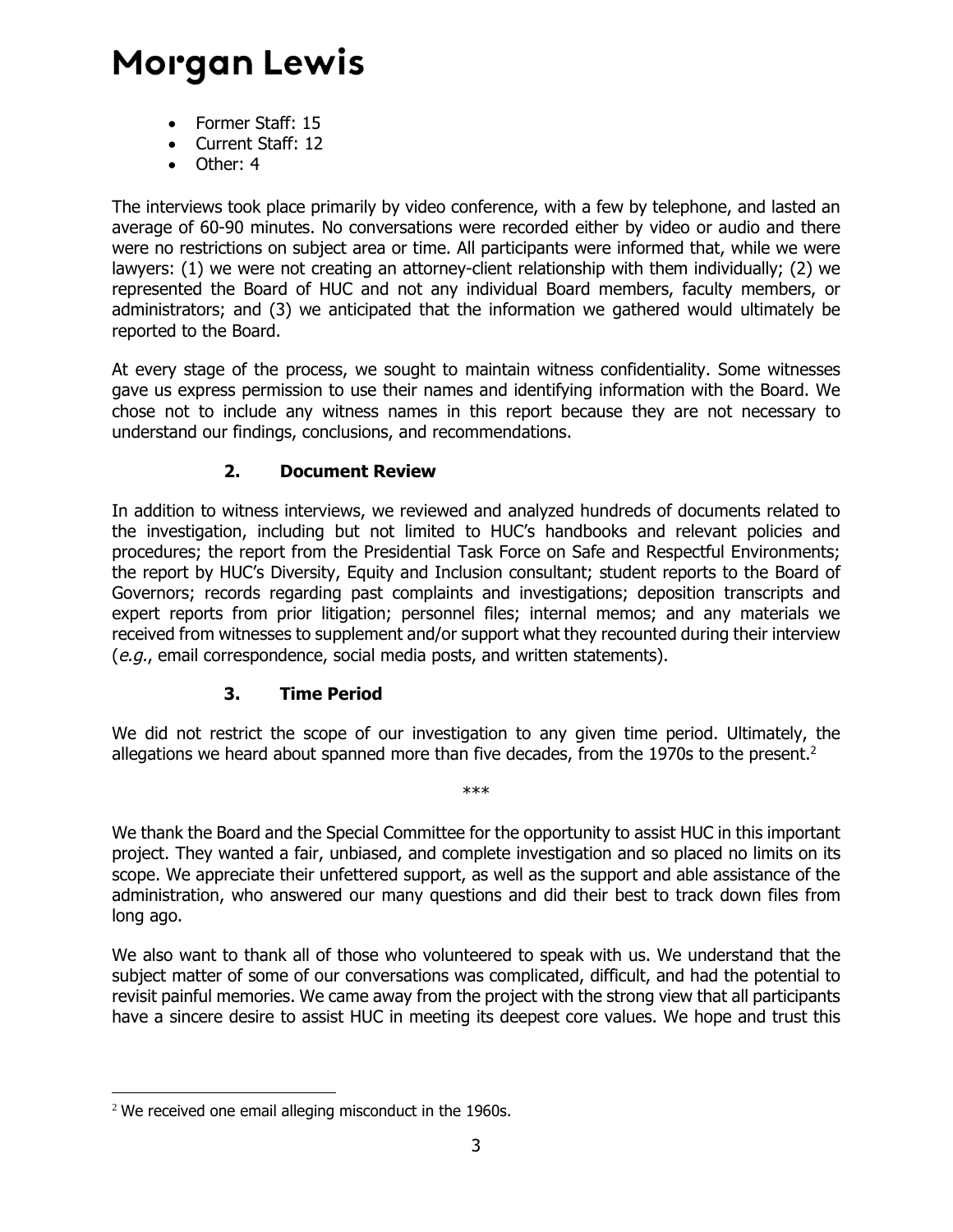Report will be helpful to HUC and all who have been, currently are, and will in the future be associated with this historic and special center for Jewish education and learning.

#### <span id="page-6-1"></span><span id="page-6-0"></span>**II. EXECUTIVE SUMMARY**

#### **A. Categories of Conduct**

Morgan Lewis spoke with 170 witnesses and reviewed hundreds of documents detailing allegations of harassment, discrimination, and related misconduct. Given the breadth of our review, both in time and scope, it was not possible to definitively substantiate or not substantiate all of the allegations we received. We include in this Report only those allegations that we determined met a threshold of credibility, noting where possible when there were multiple and/or consistent allegations about conduct, patterns of behavior, and/or themes.

The allegations we heard during interviews fall into the following categories of alleged misconduct: (1) gender discrimination; (2) sexual harassment; (3) LGBTQ+ discrimination; (4) bullying and disrespect; (5) failure to provide accommodations; and (6) racial discrimination.

A significant number of the women we interviewed, as well as some of the men, described gender discrimination or bias that they experienced and/or witnessed. The most prevalent comment we heard was of a "good old boys" mindset across all of HUC's campuses.

Additionally, women credibly reported being subjected to direct gender discrimination, ranging from comments disparaging women in the rabbinate generally, to a woman being told she was "too high strung to be a rabbi," to female students and faculty being treated negatively because they chose to focus on feminism in their scholarship. We also were told about more recent microaggressions against women, such as being interrupted while speaking, being ignored by male colleagues, or being called by first names rather than "doctor" or "rabbi" or "professor." Both faculty and students described instances of male faculty and administrators commenting on women's appearances and/or weight while not making similar comments about men's appearances or weight.

In addition to gender bias, we received numerous allegations of sexual harassment, ranging in severity from forcible sexual touching to off-color jokes and comments about breasts and penis size. While the more serious allegations concern conduct occurring before 2000, we also heard about more recent harassment and boundary-crossing behavior. Numerous students told us that they did not report sexual harassment to faculty or the administration because they feared retaliation.

A smaller but still significant number of witnesses experienced or witnessed alleged discrimination based on LGBTQ+ status. While the most blatant and egregious allegations date from years ago, the issue reportedly remains today.

We heard numerous allegations about various forms of bullying by faculty members and leaders in the administration.

We also received reports of difficulties obtaining accommodations for disabilities and pregnancy/new parenthood.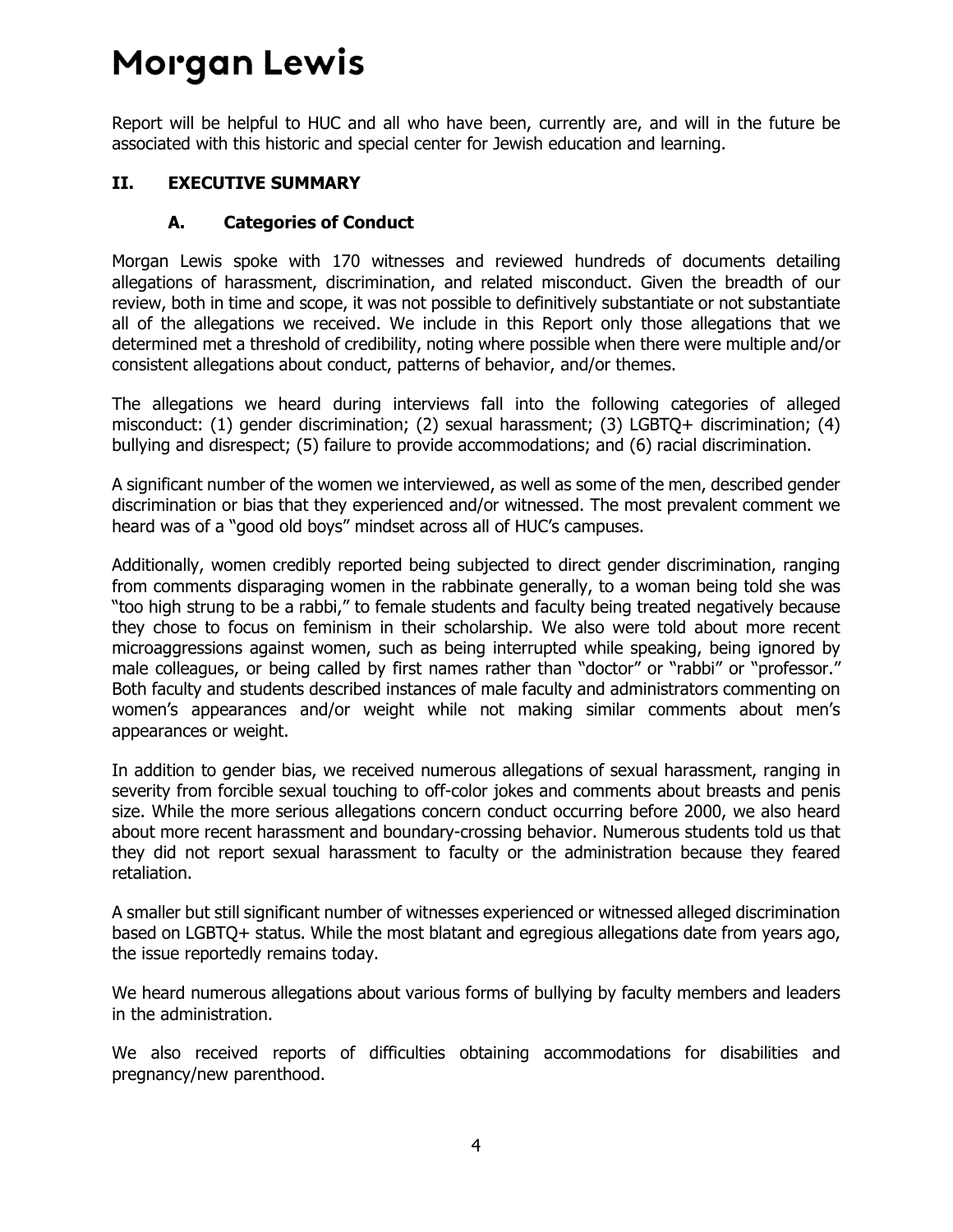Some students and faculty members also shared with us experiences and observations of racial discrimination.

#### **B. Themes**

<span id="page-7-0"></span>Overall, the common themes that former and current students and faculty alleged were: (1) abuse of power by some administrative leaders and faculty, and fear of retaliation by the reporters or would-be reporters of that abuse; (2) enabling behavior by some faculty and administrators, in which individuals were not held accountable or disciplined for their misconduct; (3) a culture of favoritism towards male students fostered by some administrators and faculty members; (4) academic gatekeeping by some faculty members; (5) a disrespectful "tone at the top" by some members of the Board of Governors who have served during the past decade; (6) differences in campus cultures; (7) pain and guilt that some former students (as well as some former faculty) feel as a result of their experiences at HUC and their sense that they did not do enough to protect later generations of students; and (8) lack of awareness of HUC's procedures for reporting misconduct and inadequate and/or ineffective record-keeping for complaints and investigations.

### **C. Repeated Credible Allegations of Misconduct**

<span id="page-7-1"></span>We received and/or reviewed repeated and credible allegations of sexual harassment by Dr. Steven Cohen, Dr. Michael Cook, Dr. Alfred Gottschalk, Dr. Stephen Passamaneck, Bonia Shur, and Rabbi Sheldon Zimmerman.

### **D. Recommendations**

<span id="page-7-2"></span>Based on the information we gathered in the course of our investigation, including responses from witnesses as to what they hoped would result from the investigation, we recommend ways for HUC to: (1) engage in the process of *teshuvah* (repentance); (2) prevent the conduct outlined in this report from recurring; and (3) develop and implement policies and procedures for reporting, investigating, and remedying misconduct.

Regarding teshuvah, we recommend engaging in a truth and reconciliation process. This would include making this investigative report public; establishing a public forum where individuals who wish to tell their HUC stories can do so; and thanking all who came forward to share their HUC experiences with us. We also recommend offering to conduct an optional reordination ceremony, or something similar, for those who were ordained by alleged sexual harassers and wish to be re-ordained. In addition, we recommend appropriate corrective action, including removing honors or memorials that recognize individuals who engaged in the types of misconduct described in this report.

We recommend that the process of taking proactive steps to prevent the recurrence of this misconduct start with a cultural assessment, including surveying current students, faculty, and staff, and conducting focus groups and individual interviews. Additionally, we recommend ensuring that there are clear rules and directives prohibiting harassment, discrimination, bullying, and other disrespectful conduct and that those rules and directives are consistently enforced. In the same vein, we recommend that the school conduct comprehensive and in-depth training for students, faculty, staff, and Board members on creating a culture of respect, inclusion, and diversity. With respect to the latter, we recommend that HUC make efforts to enhance the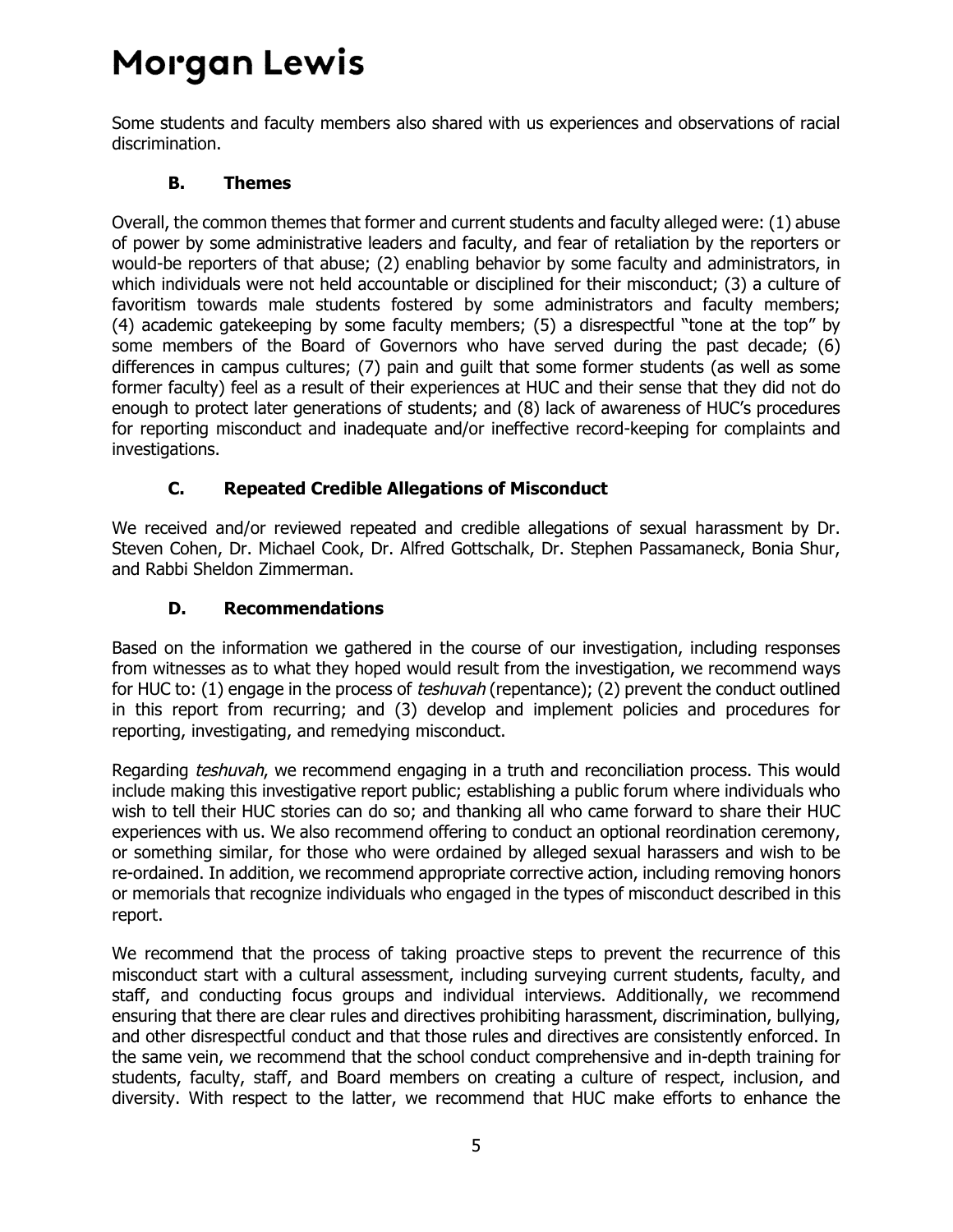diversity of its senior leadership and that the Board make efforts to enhance its diversity as well. We also recommend that HUC appoint an ombuds person to whom individuals with concerns can go and consider providing access to trained mental health services at each campus.

With respect to policies and procedures for reporting, investigating, and remedying misconduct, we recommend that HUC review and revise its policies and procedures in accordance with what we have set forth in this report. Additionally, HUC should ensure that those policies and procedures are prominently featured and easily accessible on the school's website and that students, faculty, and staff are trained annually. We recommend that HUC ensure transparency and consistency in how complaints and misconduct are handled and consider implementing a student discipline panel or escrow system.

Finally, we recommend that HUC evaluate relationships with partner synagogues and sister organizations and make adjustments as necessary and appropriate. For instance, we recommend that going forward, HUC terminate relationships with synagogues where students are treated inappropriately during their student pulpits. We also recommend that HUC work with the Central Conference of American Rabbis (CCAR), the American Conference of Cantors (ACC), and the Union for Reform Judaism (URJ) to assess and modify if appropriate the placement process, and that HUC explore whether and how it might revoke a degree and *smicha* (ordination) where allegations of misconduct have been substantiated.

#### <span id="page-8-0"></span>**III. FINDINGS AND OBSERVATIONS**

Set forth below is a more detailed summary of our findings and observations regarding witness allegations of harassment, discrimination, and/or inequitable treatment at HUC. This section is broken into three parts: (1) the types of misconduct that former and current students and faculty and other witnesses described to us; (2) the overarching themes that we heard and observed throughout our interviews; and (3) repeated allegations of misconduct involving specific individuals associated with HUC.

Given the breadth of our review, both in time and scope, it was not possible to definitively substantiate or not substantiate all of the misconduct allegations we received. We include here only those allegations that we determined met a threshold of credibility, noting where possible when there were multiple and/or consistent allegations about conduct, patterns of behavior, and/or themes. To the extent possible, we provide a level of detail and specificity that will permit a reader to obtain a clear picture of the concerns expressed to us in a variety of areas. In some cases, however, we have chosen to present a more generalized interpretation of information received from multiple sources.

Our assessment of the allegations took into account the temporal and contextual framework of the information we received, as well as significant doctrinal and cultural changes in the Reform movement over the past decades. It is undeniable that, over the 50 year period we reviewed, societal norms and doctrinal positions evolved, and conduct occurring decades ago must be viewed in context. In so doing, however, we do not suggest that conduct that violated individual rights and caused harm to others should not be condemned because it was deemed to be acceptable by some at the time.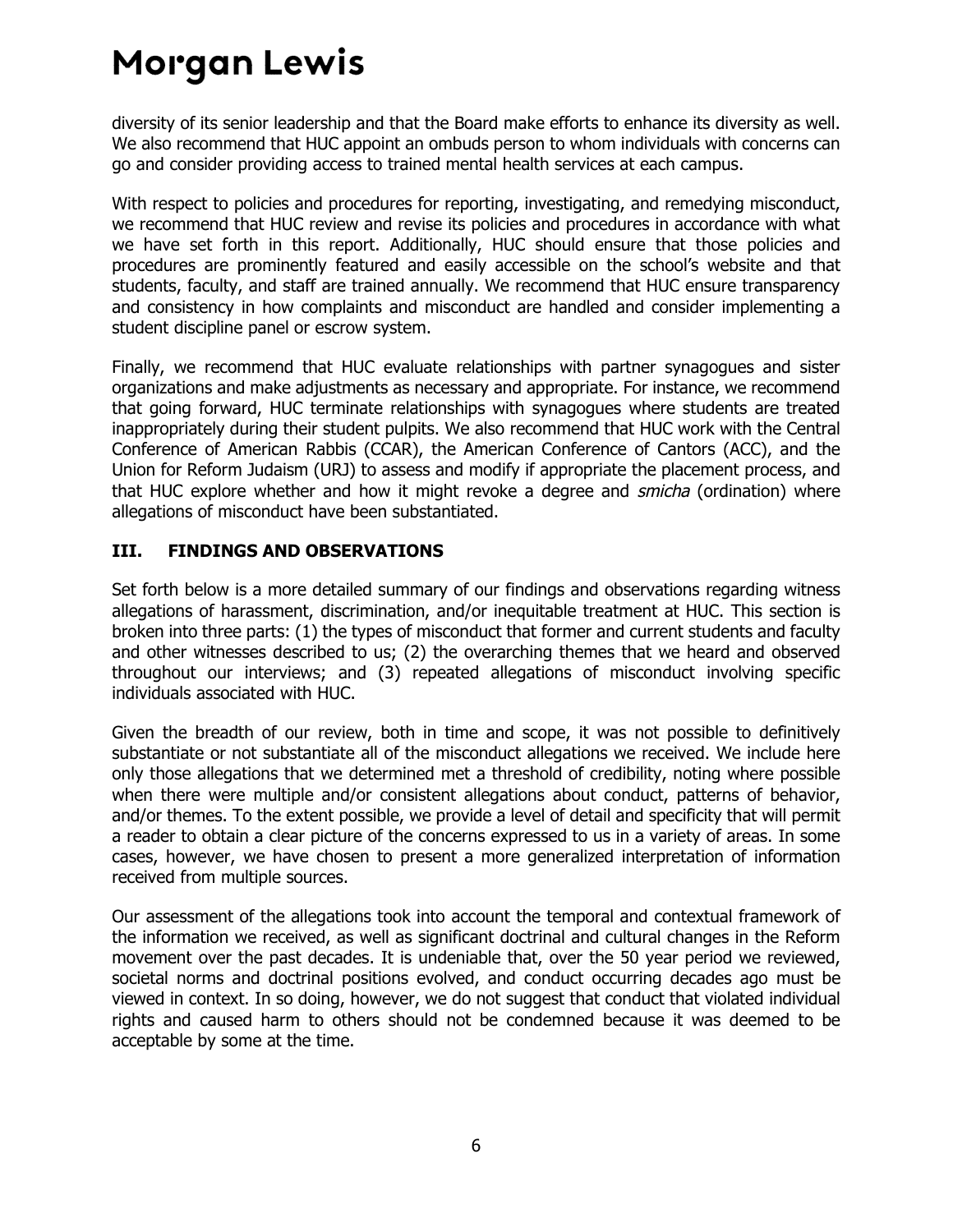### <span id="page-9-0"></span>**A. Allegations of Discrimination and Unfair Treatment**

### **1. Allegations of Gender Discrimination**

<span id="page-9-1"></span>Gender discrimination and sexism were a significant focus of our investigation. Close to half of the individuals we interviewed, both current and former students and current and former faculty, described various forms of gender discrimination they believe they experienced or witnessed during their time at HUC. Many discussed their perception that an "old boys' club" mentality existed, which led to a general feeling of sexism and discriminatory behavior at HUC.

Gender issues at HUC must be viewed in a unique historical context. The first female rabbinical student was not ordained at HUC until 1972; the first woman cantorial student was not ordained until 1975; and the first woman faculty member was not granted tenure until 1995. Over those years and continuing to the present, there has been a doctrinal and cultural evolution of women's role within the clergy.

These circumstances, coupled with a broader societal acceptance of behaviors that are not tolerated today, undoubtedly contributed to a highly challenging environment for female students and faculty in the 1970s and 1980s. They also have affected, albeit in more subtle ways, the experiences of women up to the present.

Many within the first cohorts of women rabbinical students reported that they had experienced overt gender discrimination. For example:

- In the early 1970s, the President of HUC reportedly opined that women in the rabbinate was a passing fad.
- Also in the 1970s, a Cincinnati professor allegedly commented that one of the issues with allowing women to be rabbis was that it conflicted with the idea of the "sacred prostitute."
- A female rabbi who was pregnant in the 1980s felt she had to "hide" her condition.
- A woman who was a student in the 1980s reported that she was told by a member of HUC's admissions committee during the application process that he would recuse himself from her rabbinical school interview because he felt that if she became a rabbi she would "ruin her husband's career" as a rabbi.
- Women's and men's ordination certificates contained different wording until 2016. Men's certificates bestowed the title *morenu harav*, or "our leader, the rabbi." Women's certificates said only rav u'morah, or "rabbi and teacher."<sup>3</sup>

<sup>&</sup>lt;sup>3</sup> Debra Nussbaum Cohen, "Why a Small Word Change is a Big Deal for Reform Women Rabbis," Jewish Telegraphic Agency, May 31, 2016.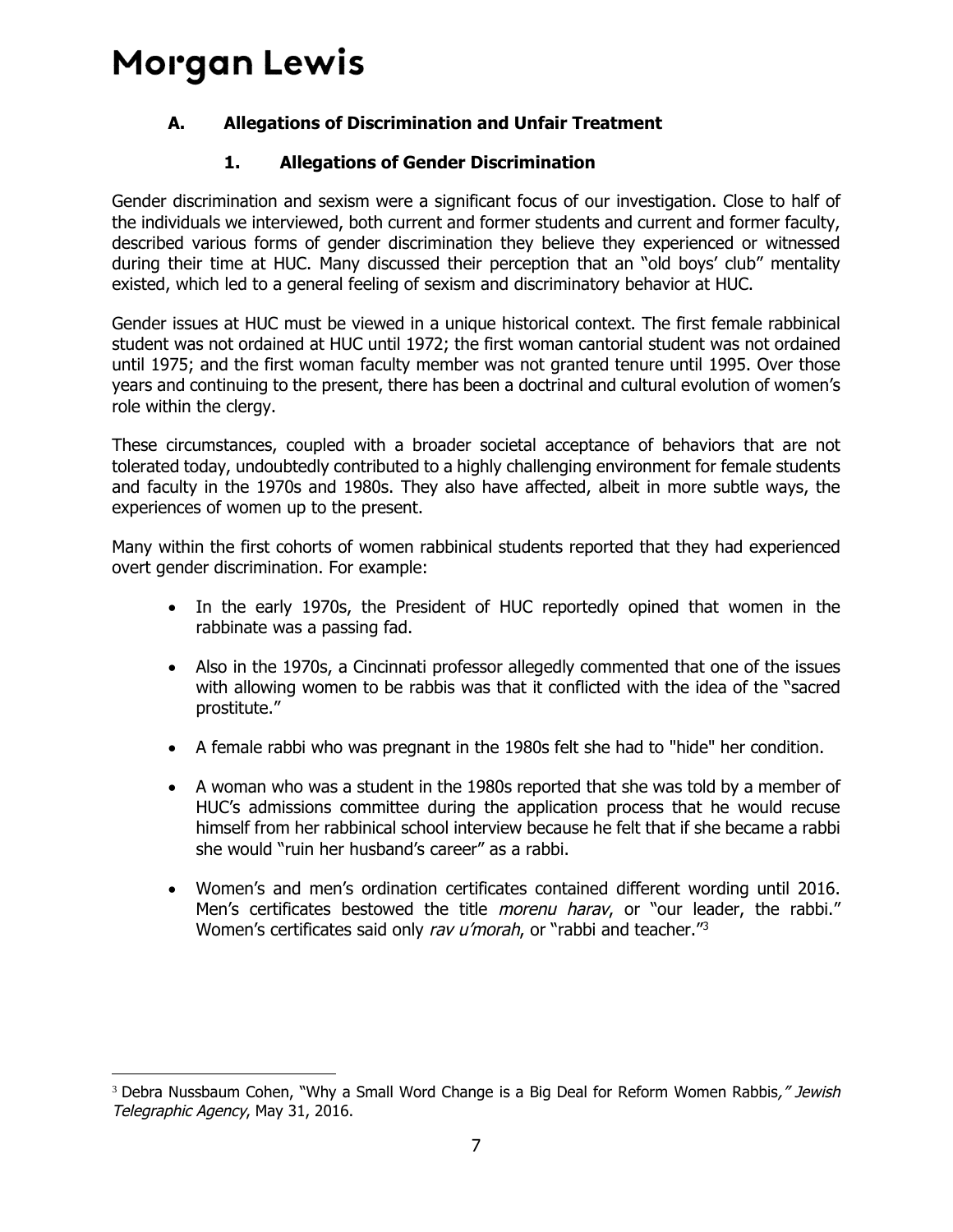Such incidents also were reported to have occurred more recently. For example:

- A woman who was a faculty member in the 1990s and early 2000s remarked that although women had been attending HUC for decades, the only women's bathroom on the Cincinnati campus was in a basement and contained urinals.
- A woman who was ordained in the 2010s recalled that in her first class at HUC, the teacher commented that "a sermon should be like a woman's skirt: long enough to cover the subject, but short enough to keep it interesting."
- A student in the late 2010s said she was put on probation and brought before the non-academic tenure committee because she allegedly was told she "was too high strung to be a rabbi," spoke too much, and tended to anxiously interrupt her professors.
- A current student reported that she was given a barely passing grade when she chose to write a paper on feminism and, on a separate occasion, was told her sources were problematic because she did not use traditional male scholars as sources.
- In one high-profile case from the early 2000s, a former faculty member sued HUC, alleging that she was denied promotion, and thus tenure, due to her gender and that she faced a backlash for focusing her research on feminist issues. In connection with the lawsuit, an expert on gender discrimination in academia found that HUC's procedures for evaluating faculty for promotion and tenure were flawed and biased against female professors.
- Another former faculty member alleged that she had faced criticism from male faculty members for engaging in feminist scholarship in the late 1990s and early 2000s.
- A former woman faculty member complained of gender discrimination in connection with selections for senior leadership positions in the 2010s.
- In one instance, a woman promoted to a senior administrative position faced ongoing retaliatory behavior from a male colleague. The colleague publicly stated that he disapproved of the promotion, and made this known to senior colleagues and others.
- A former faculty member reported that the administration admitted to her that she was assigned to certain faculty committees during the course of her HUC career, from the late 1990s to the late 2010s, because they needed a woman on the committees.
- Another former faculty member said she was told by a male faculty member in the late 1990s or early 2000s that when a woman speaks at a conference, he judges her twice as harshly as he would a man.
- One woman recounted a male faculty member asking her in the 1990s how she could give a presentation on a day that store sales were taking place, because he assumed she would rather be shopping.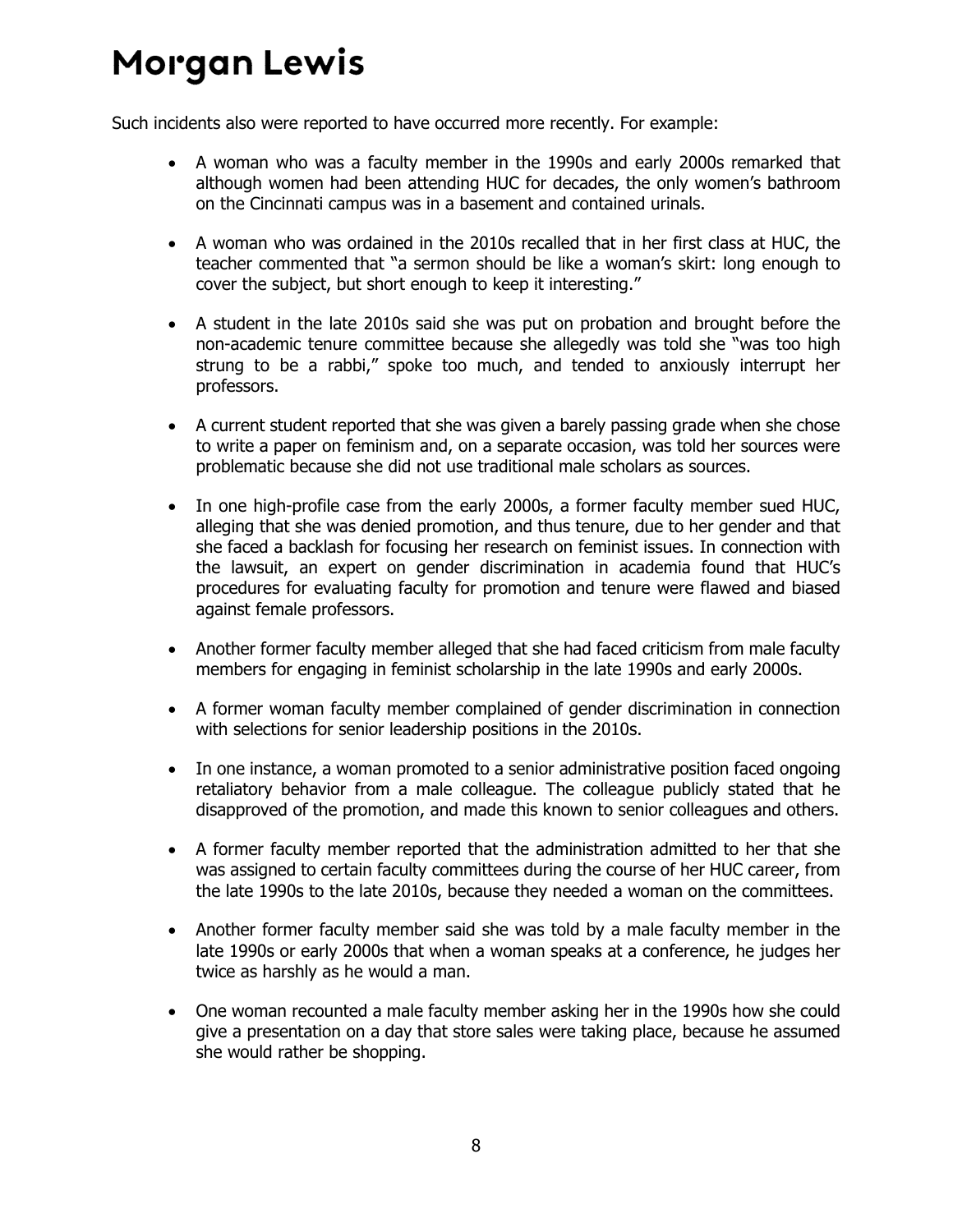Additionally, female students and faculty alleged more recent microaggressions. For instance:

- Women reported situations in the 2000s and 2010s in which men interrupted or did not acknowledge what women said in meetings and/or repeated statements made by women without crediting those women.
- Male professors allegedly referred to female professors by their first names instead of "doctor" or "professor" in front of students in the 1990s and 2000s.
- A former professor reported that a male professor patted her on the head and told her she was a sweet girl in the 1990s. She also asserted that she was "paraded around" at events as the "token woman faculty member."
- A current student reported that she had been told she was too argumentative and defensive and had been asked by professors why she had to have so much "presence," while men were told they were being leaders or "using their clergy voice."

Both faculty and students consistently described situations in which male faculty and administrators commented on their or other female colleagues' appearances:

- A female student in the late 1980s stated that she was told to look as masculine as possible and to wear a dark jacket with a button-down shirt and skirt.
- A female student in the 2000s said that she was told by a professor in Israel that she needed to dress "cuter," wear makeup, and dress in a more feminine manner (*i.e.*, wear skirts and dresses).
- Women in the 2010s reported being given a long list of style expectations for interviews, while their male classmates supposedly were not provided similar expectations. This report was corroborated by a faculty member who stated that there were many faculty discussions about female students' attire and no similar discussions about male students' attire.
- One female student reported that an adjunct faculty member told her she should smile because she looked better when she did so.

Many women discussed being subjected to comments about their weight:

- Several said they had been told to lose weight because being heavy purportedly would negatively affect their job prospects, even though similar advice was not provided to overweight men.
- One woman stated that she was advised to join Overeaters Anonymous or get gastric bypass weight loss surgery in the 2000s.
- Another woman reported that a student who was thin and conventionally attractive was told by a female leader at HUC in the mid-2000s that she needed to "fatten up" because she would not be taken seriously or offered a job.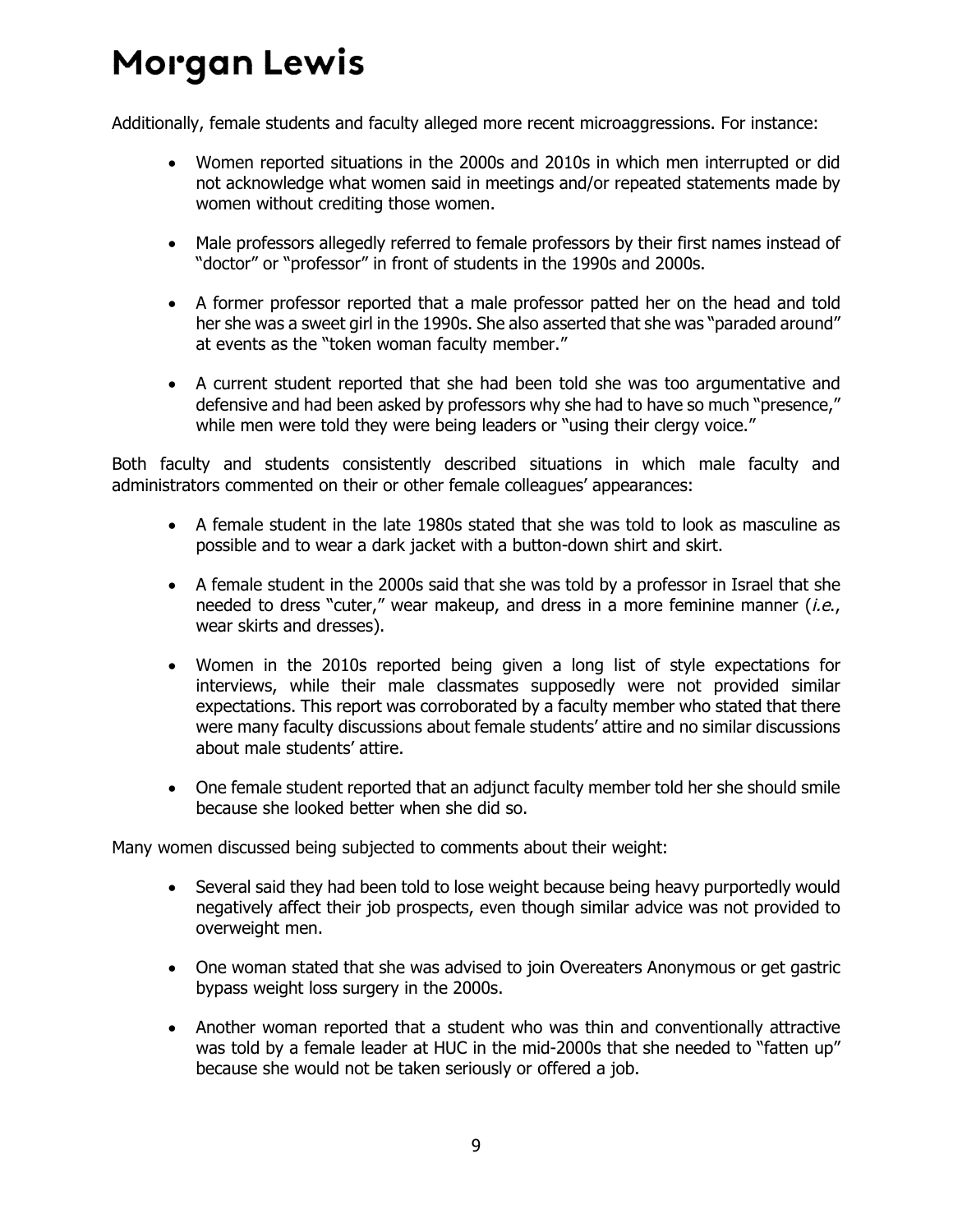#### **2. Allegations of Sexual Harassment**

<span id="page-12-0"></span>Numerous witnesses alleged being subjected to or witnessing varying degrees of sexual harassment, ranging from claims of inappropriate jokes, to unwelcome touching and groping, to unwelcome invitations for romantic or sexual encounters, to actual sexual behavior. While witnesses reported more egregious conduct by faculty members from 1970 to 2000, we also received credible reports about faculty members' more recent inappropriate conduct and failure to respect personal boundaries.

In addition to conduct described in Section III.C, the following are specific allegations of misconduct.

- A student stated that in the late 1980s, a faculty member reached his hand up a student's skirt and stroked her legs.
- Another student reported that a professor harassed a classmate by opening his door to her while completely naked, making sexual innuendos, and attempting to touch her.
- Students in the 1970s and 1980s reported that one faculty member intentionally stood close to women and inappropriately touched them, particularly in the elevator, and attempted to kiss female students.
- Other female students from the 1980s through the present reported incidents of faculty members forcibly kissing and/or groping students, offering to give a female student massages, staring at female students' chests, or looking down their blouses. One professor reportedly said to students that he had officiated at a wedding and could not keep his eyes off the bride's cleavage.
- Other students said that, during meetings, certain professors flirted with them, asked them inappropriate questions regarding their personal lives, shared inappropriate information with them regarding their own personal lives, invited them to engage in activities alone with them (including, e.g., inviting a student to go to the professor's apartment alone), and/or verbally expressed disappointment when students did not reciprocate the flirtation or accept the invitation.
- Some students, including more recent students, reported that certain professors engaged in more subtle conduct, such as trying to spend time alone with students and asking them overly personal questions that made them feel uncomfortable and as if they were being "groomed."

As discussed below in Section III.B.1, numerous students said they believed they would face retaliation if they complained to faculty or the administration about this misconduct. They also felt they could not avoid interacting with the alleged harassers because of the constraints of curriculum and graduation requirements (certain classes were mandatory to graduate) and/or the need for placement assistance. Some students reported receiving negative evaluations, being subjected to verbal abuse, having rumors spread about them that damaged their reputations, or having their applications to HUC's graduate programs denied because they complained about being subject to harassing or inappropriate behavior.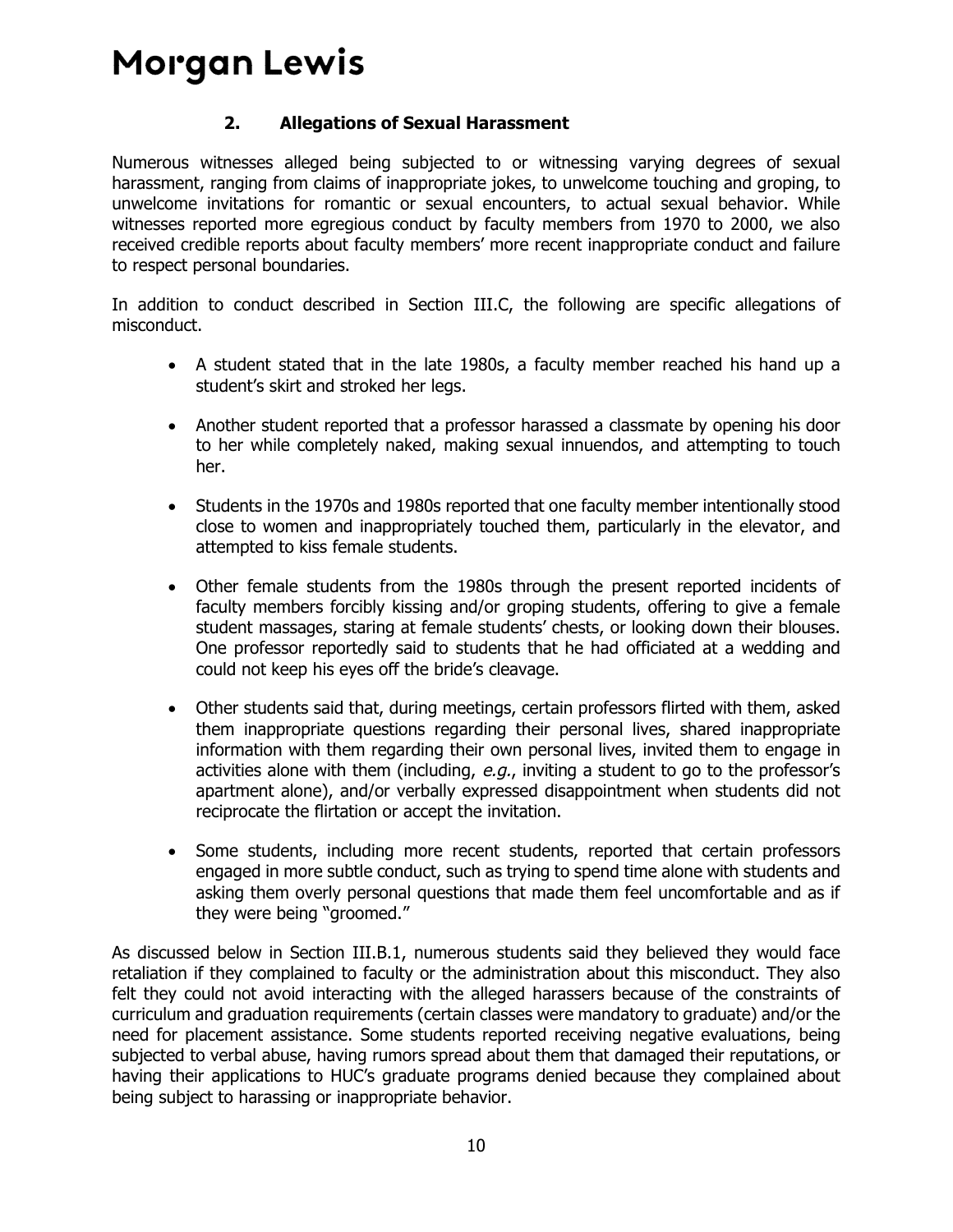Some students reported sexual harassment by fellow classmates and asserted that such conduct was not always handled appropriately by the administration. For example:

- One student who graduated in the 2010s stated that when she reported that a classmate had made comments about her breasts and similar comments to other female classmates, the administration asked the complainant what they were supposed to do about it since it was just two weeks before graduation.
- Another female student described how a male student made inappropriate comments to her about the size of his penis during that same time period. This same male student also allegedly threatened and stalked another female student and harassed a third. Although multiple students complained to HUC administration about his behavior, he was nonetheless ordained.

In addition, a number of students reported experiencing sexual harassment while at their student pulpits, either during their homestays or from the rabbis who were supervising them. For instance:

- One student in the late-1990s stated that she was repeatedly harassed by a member of her student pulpit congregation and when she reported it to her HUC fieldwork coordinator, she was told essentially to "suck it up" and avoid being alone with the congregant.
- A former cantorial student stated that she was placed in a pulpit in the 2010s with a rabbi who was known by others in the Reform movement to harass women, and that the family she was staying with, as well as former students, repeatedly warned the cantorial student not to be alone with the rabbi. (According to the student, one of the former students already had reported the rabbi's behavior to HUC.) The student stated that the rabbi commented on the student's appearance and called her on the phone while he was intoxicated, making the student feel extremely uncomfortable. When the student reported this to her internship coordinator, the coordinator reported it to the HUC Dean, and the student was pulled from the pulpit. The synagogue investigated the rabbi's behavior, finding that he had engaged in much more egregious conduct with other individuals.
- Another student, from the early 2010s, who was staying with a male congregant in connection with her student pulpit assignment, reportedly woke in the middle of the night to find the congregant standing over her bed, claiming he was "just checking on her." When the student reported the incident to HUC, she was permitted to not stay with congregants and was told that HUC would not place other students in congregants' homes, but she told us she later learned that HUC continued to do so.

We note as well that especially during the 1980s and 1990s, faculty members dated (and sometimes married) their students. Some witnesses reported that they perceived such behavior by faculty as leading to a permissive culture, which ignored the potential negative impact of such a power differential on the student being dated and/or other students.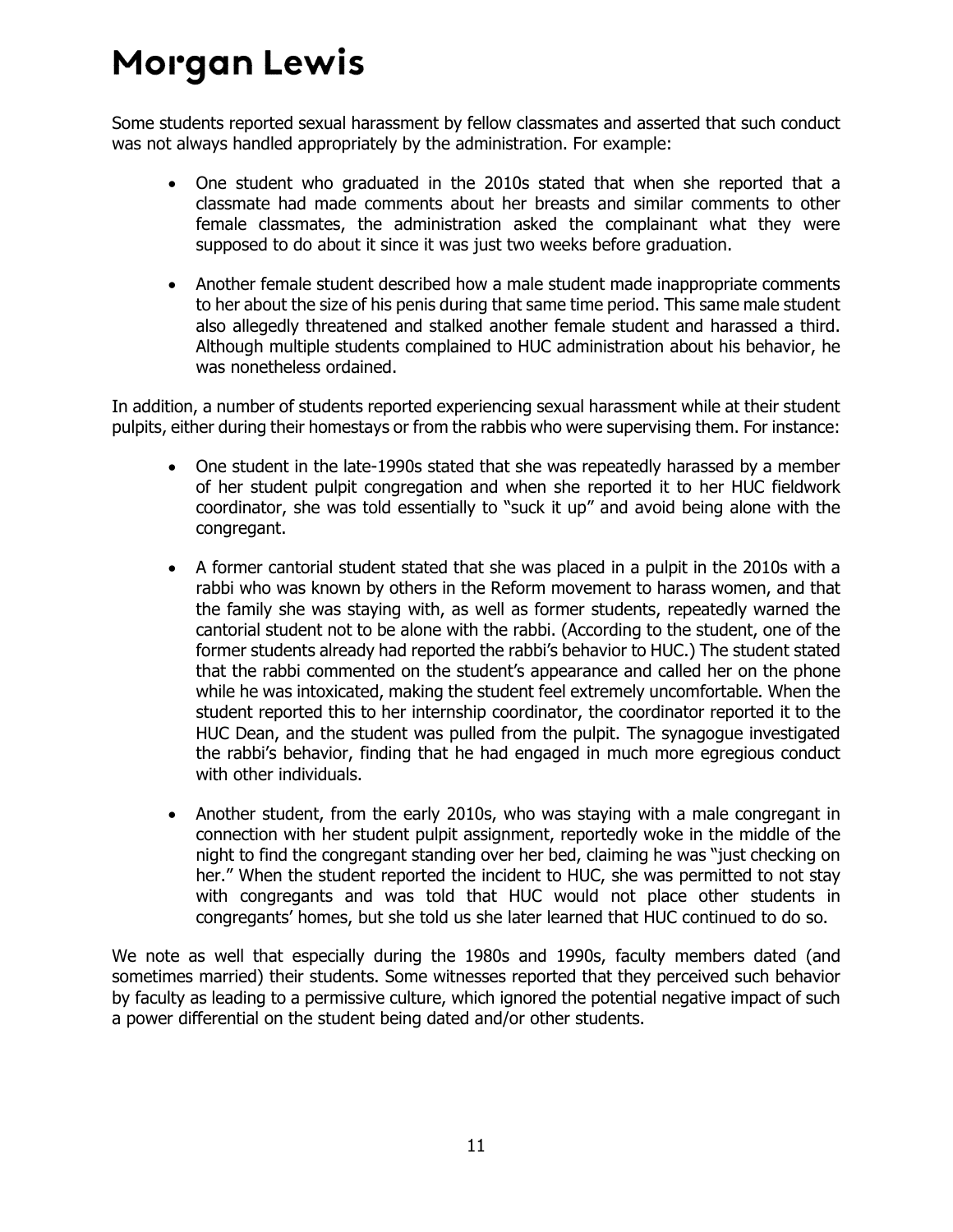### **3. Allegations of LGBTQ+ Discrimination**

<span id="page-14-0"></span>Approximately 30 witnesses discussed discrimination against LGBTQ+ students and faculty members. Overall, former LGBTQ+ students described HUC's culture as one of silence, isolation, and exclusion, with a persistent lack of support and understanding. While the challenges facing LGBTQ+ students have evolved over time and generally have improved, some issues still remain.

In the 1970s to 1990s, students consistently and credibly reported that they felt they had to hide that they were gay and lived in fear that they would be found out, due to the perception that there was no tolerance of LGBTQ+ rabbis in the Reform movement. Specifically, students and prospective students feared they might not be admitted to HUC in the first instance or might be expelled from HUC if the school found out they were gay. For example:

- One professor, in an attempt to put an applicant at ease, allegedly explained that the interview was designed simply to weed out gay applicants. That applicant was (at the time) a closeted lesbian.
- Reportedly, another professor said openly in class that gay students should not be welcomed at HUC.
- Before HUC formally adopted a policy to admit LGBTQ+ students, an individual who participated in the decision to admit HUC's first openly gay student said that he was emotionally "brutalized" by HUC faculty members and accused of violating the ethics of the college.

Although there were no written policies regarding LGBTQ+ status, there were reports that individuals in power at HUC openly spoke out against LGBTQ+ students. According to several individuals who were students during that period, certain professors and HUC leaders (including the President who served from the early 1970s to the mid-1990s) announced they would refuse to sign gay students' ordination certificates or would never knowingly ordain gay students.

Students also described a psychological evaluation that was conducted in connection with students' applications, which allegedly was designed to identify gay and lesbian applicants for exclusion. Thus, even in the absence of any written policy that stated that LGBTQ+ students were not allowed to attend HUC, students felt that it was made very clear that gay students were not welcome and that they could face repercussions if they were to reveal their sexual orientation and/or gender identity.

In 1990, HUC declared for the first time that it would not discriminate against gay and lesbian applicants. Thereafter, as the institution's policies shifted slowly, and openly LGBTQ+ students began attending HUC, LGBTQ+ students reported that they nevertheless felt that they faced inappropriate and prejudiced comments and, at times, overt discrimination. For example:

• In the early 2000s, a faculty member allegedly asked an administrator to ask a transgender prospective student in a pre-admissions interview "what he had in his pants," but the administrator did not ask the question.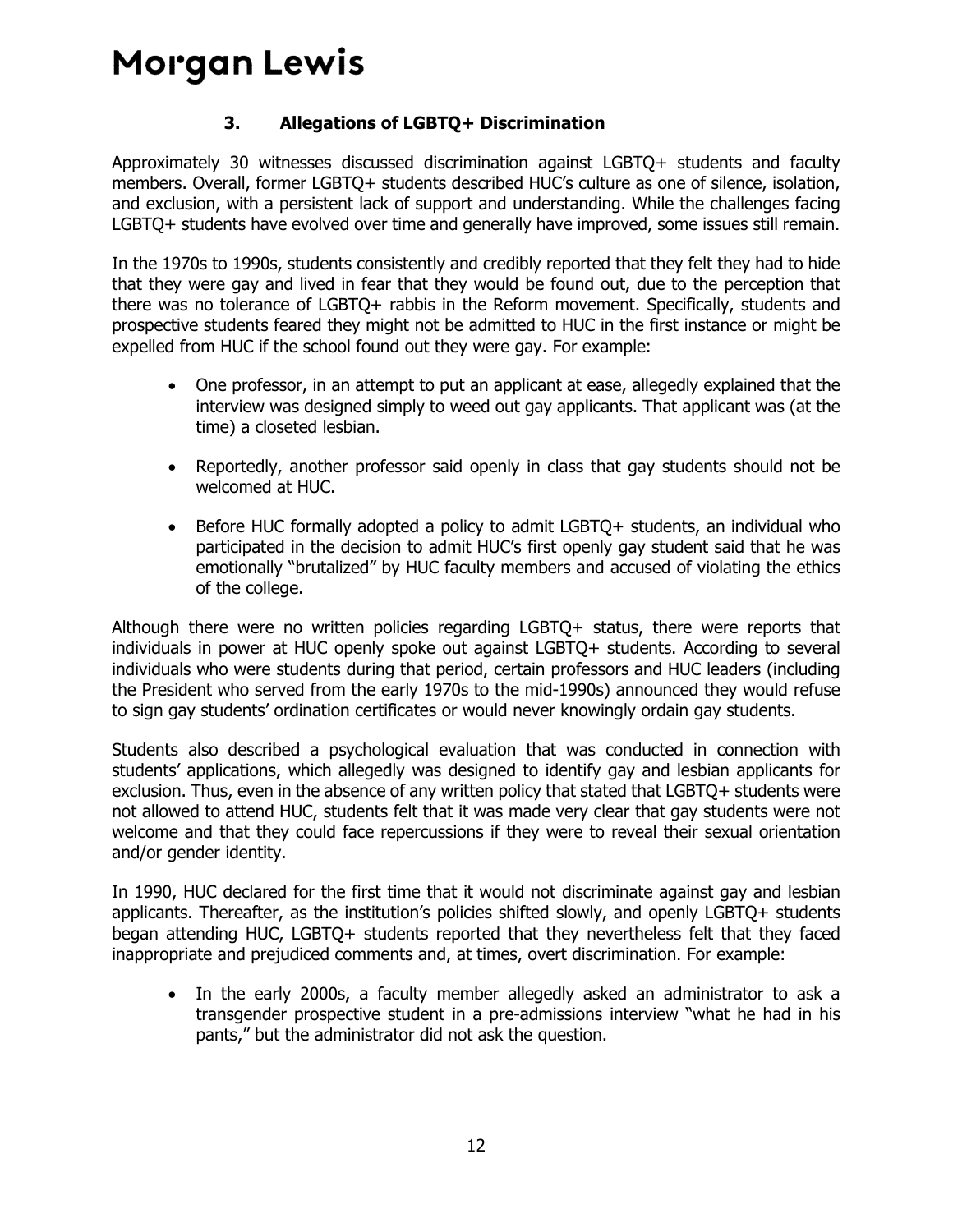- A witness told us that in the mid-2000s, the witness overheard one faculty member tell another that he was surprised that "the one who used to be a woman" (referring to a transgender student) got an answer right.
- An alumnus who identifies as gay told us that in the late 1990s, a professor asked him during class "if anal sex hurt."
- Another participant reported that during a mandatory Human Relations class in the late 1990s, the same professor said that homosexuality is a "human defect."
- One person, who identifies as queer transgender and had that identity when they started rabbinical school, though they tended to dress in men's clothing, said that in the late 1990s, a professor questioned if they were "psychologically healthy" enough to continue studying. The professor also reportedly told this witness that they were a lesbian only because they "had not met the right man" and "needed to experience intercourse with a good man," and that the student was obsessed with having a penis because the student wanted one. In addition, the professor supposedly said no one would ever hire the student if they did not adhere to social norms.
- Some students and a faculty member also noted that they were publicly "outed" by others, including professors, without their permission.
- A student reported that in the mid to late 1990s, when a former Dean made grotesque homophobic remarks in a professional development class on pastoral care for people with AIDS, the President of HUC joked that was the price for gay people's admission to the HUC.

Even after HUC began officially to accept LGBTQ+ students, some professors reportedly continued to declare that they would not sign the students' smichot (ordination certificates), with no ramifications from HUC for their statements. Witnesses reported that one professor in particular asked students who were gay to identify themselves to him so that he would know not to sign their ordination papers. Witnesses told us they found this professor's use of a theological framework to justify and validate his actions particularly hurtful.<sup>4</sup>

Witnesses perceived that these negative views about the ordination of LGBTQ+ students were widely known amongst faculty and administration, and they interpreted the administration's inaction as tacit approval that discrimination against gay people was permissible at HUC.

Additionally, some students, faculty, and administrators noted that HUC was slow to adopt nonbinary bathrooms and that there are currently an insufficient number of such bathrooms on HUC's campuses.

A current student said they continue to face criticism for and resistance to their dress, appearance, and name and pronoun preferences. Students and administrators report that some faculty

<sup>4</sup> In 2014, the professor ultimately "confessed," as he put it, that he had been wrong when he adopted his stance on rabbinical ordination for gays and lesbians. The professor invited a former student – a gay rabbi whose *smicha* he had refused to sign at the time of the rabbi's ordination – and publicly signed the smicha before students and family members.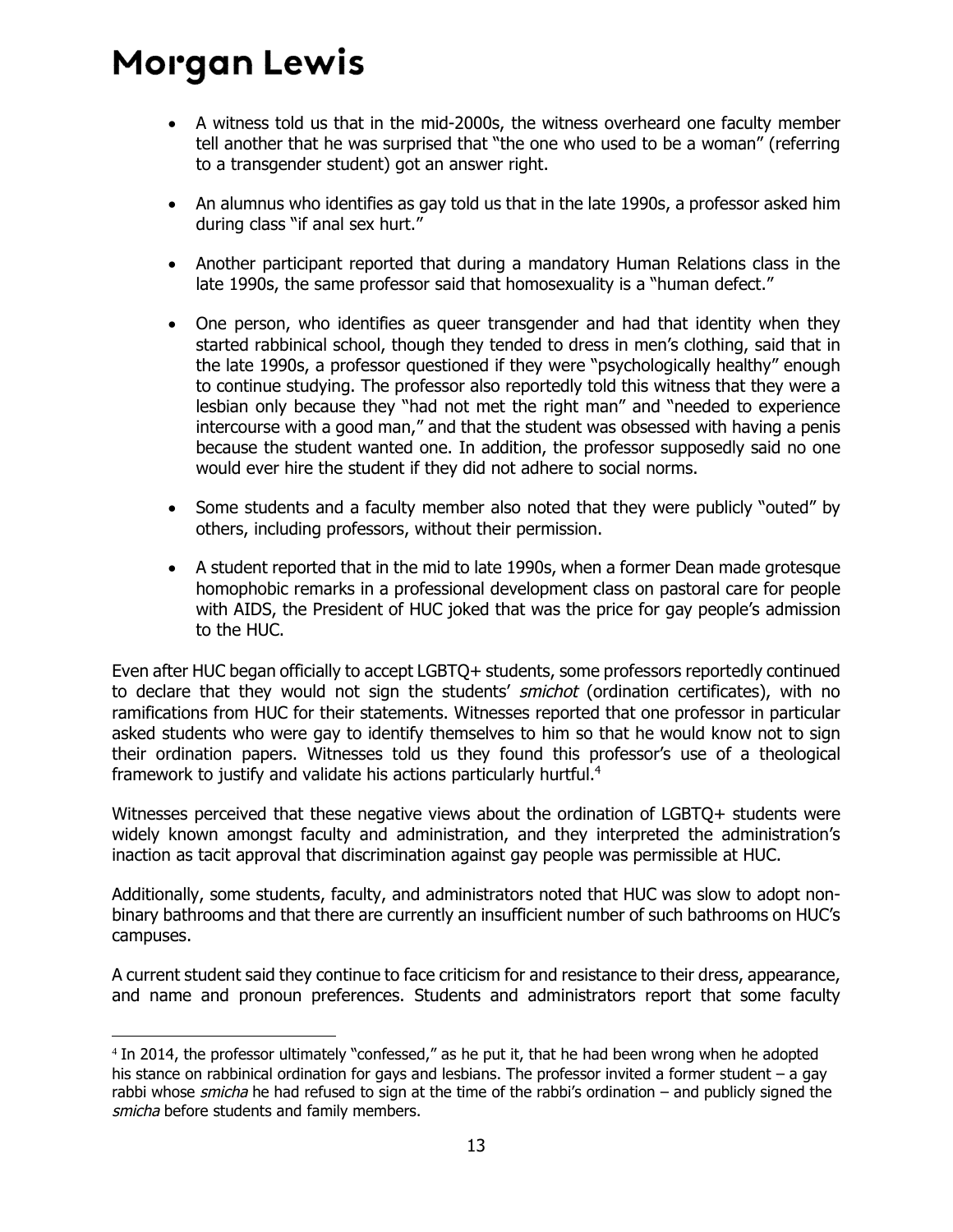members and administrators sometimes use the incorrect pronouns or a student's "dead" name, or do not participate in training on these issues. Additionally, recent students and administrators assert that certain administrators involved with the name change process in the Student Information System have made it unnecessarily difficult for students to change their names or pronouns, including on their ordination certificates, despite there being no policy in place that states that students must use their legal name or gender assigned at birth. One administrator involved with the name change form allegedly likened a student's repeated requests to change their preferred name to asking to be referred to as "Bozo the Clown." Finally, students told us that in Jerusalem, especially, there is resistance to addressing, and a tendency to dismiss, gender identity issues.

#### **4. Allegations of Bullying and Disrespect**

<span id="page-16-0"></span>Numerous witnesses described various forms of bullying by faculty members and high-level administrators. These reports spanned the decades covered by this investigation. While these behaviors were not based on a protected class (like gender or LGBTQ+ status or race), they reportedly negatively affected students and faculty and allegedly continue to happen.

For example, some individuals recounted instances in which faculty members, including student mentors, revealed personal information about students publicly and used it against them, sometimes causing students to cry. Others described faculty members throwing or ripping up student papers and mocking or screaming at students, again bringing students to tears. Witnesses reported that HUC leadership was aware that certain professors screamed at or purposefully embarrassed students in public but did not effectively curb such behaviors or hold professors accountable.

### **5. Allegations Regarding Lack of Accommodations**

<span id="page-16-1"></span>Some witnesses who were students in the mid-1990s through the present reported difficulties with obtaining accommodations for disabilities and pregnancy.

Students with disabilities told us they had not known whom to approach with requests for accommodations, had to fight to obtain needed accommodations, and/or encountered overt discrimination. Instances of discrimination included allegedly asking someone with a learning disability whether she was "smart enough to do rabbinical school," allegedly telling a student that the school did not want to admit her due to her disability and mobility issues, and allegedly telling a student with anxiety that "HUC can't accommodate the different needs of 51 students," referring to the number of students in the rabbinical class.

Several students reported that they were not provided adequate accommodations and/or were discriminated against for being pregnant or new parents. Such treatment reportedly included not supporting a woman who suffered from post-partum depression, not providing dedicated spaces to pump breast milk, not providing changing stations in the men's restrooms, and not providing accommodations to pregnant women during the job placement process.

### **6. Allegations of Racial Discrimination**

<span id="page-16-2"></span>Some student and administration witnesses recounted incidences of racial discrimination or microaggressions, including a professor's use of the term "tar baby," a professor getting dressed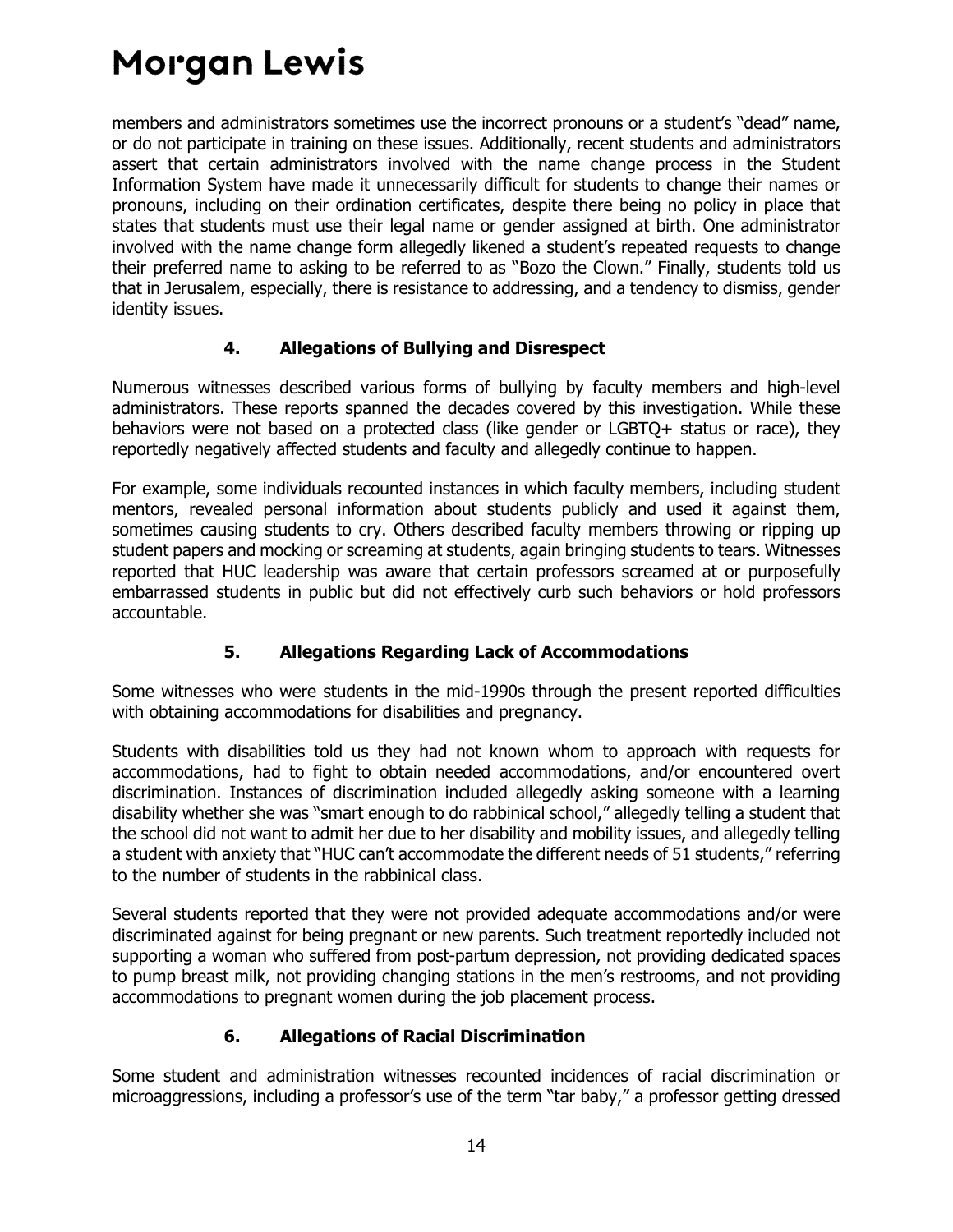in blackface during Purim, faculty and students mistaking students of color for support staff, and comments about students' countries of origin and parents' jobs.

Notably, we reached out to some people who allegedly experienced racial discrimination. They declined to be interviewed.

### **B. Observations Regarding Culture and Student Experiences**

<span id="page-17-0"></span>During the course of our investigation, we heard certain themes repeatedly, which we summarize below.

#### **1. Abuse of Power and Fear of Retaliation**

<span id="page-17-1"></span>An overarching theme in many of the forms of misconduct reported is abuse of power by some HUC administrators and faculty members. HUC students reported that the power of the administrators and individual faculty members over students' professional futures manifested itself in myriad damaging ways, including perpetuating a culture of no consequences for bad behavior, chilling internal communication of complaints for fear of perceived or actual retaliation, fostering sycophancy, and considering subjective rather than objective factors in recommendations, honors, opportunities, and ultimately placements in the community. This behavior spanned the decades covered by this investigation.

Due to HUC's unique institutional role, HUC students reported that some leaders and faculty members have traditionally held and continue to hold a higher degree of power than those at other educational institutions. HUC is the sole seminary in the United States affiliated with the Reform Movement. As a result, faculty members' recommendations are critical for students' job placements. HUC faculty members and administrators have the power through their recommendations and contacts to provide enormous advantages and commensurate disadvantages to graduating students in terms of future assignments and career paths. It is not an exaggeration to say that one bad word from an esteemed HUC faculty member could mean the difference between getting a first-choice assignment or getting a far less desirable one, with concomitant long-term career and financial implications. As one student reported, students who complained were labeled "difficult" and there was an unspoken understanding that if you did raise a complaint, you were risking your ability to get a job upon ordination.

Moreover, many of the faculty members were or are leading intellectuals in their fields and were or remain revered for their scholarship, with far less importance placed on their interpersonal skills and general interactions with students or colleagues. Consistent with that power dynamic, many of the individuals who were reported to have engaged in misconduct also were described as being venerated on campus and in the broader community and deemed untouchable.

This power dynamic also enabled a culture of silent acquiescence due to fear of reprisal or retaliation – overt or subtle. Students from the 1980s to the present consistently expressed fear of being retaliated against if they were to complain about misconduct. Indeed, participants reported that they were expressly warned by faculty members that raising objections would harm their job prospects and standing in the Reform movement. In the words of one student, "If you pissed someone off, you ruined your career."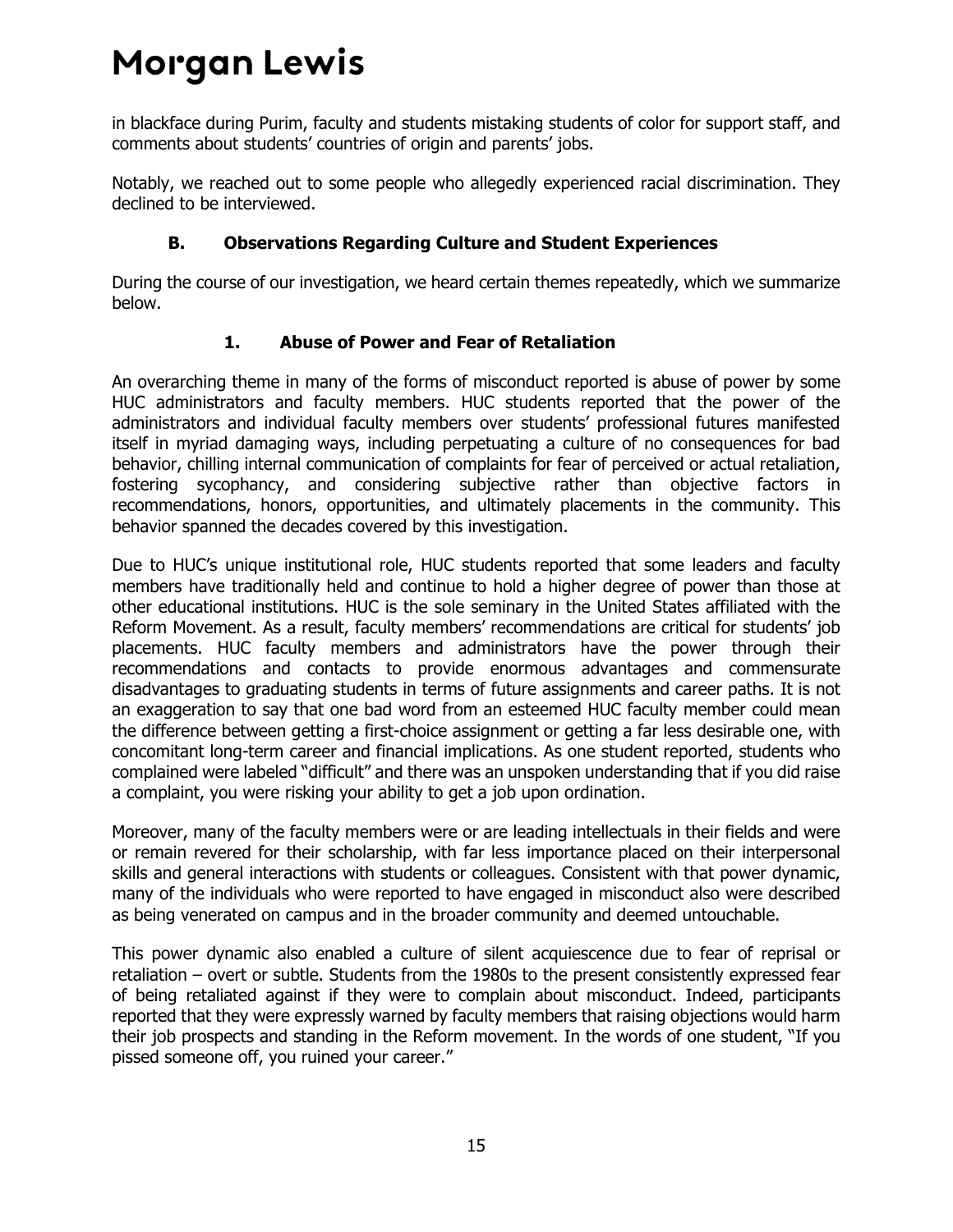We learned from our interviews that some students who spoke out during their time at HUC did, in fact, face negative repercussions for doing so. Recounting their experiences from the 1970s through the present, former students credibly reported being yelled at by Board members, faculty members, and/or administrative staff, being talked out of escalating complaints further, being threatened with losing job prospects if they pursued grievances, and having faculty members spread information about them that damaged their reputations in the broader Reform community.

Additionally, witnesses cited specific examples of faculty members and administrators performing gatekeeping functions by "blacklisting" certain students and otherwise preventing them from being ordained or obtaining certain jobs. Some also perceived HUC as holding job prospects over the heads of students to get them to tolerate misconduct.

Students also noted that faculty's power of placement, often stemming from personal relationships with or other influence over senior rabbis in the congregations to which students applied for positions after graduation, tended to perpetuate undue favoritism  $-$  which they perceived as being to the general detriment of women, LGBTQ+ members and people of color. As explained in Section III.B.3. below, students continue to maintain a broad perception that personal connections and subjective criteria rather than objective performance-related criteria ultimately determined job placements.

### **2. Enabling and Protecting Those who Committed Misconduct**

<span id="page-18-0"></span>Based on the numerous interviews we conducted, we found that the misconduct reported to have occurred on HUC's campuses was exacerbated by a culture that tolerated the behavior and enabled it. Many students, and some faculty members, from the 1970s through to the present, said that the complaints they raised were not addressed or that HUC's response was delayed or insufficient.

It is not possible to identify all the individuals who enabled the misconduct described in this report or to determine exactly who knew what when, or who could have taken more aggressive actions to address the misconduct. Many who were in power are now deceased. HUC no longer has contact information for others. Some individuals to whom we reached out declined to speak with us. Moreover, given the pervasiveness of the conduct described in this report – over fifty years and across four campuses – we had difficulty determining whose behaviors were sufficiently "enabling" as compared to others to be identified in this report. With that in mind, we named only those individuals that enabled the most egregious examples of misconduct. (See Section III.C. below.)

Other examples of enabling behavior include the following:

 Numerous students told us about a professor and former Dean of the NY campus who allegedly was well known for making homophobic and misogynistic remarks. A student told us that he and his classmates walked out of the professor's class in the early to mid-1990s to protest the comments, and another told us there were lines of students outside administrators' offices, waiting to complain about the professor's behavior after class. The first witness told us that the then-Dean allegedly said that while the school was aware the professor was a misogynist, the professor was needed because of his fundraising skills.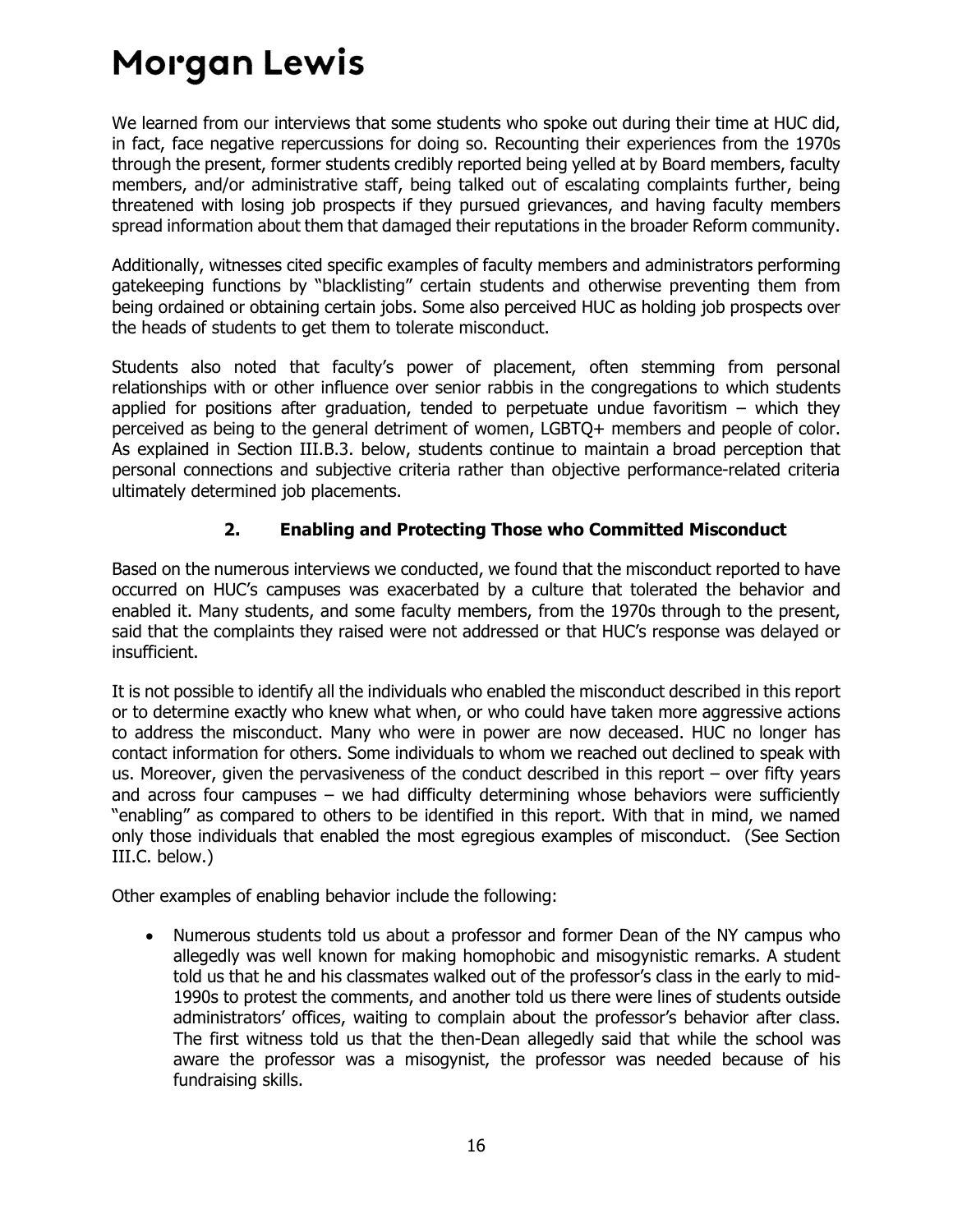- One former administrator described a former HUC professor who was "cruel" and "really mean" and often made female students cry. When we asked the administrator why she did not do anything to address the situation, she acknowledged that she should have done more.
- Even after formally adopting a policy to admit gay and lesbian students to the rabbinical school, the HUC administration allowed a professor to continue his practice of not signing the *smichot* of gay and lesbian students. One former administrator told us that in retrospect, he wonders why he did not confront the professor about the practice directly.

In our interviews, former students described how their complaints were ignored or minimized with excuses such as: "you're being too sensitive," "that's just how he is," or "you must have misheard him." Some students said that the people to whom they reported concerns often implied that those concerns were symptoms of the students' own trauma and experiences or otherwise "gaslighted" them. Other students explained that, when they did report misconduct, they were told either not to make a formal complaint or pursue the issue further because doing so could hurt their careers, or that they needed to collect more information to support their allegations. There also were some reports that administrators indicated to students they had received no prior information or complaints about certain faculty members when, in fact, the records we reviewed make clear this was not accurate.

We asked former administrators why they did not do more in response to complaints of misconduct. They replied in myriad ways: they "did not know," "it was a different time," "in hindsight [they] should have acted differently," there was a sense that trying to take action "wouldn't make any difference and that these guys would do what they would do no matter what," they were more focused on raising money and left the handling of such issues to others, they simply adopted whatever decisions the investigation committee recommended, or they felt they "couldn't expose 'HUC's secret.'"

We did not uncover any evidence to suggest these administrators acted out of malice. Some were, and are, beloved members of the HUC community. In the moment, based on what we heard from some of them during our interviews, we surmise they believed they were doing the best they could given what they perceived as constraints on their response to allegations of misconduct, including tenure, relying on the judgment and recommendations of others, believing that they were protecting their students' best interests, and social norms. Nevertheless, more effective communication and action could and should have been taken.

### **3. Culture of Favoritism Towards Men**

<span id="page-19-0"></span>As noted, numerous witnesses, particularly those who were students in the 2000s and 2010s, expressed concerns that HUC fostered a culture of favoritism, in which some faculty members and administrators provided certain students with special opportunities and support to the exclusion of female and gay male students.

Numerous participants credibly reported that one faculty member maintained what other students openly called his "boys club" on the Cincinnati campus during that time frame. We received multiple and consistent reports that the rabbi – who because of his expansive network of connections had significant influence on internship and job placement – each year selected a group of male students whom he favored in a number of ways. The favorable treatment included,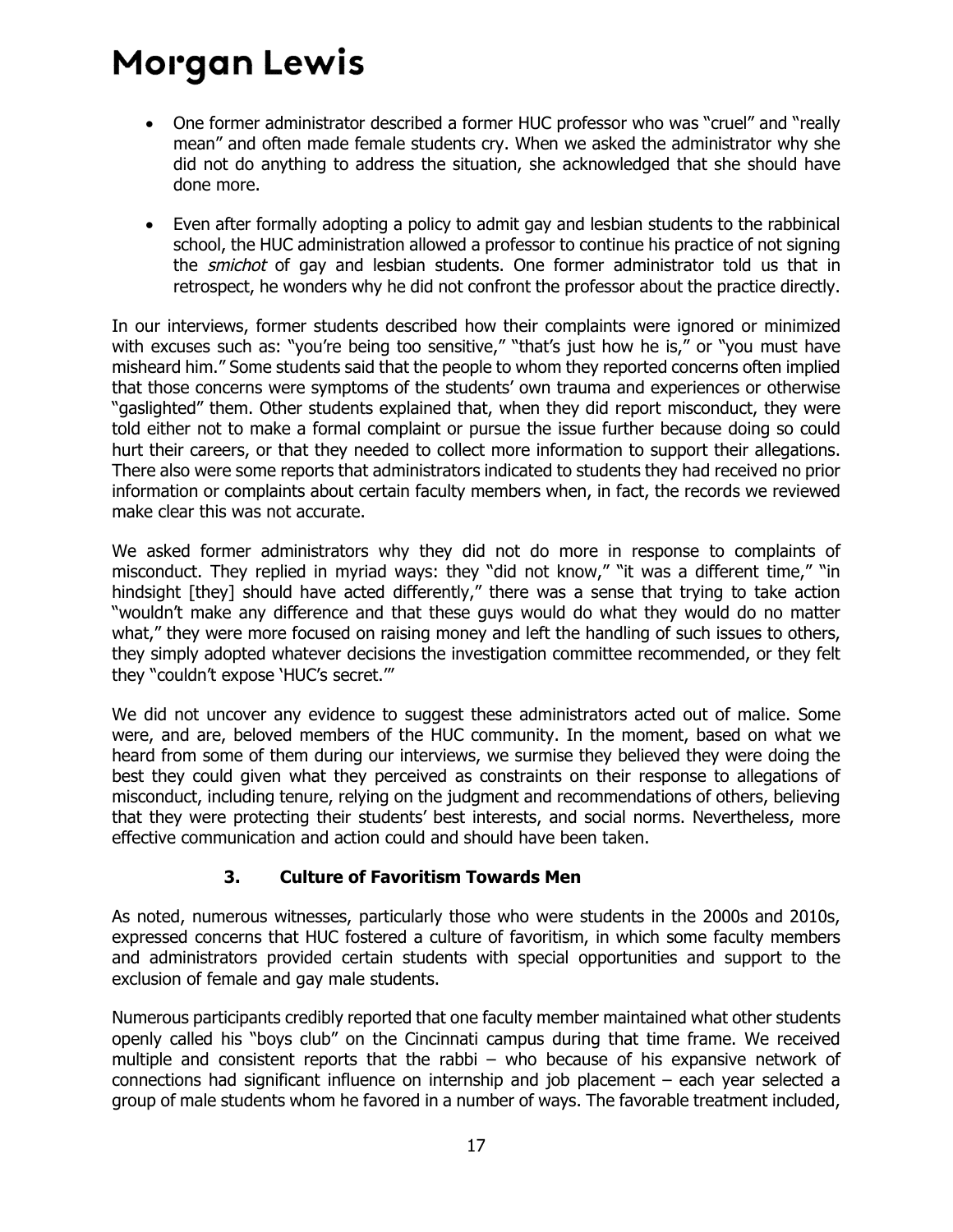allegedly, taking them out to lunch or dinner, giving them chances to meet Board members and guest speakers, providing career advice, and using his influence to provide professional opportunities, despite the fact that his "boys" were not better qualified than similarly situated women. Multiple students, including several who believed they themselves had been favored, reported that these relationships allowed the favored students unequal access to opportunities, thus putting women at a disadvantage.

Other women (and some gay men) commented that straight men received favored treatment and that an old boys' club mentality permeated all four campuses. As one former student explained, there was a tacit understanding that "success" looked like a married 29 year-old straight male rabbi who was handsome, bearded, and married to a wife who was pregnant or holding a toddler – or both.

#### **4. Academic Gatekeeping That Impacted Women**

<span id="page-20-0"></span>As the only educational institution of the Reform movement, HUC inherently serves a gatekeeping function in that students' reputations and careers depend – at least in part – on their success at HUC. In the course of our investigation, a number of women alumni and faculty voiced related complaints about faculty members acting as gatekeepers and the negative impact of that behavior. For example:

- Several students reported that a faculty member expressly threatened to give certain students low grades or not allow them to be ordained if they complained about him or other faculty members.
- Several women faculty members from various periods reported that they had been criticized for researching or specializing in feminist issues. One woman reported that she was not ordained as a rabbi sooner because she came from a feminist background and was explicit about her views.
- A current lecturer believes she has been unable to obtain a tenure-track job in academia because she was the first person to complain about a certain HUC faculty member.

### **5. Tone at the Top – Board of Governors**

<span id="page-20-1"></span>Several witnesses discussed what they perceived to be a disrespectful culture at the Board of Governors during the past decade. Individuals reported that Board members are "abusive" to one another and to others.

For example, one student reported that in 2016, she was encouraged by a staff member to draft a letter regarding potentially discriminatory treatment of students by faculty members (e.g., microaggressions and inappropriate touching) and to present that letter verbally to the Board. The student claims to have been subjected to backlash from the Board and two HUC leaders in response to her presentation, even though she had worked with a Dean to prepare the presentation.

A person who recently left the Board explained that some men on the Board reacted by expressing shock and disbelief at the student's depiction of microaggressions and misogynistic behavior –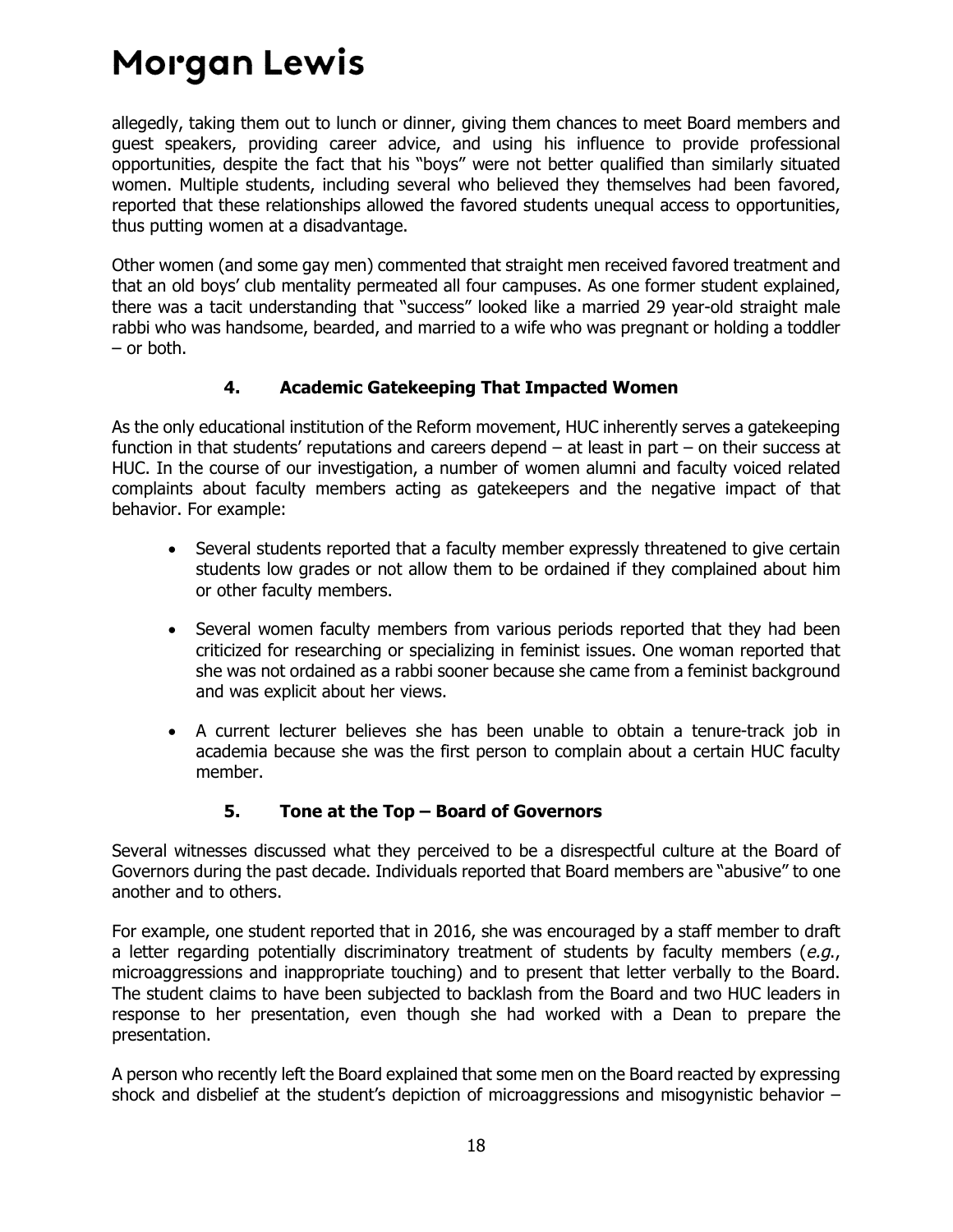despite the fact that multiple female administrators in the room said they had experienced similar behavior. According to the former Board member, some of the men on the Board focused unduly on liability issues rather than the student's message and verbally attacked the student after her presentation.<sup>5</sup> The witness remarked that issues with the faculty "go all the way to the top." The witness further noted that, without additional training, sensitivity, and thoughtfulness regarding who will join the Board, the culture of the Board (and, by extension, HUC) will not change.

Finally, we heard reports that one prominent former Board member sexually harassed faculty and staff in the 2010s, including inappropriately touching them, telling off-color jokes, and making offensive comments about appearance and dress, and disparaging remarks about women. For example, one administrator told us that at a dinner in 2018, the former Board member told a crude joke that denigrated women. Another witness relayed a series of uncomfortable physical interactions, and another said the former Board member made disparaging comments about a hypothetical unemployed person who would "sit around drinking and watching pornography." The witness who attended the dinner also reported that this former Board member claimed to quote the HUC Board Chair at the time as saying that she "didn't think the next president [of HUC] could be a woman." The former Board member then allegedly said, "The optics of having a female president would make it difficult politically for the president to be effectual in Israel."

#### **6. Differences in Campus Cultures**

<span id="page-21-0"></span>While most of the themes discussed in this report occurred across all four HUC campuses, many participants noted differences among the four campuses.

- **Cincinnati.** While Cincinnati is lauded as the center of scholarship and academia, many described it as having an engrained culture of favoritism and politics and as being the center of the "old boys' club" mentality at HUC. Former students and faculty noted that historically, there were very few openly gay students who elected to go to the Cincinnati campus and that there are fewer female faculty members there than on other campuses due to a reported history of gender discrimination.
- **New York.** The New York campus is viewed as having a strong leadership presence and a large Jewish community with lots of opportunities in the area. Due to the fact that the campus it is a commuter campus, the broader New York community informs the culture more than the actual campus does. Students reported that there was and is a culture on the campus of everyone competing to see who could work the hardest and be the busiest. Students also reported that the old boys club mentality existed among the older faculty, but not the younger faculty.
- **Los Angeles.** Overall, most interviewees spoke highly of the Los Angeles campus. Many see the community as vibrant and more supportive than the other campuses and the faculty members are viewed as being more invested in the students' happiness and success. However, some of the more egregious behavior described in this report occurred on the Los Angeles campus, which is inconsistent with the positive culture that many others described.

<sup>&</sup>lt;sup>5</sup> Records reflect, however, that the Board discussed the student's remarks and the administration's response in a subsequent Board meeting.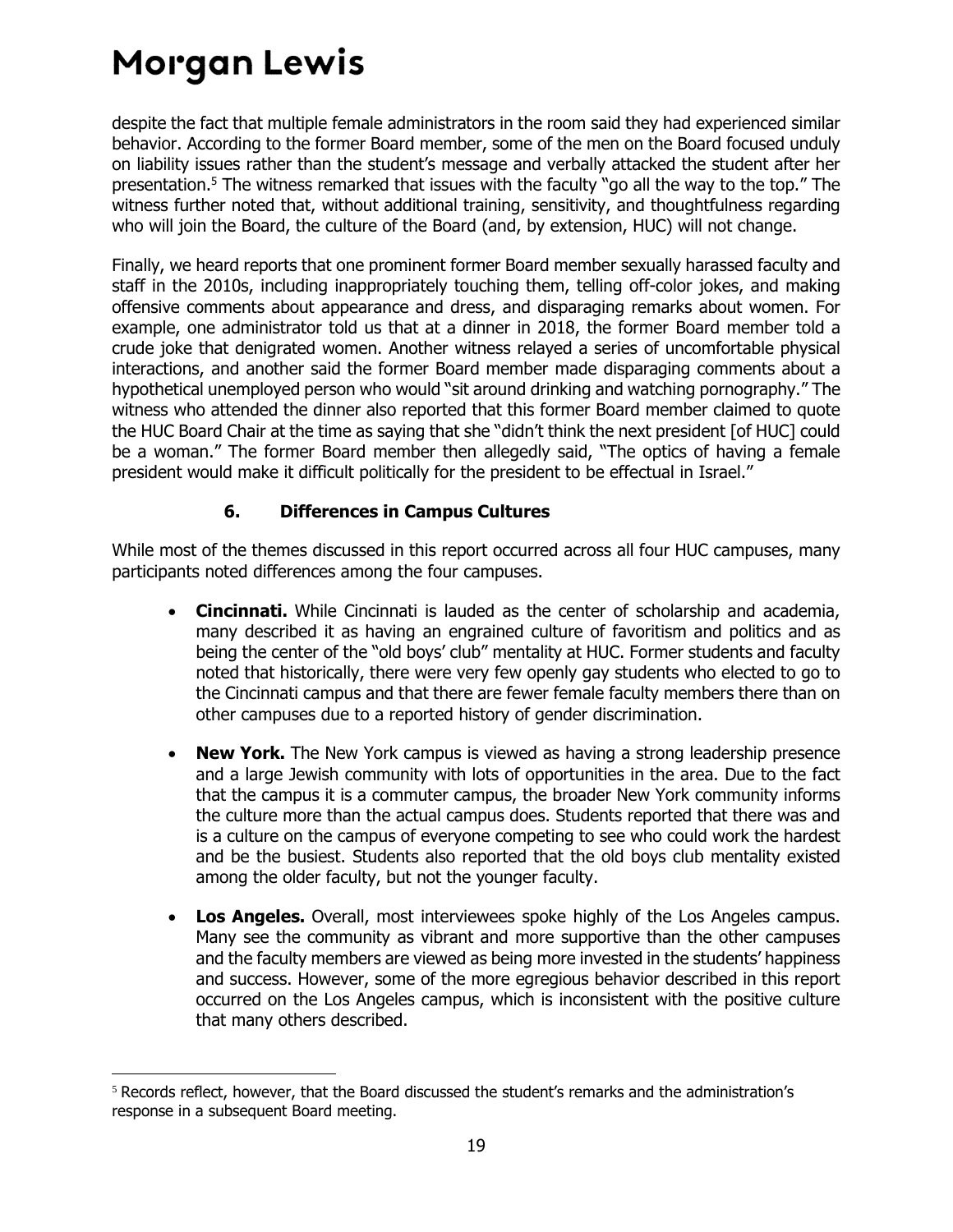**Jerusalem.** In Jerusalem, there were heightened reports of discrimination, particularly with respect to LGBTQ+ individuals, failure to accommodate disabilities, and racism. The culture of bullying is viewed as of particular concern in Jerusalem.

#### **7. Pain and Guilt**

<span id="page-22-0"></span>The pain that many witnesses have harbored based on their experience at HUC – some for decades – was palpable. Many witnesses broke down in tears, while others commented on the years they have spent in therapy.

One witness, who has had numerous conversations with victims of misconduct over the past six months, told us that he has been struck by the hurt that so many individuals have held onto over the years, which "has been beyond what [he] thought was imaginable."

Many former students and some faculty also expressed hurt and frustration over seeing laudatory obituaries and publications praising individuals whom they knew to have engaged in repeated misconduct.

Moreover, some former students who experienced or witnessed discrimination or harassment during their time at HUC acknowledged that they felt guilty that they did not do more to protect future generations of students from the experiences they had endured. Many viewed this investigation as their opportunity to speak out about the mistreatment they had experienced or witnessed and to push for changes and reparations that they believed to be long overdue. In the words of one former student, "It is the humiliation of the women students that I couldn't prevent that really still haunts me." Another former student, from the earliest cohort of women at HUC, remarked that at the time she was still a student, "it did not occur to me to complain because it was not obvious to me that what happened was wrong." Even years later, when she said to her friends in leadership positions at HUC at the time that she regretted not reporting the harassment, they responded that it would not have mattered because they would not have understood her concerns.

#### **8. Reporting and Record-Keeping Concerns**

<span id="page-22-1"></span>Many witnesses, including faculty members, said they were not aware of HUC's policies or procedures for reporting misconduct and that the procedures have changed over time. Our investigation showed that complaints were not consistently dealt with effectively and, due to students' fear of retaliation, misconduct likely has been underreported.

Additionally, we uncovered issues with record-keeping with respect to complaints and investigations, which may be due in part to significant turnover in the Human Resources and Title IX offices.

The record-keeping problems we observed include the following:

- Records were not and often still are not centrally located or easily retrievable.
- Records are not kept in an orderly and/or searchable form.
- Confidential files of importance are maintained by individual deans in separate buildings and access to those documents is severely limited.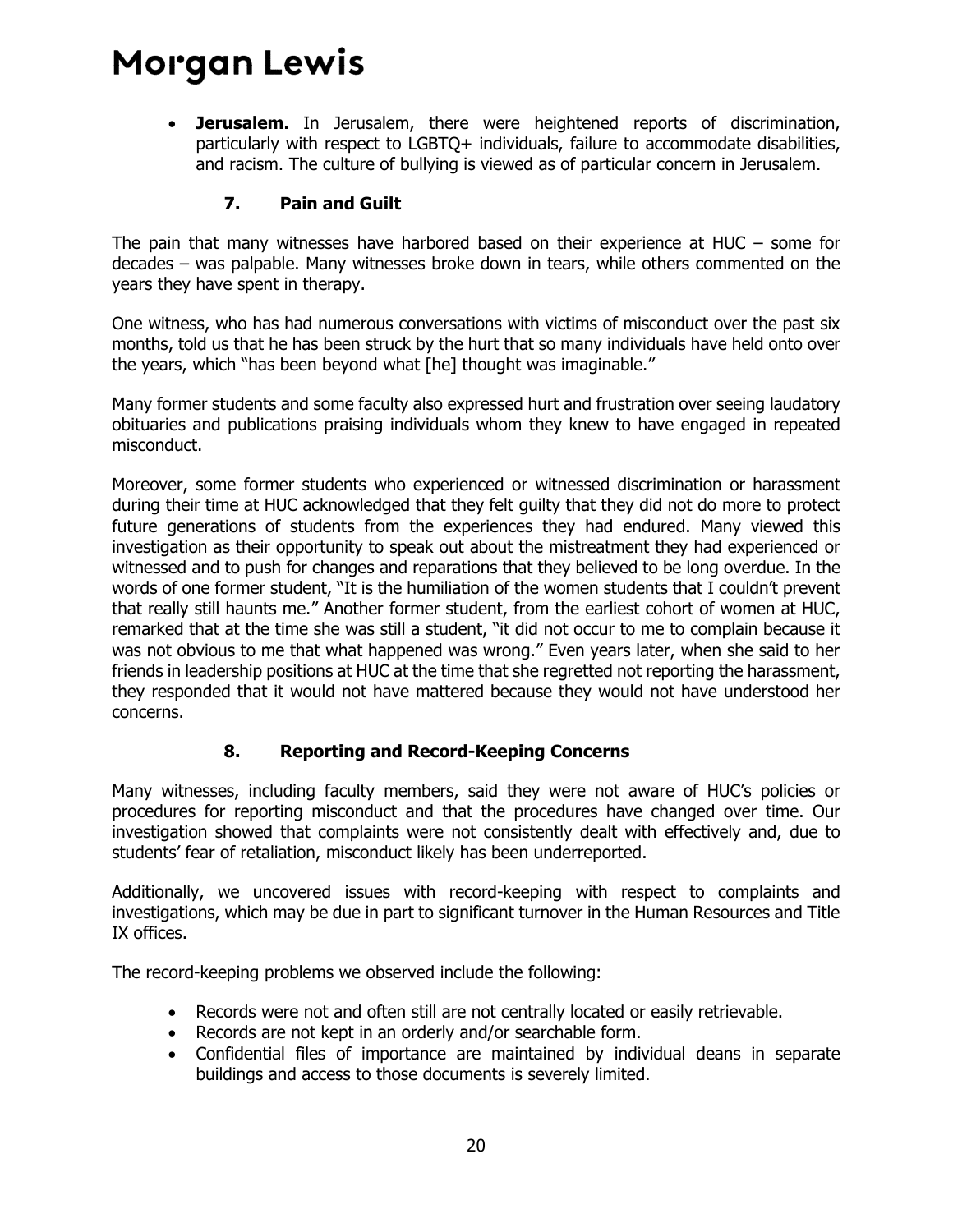### **C. Repeated Credible Allegations of Misconduct**

<span id="page-23-0"></span>In this section, we discuss certain individuals whose alleged misconduct we determined to warrant individual examination, either due to the seriousness of the alleged behavior, the number of witnesses who complained about the individual, or both. Several of the specific incidents described below demonstrate how HUC's harassment prevention and response procedures worked (or did not work) in practice, and they further illustrate some of the previously-discussed themes that arose during our investigation. Where we had documentation or corroboration of HUC's response, we also named the administrators and faculty who responded to the misconduct.

### **1. Dr. Steven Cohen**

<span id="page-23-1"></span>Dr. Steven Cohen was a Research Professor of Social Policy at HUC's New York campus from 2005 to 2018. Dr. Cohen resigned from his tenured faculty position at HUC in 2018 – during the height of the #MeToo Movement – after seven women came forward with allegations of sexual assault and harassment against him.

Only one witness talked about her interactions with Dr. Cohen during our investigation. However, we were able to review documents from HUC's internal investigation as well as multiple articles published in 2018. The women accusers (only one of whom was an HUC student) alleged that Dr. Cohen had engaged in a pattern of sexual harassment throughout his career, including forceful kissing, physical contact with intimate body parts, unwelcome sexual propositions and advances, and inappropriate sexual remarks. In a public statement, Dr. Cohen did not deny the allegations and apologized for his conduct.<sup>6</sup>

#### **HUC's Contemporaneous Response:**

HUC conducted an investigation as soon as it learned of the allegations. Dr. David Ellenson was the President of HUC at the time. The investigation concluded that Dr. Cohen violated several HUC policies by engaging in nonconsensual, sex-based physical contact with the accusers. Findings related to the conduct of a tenured faculty member such as these normally would have warranted referral to the academic administration for consideration of appropriate discipline or other corrective action. However, Dr. Cohen resigned from his employment by the time the investigation ended, and therefore no disciplinary actions were taken.

The witness who spoke with us about Dr. Cohen expressed her belief and concern that HUC had not completed its investigation into the allegations against Dr. Cohen. We confirmed that HUC had, in fact, completed its investigation. The perception to the contrary may reflect a breakdown in communications between HUC and the involved individuals at the conclusion of the investigation. This witness also expressed concern that, even after Dr. Cohen's misconduct became public, HUC distributed to its alumni an anthology that contained an article by Dr. Cohen. (The anthology was edited by two former HUC administrators – Dr. David Ellenson and Dr. Michael Marmur. It was not, however, published by HUC.)

<sup>&</sup>lt;sup>6</sup> Hannah Dreyfus, "Harassment Allegations Mount Against Leading Jewish Sociologist," The New York Jewish Week, July 19, 2018.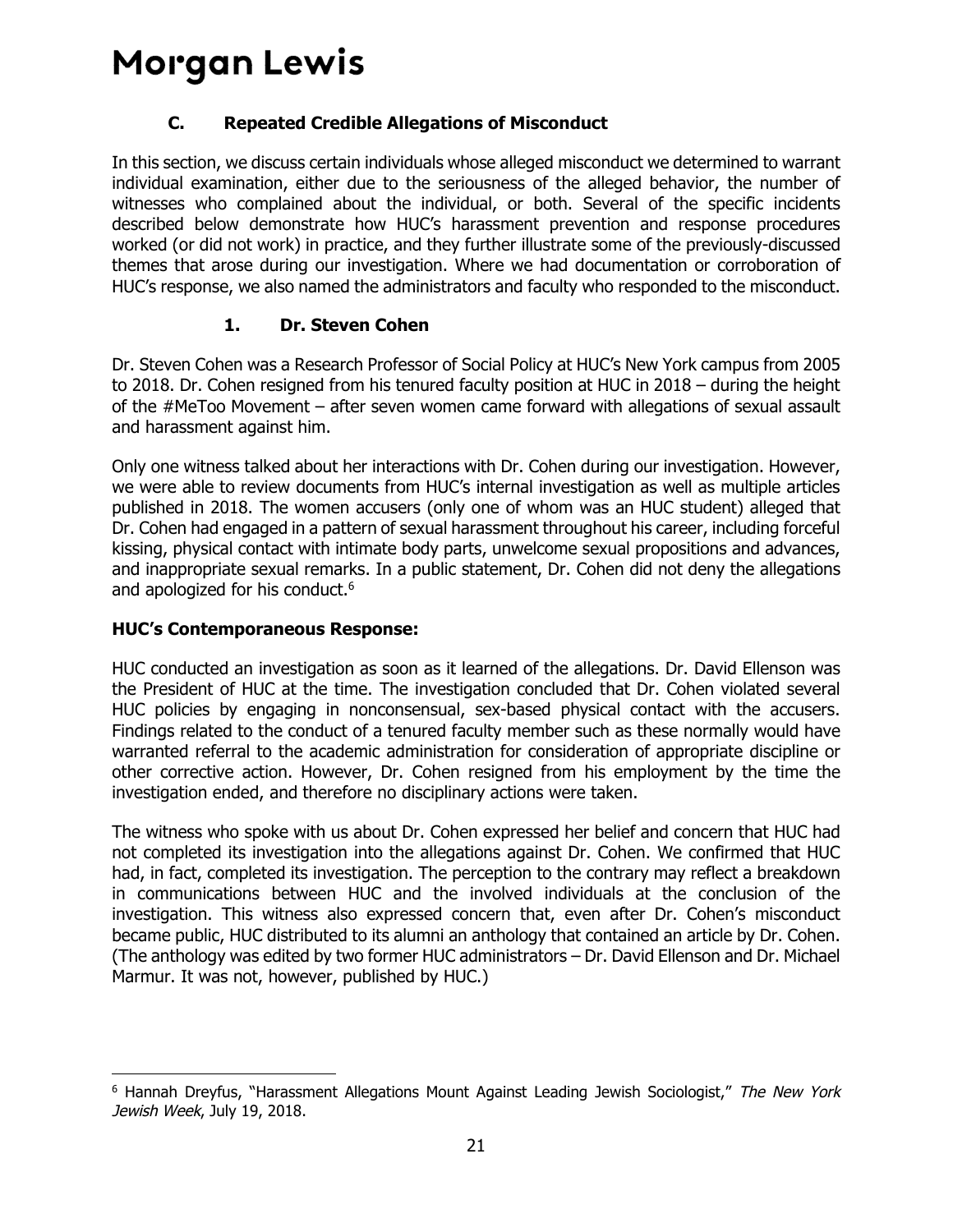#### **2. Dr. Michael Cook**

<span id="page-24-0"></span>Dr. Michael Cook, now deceased, was a Professor of Philosophy at HUC's Cincinnati campus. He was ordained in 1970, appointed full professor in 1981, and retired in 2019. At least ten witnesses shared with us concerns about Dr. Cook's misconduct, including alleged participation in long-term romantic or sexual relationships with students, as well as alleged harassment, hostility, and lack of support towards women on campus.

Witnesses shared several examples of Dr. Cook dating female students during his tenure at HUC. For instance, one woman reported that she had a sexual relationship with Dr. Cook while she was a student at HUC in the late 1970s and early 1980s. She explained that Dr. Cook invited her to his office to discuss a test she had failed, and the relationship turned into one in which they repeatedly had sex in his office over the course of the next three and a half years. This witness remembered being uncomfortable about the idea of having sex in Dr. Cook's office and also about the fact that he was married. However, she told us she did not feel she was coerced into having sex with Dr. Cook, although she recognized the significant power imbalance between them. The witness told us her relationship with Dr. Cook ended when he began dating another HUC student, whom Dr. Cook later married.

Another witness reported being subjected to unwanted sexual advances from Dr. Cook. She told us that Dr. Cook harassed her throughout her fellowship at HUC in the mid-1980s. She said he frequently made comments about her appearance, once asking her to "twirl around" in order to show everyone in the room her outfit. She relayed one incident in which Dr. Cook pressured her to join him for dinner and drinks and allegedly told her, "I won't take no for an answer." In another incident, she reported that Dr. Cook allegedly "trapped" her in his office and told her they had chemistry that they ought to be acting on, and he got angry when she rebuffed him. Dr. Cook allegedly told her HUC was creating a job with her in mind and that he would be the chair of the search committee. The witness interpreted this as Dr. Cook threatening her career.

Witnesses also told us that Dr. Cook said "inappropriate" things to them, and we reviewed an administrator's summaries of their complaints that confirmed what they told us. For example, one former student reported that, while Dr. Cook was her thesis advisor in 2000, he became very interested in her personal life – for example, whom she was dating, how she looked, and how she "comported" herself. Another former student reported that Dr. Cook made comments that fell outside the parameters of the usual teacher-student relationship in the early 2000s, including comments about her appearance and her personal life. Another alumna complained that Dr. Cook paid too much attention to her during the mid-to late 1990s, commented inappropriately on her appearance and dress, and made her feel uncomfortable. She also said that, at ordination, Dr. Cook hugged and kissed her without her consent, whispered "welcome home," and gave her a Hershey's kiss in a box, with a "cryptic" note.

Two of the students said Dr. Cook made them so uncomfortable they ended up switching advisors. One of the students said that, when she eventually informed Dr. Cook that she was doing so, the two of them got into a "screaming match" in the middle of the hallway. This student said she eventually left the PhD program.

On the other hand, another alumna had warm and positive things to say about Dr. Cook, describing him as a mentor and saying that he never made her feel uncomfortable. She told us that it was her impression that Dr. Cook was being paternal and trying to help people, but she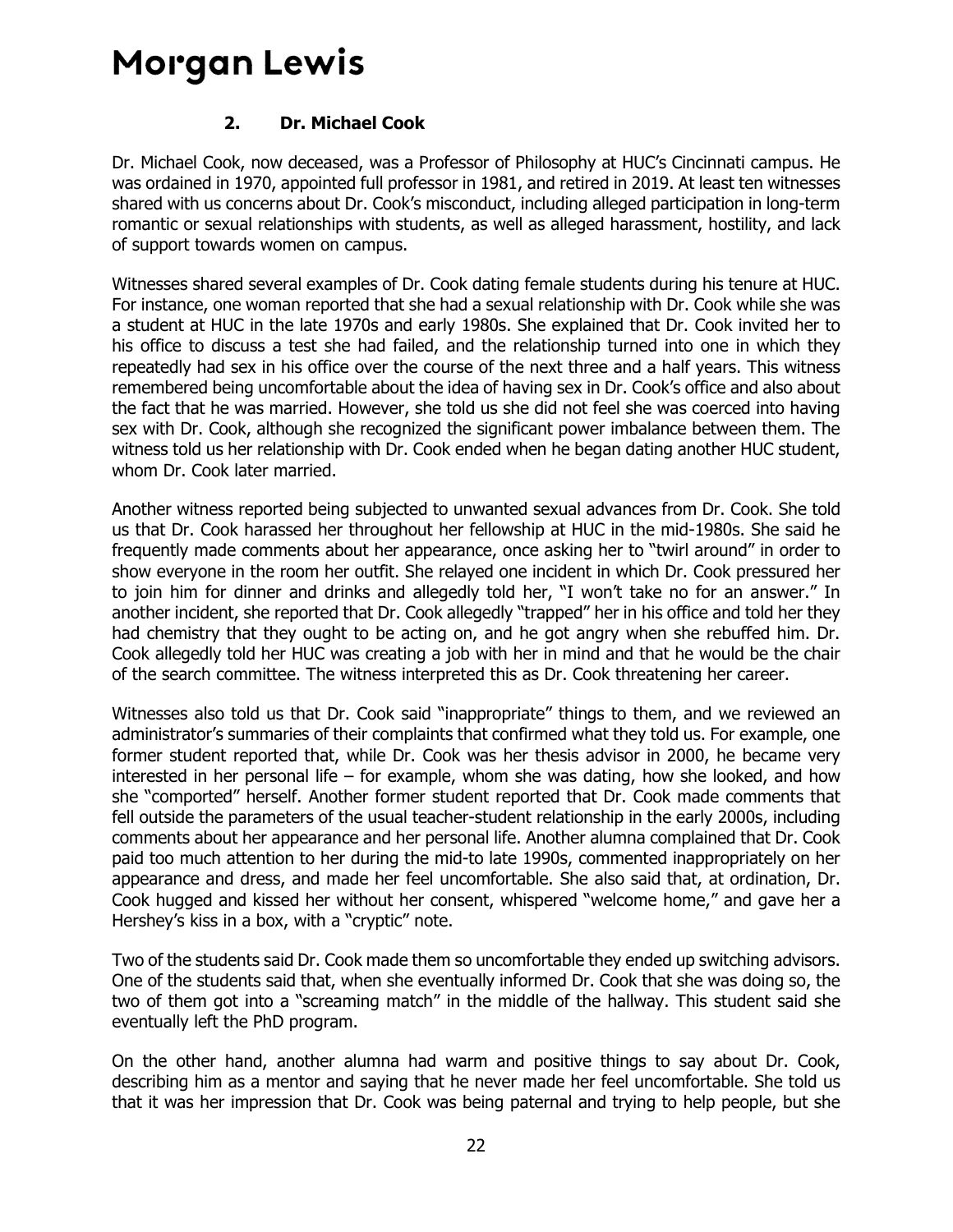said she understood how some things he said could have been construed as offensive. From her perspective, "he may have stepped in places where he thought he was helping people out, but he wasn't."

Three witnesses said that Dr. Cook was not accommodating to pregnant women or mothers at HUC. For example, Dr. Cook allegedly instructed one pregnant student who could no longer fit at her desk to sit on the floor of the classroom instead of offering other seating, and he allegedly told her that "this was [her] problem" to deal with. Another student reported that Dr. Cook suggested that she could not focus on her doctoral education because she had children. Along the same lines, another witness reported that Dr. Cook told her she would never be a good rabbi because she had children.

We also heard that Dr. Cook frequently made misogynistic jokes and comments. In addition, Dr. Cook was consistently described as possessive and controlling, and as someone who did not like to be challenged. Witnesses reported feeling that Dr. Cook retaliated against them for disagreeing with him. One of the former students described above reported to us that Dr. Cook confronted her "like a jealous boyfriend" when she did not take courses with him one year. Another witness reported that Dr. Cook refused to sign their ordination papers, which they viewed as a retaliatory response to challenging or rejecting Dr. Cook's advances.

Finally, Dr. Cook was named in a gender discrimination lawsuit filed by a woman faculty member who was denied promotion and thus not considered for tenure. In connection with the lawsuit, an expert on gender discrimination in academia found that HUC's procedures for evaluating faculty for promotion and tenure were flawed and biased against female professors.

#### **HUC's Contemporaneous Response:**

Our interviews did not reveal any instances of students reporting their sexual relationships with Dr. Cook to the College.

The witness who reported receiving unwanted sexual advances from Dr. Cook told us that she complained to the then-Director of the School of Graduate Studies. According to the witness, the Director told her that he wished he could do something, but his hands were tied and there was nothing he could do.

The three women who alleged that Dr. Cook said inappropriate things to them raised their concerns with Cincinnati Dean Kenneth Erhlich. According to Dean Ehrlich's deposition testimony in unrelated litigation, two of the students told Dean Ehrlich that Dr. Cook made them "uncomfortable," and that they felt Dr. Cook's comments fell outside faculty/student boundaries. Per the deposition transcript, the third student told Dean Ehrlich that Dr. Cook made statements that might make some students uncomfortable, and that she thought Dean Ehrlich should know. According to the transcript, each woman, declined to file a formal complaint under the school's sexual harassment policy, although one student asked that the Dean talk to Dr. Cook, which Dean Ehrlich did. Dean Ehrlich testified that he did not discuss the other two students' complaints with Dr. Cook nor take any other action with respect to the complaints.

In 2017, one of the former students posted on the CCAR Facebook page about her experience and that of one of the other students. Then-President Aaron Panken and then-Provost Michael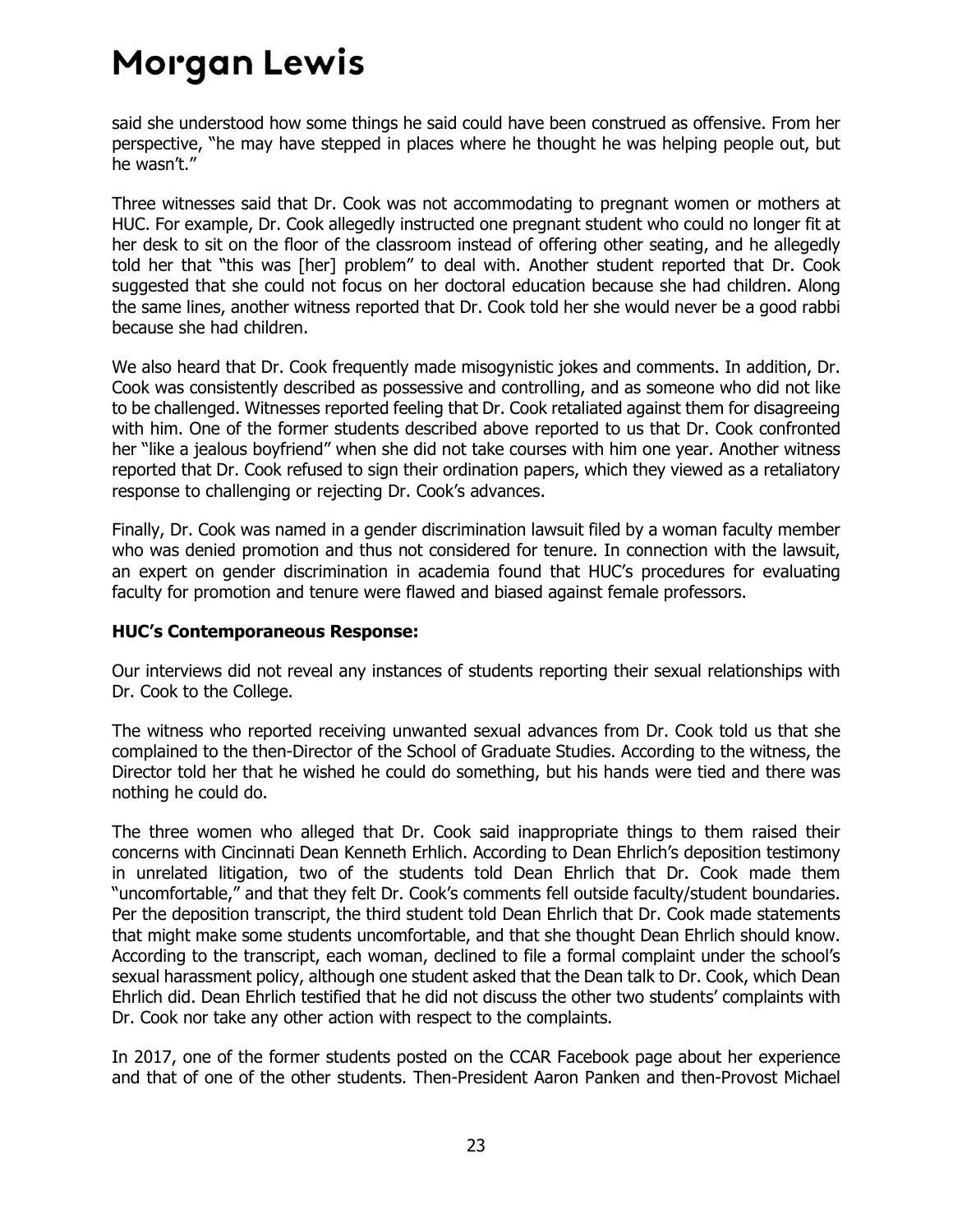Marmur reached out to the women, which the women told us they appreciated. The women drafted a letter to Dr. Cook, and Dr. Panken reportedly read the letter out loud to Dr. Cook.

In the case of the professor who was denied a promotion (and therefore tenure), and as mentioned above, an expert found HUC's procedures for evaluating faculty for promotion and tenure flawed and biased against female professors. HUC subsequently revised its procedures to include an appeals process if there was evidence that bias played a role in a reappointment, promotion, or tenure decision.

#### **3. Dr. Alfred Gottschalk**

<span id="page-26-0"></span>Dr. Alfred Gottschalk, now deceased, was Dean of HUC's Los Angeles campus from 1959-1971, President of HUC from 1971-1996, and Chancellor from 1996-2000. Seven witnesses reported allegations involving Dr. Gottschalk's inappropriate sexual conduct towards them. A very consistent pattern of alleged misconduct emerged from our witness interviews: Dr. Gottschalk allegedly invited women to his apartment or hotel room, usually under the guise of some academic purpose, only to proposition the student and touch or kiss them.

For example, one witness told us that while she was studying in Jerusalem in the mid-1970s, Dr. Gottschalk "summoned" her to his apartment. She stated that he offered her a drink and subsequently took her hand and placed it on his penis. He allegedly told the student, "Look what you do to me," referring to his erection. The student left Dr. Gottschalk's apartment immediately. Dr. Gottschalk allegedly continued to contact the student after the incident, repeatedly requesting that she return to his apartment, and on one occasion asked her to spend the weekend with him. The student said that she ignored Dr. Gottschalk's messages. The student shared that she was sorry that she never reported this incident because she believes it could have stopped this from happening to other women. She explained that she did not come forward at the time because she feared retribution.

Another witness, who was a staff member living on the Jerusalem campus in the late 1980s, described an evening gathering in Dr. Gottschalk's apartment. She said that, as people started to leave, Dr. Gottschalk told her that he wanted to show her photos. He then allegedly pushed her up against the wall and tried to kiss her. She said that she pushed him away and told him that she had to go, but he grabbed her by the arm and pinned her again against the wall and tried to put his tongue down her throat. She said she escaped and ran downstairs to her apartment. The next day, she stated that he called repeatedly, sent flowers, and asked her when she was coming back to see him.

In the early 1990s, another student, who was a recent college graduate at the time, told us that Dr. Gottschalk approached her at the HUC Library in Jerusalem and asked her out on what she said was clearly a date. She said she was horrified and said "no" as politely as she could. He reportedly approached her a second time that day and again she said "no." She remembers feeling like she needed to escape and did everything she could to avoid him the rest of his time in Jerusalem. This student told "one trusted faculty member."

Another alumna told us that, during her first year in Jerusalem, Dr. Gottschalk would invite the student to his apartment, tell her how lonely he was without his wife, and put his hands on her knees or across her shoulder, which made her very uncomfortable. She reported that Dr. Gottschalk invited her to his flat four or five times that year, and she felt that she could not say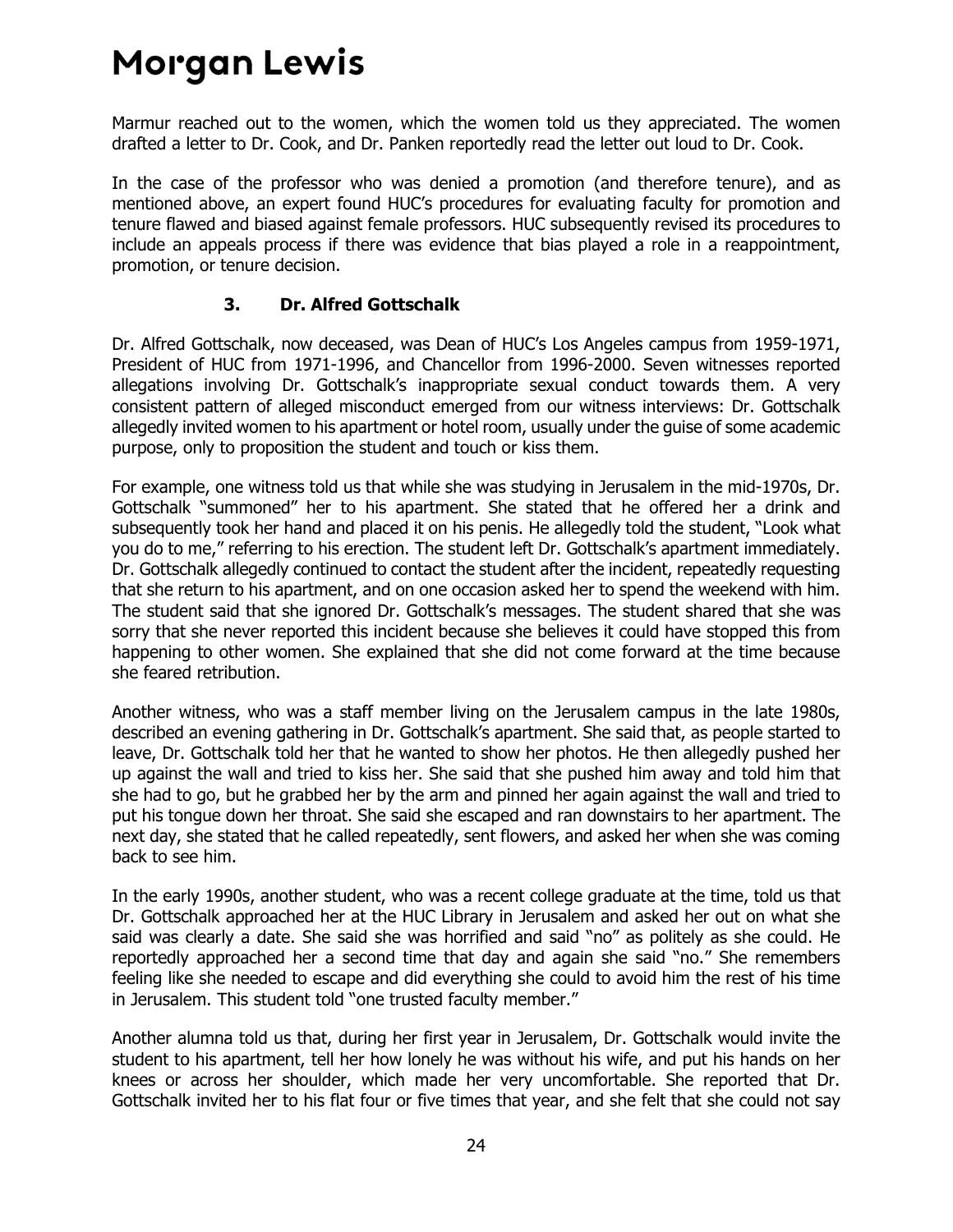no. On one of those occasions, Dr. Gottschalk allegedly came up to her and wrapped his arms around her and asked, "Don't you want to stay? You can help me feel better and make me less lonely." She told us that, in the United States, while she was still a student, she ran into Dr. Gottschalk at CCAR and URJ conferences. Dr. Gottschalk would allegedly call her hotel room to ask if she wanted to come to his room or meet him in the bar. Years later, the alumna reportedly heard from one former faculty member and the wife of another faculty member that all the faculty knew about Dr. Gottschalk's behavior.

A female witness told us that, when Dr. Gottschalk presented her with her doctorate certificate at graduation, he "planted a big, lingering kiss on [her] mouth." She said no one spoke to her about it and she never mentioned it to anyone. She said, "It was like everyone went blind." She reported that she often passes a bust of Dr. Gottschalk and has fantasized about spitting on it.

Despite the seemingly prevalent allegations of Dr. Gottschalk's misconduct, we did not find any documents evidencing that Dr. Gottschalk's conduct was ever reported to anyone in the administration or the Board. (As one witness pointed out, it was hard to know to whom to complain when the President of the school was the wrongdoer.) Some witnesses told us that women considered filing a joint complaint, but they said they were scared to do so given the possible impact on their careers.

#### **HUC's Contemporaneous Response:**

A number of witnesses told us that Dr. Gottschalk had a well-known reputation as a womanizer, that they were advised to stay away from him, and that HUC leadership knew about his behavior but chose "to turn a blind eye." A witness recalled a professor on the Jerusalem campus saying something to the effect of, "Everyone knows Dr. Gottschalk brings girls to the apartment all the time." Many female witnesses expressed discomfort with the fact that Dr. Gottschalk had ordained them given his reputation as a "known harasser." $\frac{1}{2}$ 

As noted above, a number of different faculty members allegedly were aware of Dr. Gottschalk's behavior. We were told that one faculty member conducted a private ordination for a female rabbinical student who had been harassed by Dr. Gottschalk and did not want to be ordained by him.

Nevertheless, there were no mentions of Dr. Gottschalk's behavior in his personnel file, and we did not locate any investigative or disciplinary files about his conduct. Similarly, while a number of administrators told us they had heard rumors of Dr. Gottschalk's behavior, only one administrator or Board member with whom we spoke acknowledged having first-hand knowledge about Dr. Gottschalk's treatment of women.

That administrator explained that a student told him about her experience in Jerusalem with Dr. Gottschalk, and she asked the administrator to tell Dr. Gottschalk to stay away from her. (Dr. Gottschalk was Chancellor at the time.) The administrator warned Dr. Gottschalk to stay away from the student, which Dr. Gottschalk apparently did.

<sup>7</sup> Rabbi Patricia Karlin-Neumann, A WRN Yarn, Dec. Newsletter 2020 – Tevet 5781, (Women's Rabbinic Network, New York, N.Y.), Dec. 22, 2020.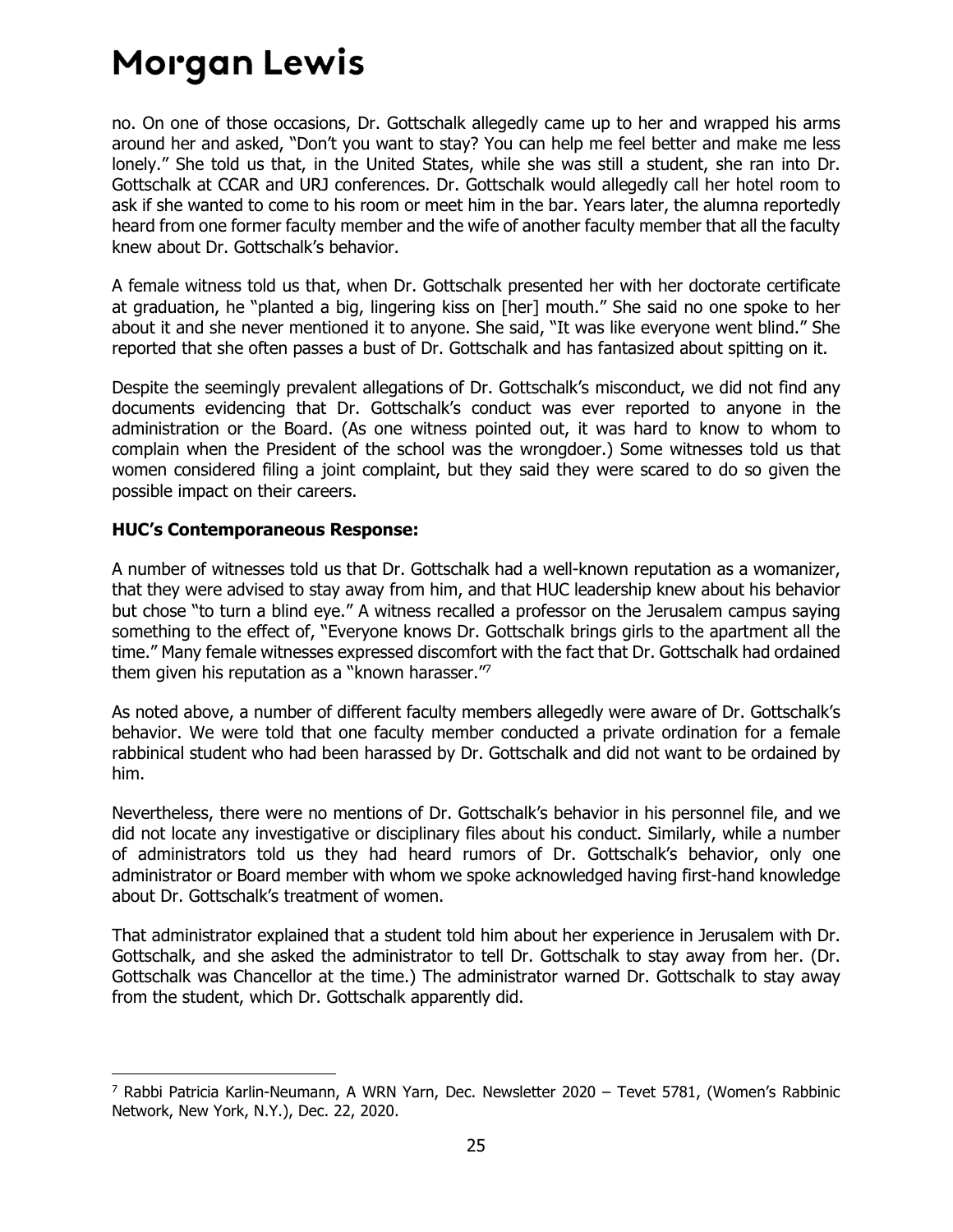#### **4. Dr. Stephen Passamaneck**

<span id="page-28-0"></span>Dr. Stephen Passamaneck, now deceased, was a Professor of Rabbinic Literature at the Los Angeles campus. He was appointed to full professor in 1971 and retired in 2013. Roughly 20 witnesses reported allegations of misconduct by Dr. Passamaneck.

A consistent theme was that Dr. Passamaneck reportedly singled out women students to humiliate and alienate during class with commentary of a sexual nature. We heard several examples of Dr. Passamaneck calling on female students, who often were the only woman in a class of men, to read out loud passages from the Talmud that discussed subjects such as women's virginity, how a woman's hymen is broken, the age at which women are old enough to have sex, the appearance of women's genitalia, and other sexually related topics. Students, both men and women, felt that Dr. Passamaneck's behavior was intentionally directed towards women to make them uncomfortable.

In addition, witnesses reported that Dr. Passamaneck propositioned students. One former student said Dr. Passamaneck asked her out after every single class. Another former student referred to her one-on-one meetings with Dr. Passamaneck for her independent study course as "Sexual Harassment Wednesdays" and told us he asked her what it would take to convince her to date him.

Several witnesses also referenced Dr. Passamaneck displaying pornography on his computer and regularly carrying a gun on campus. They also described him as "terribly foul-mouthed" and "raunchy."

#### **HUC's Contemporaneous Response:**

We reviewed six documented instances of unprofessional conduct by Dr. Passamaneck similar in nature to what we heard from witnesses. The files we reviewed, which ranged from 1987 to 2010, indicated that numerous administrators were aware of, yet took little action to address, Dr. Passamaneck's inappropriate behavior. Specifically:

Documents show that in 1986 and again in 1987 (the second time in writing), Rabbi Lee Bycel (then Dean of the LA Campus) and Rabbi Uri Herscher (then Vice-President of HUC) counseled Dr. Passamaneck not to bring a gun on campus. However, Dr. Passamaneck reportedly continued to a bring a gun on campus without further censure.

In 1993, Dr. Passamaneck was disciplined for violating the sexual harassment policy when he reportedly told a staff member she looked like a "French whore." HUC conducted a formal disciplinary hearing to assess the appropriate response in that case and issued a verbal and written warning, finding Dr. Passamaneck to have violated HUC's staff handbook's "Guide to Personal Conduct." In the written warning, Dr. Lewis Barth and Rabbi Sheldon Marder, co-chairs of the disciplinary hearing committee, noted that "this is not your first violation of the Guide to Personal Misconduct," although we could not identify the prior violation(s) to which they were referring. In addition to the written warning, Dr. Passamaneck was required to attend six counseling sessions.

Documents show that, in 1999, a group of students raised concerns about Dr. Passamaneck's behavior, describing it as "terroristic," "harassing," "humiliating," "denigrating," and marked by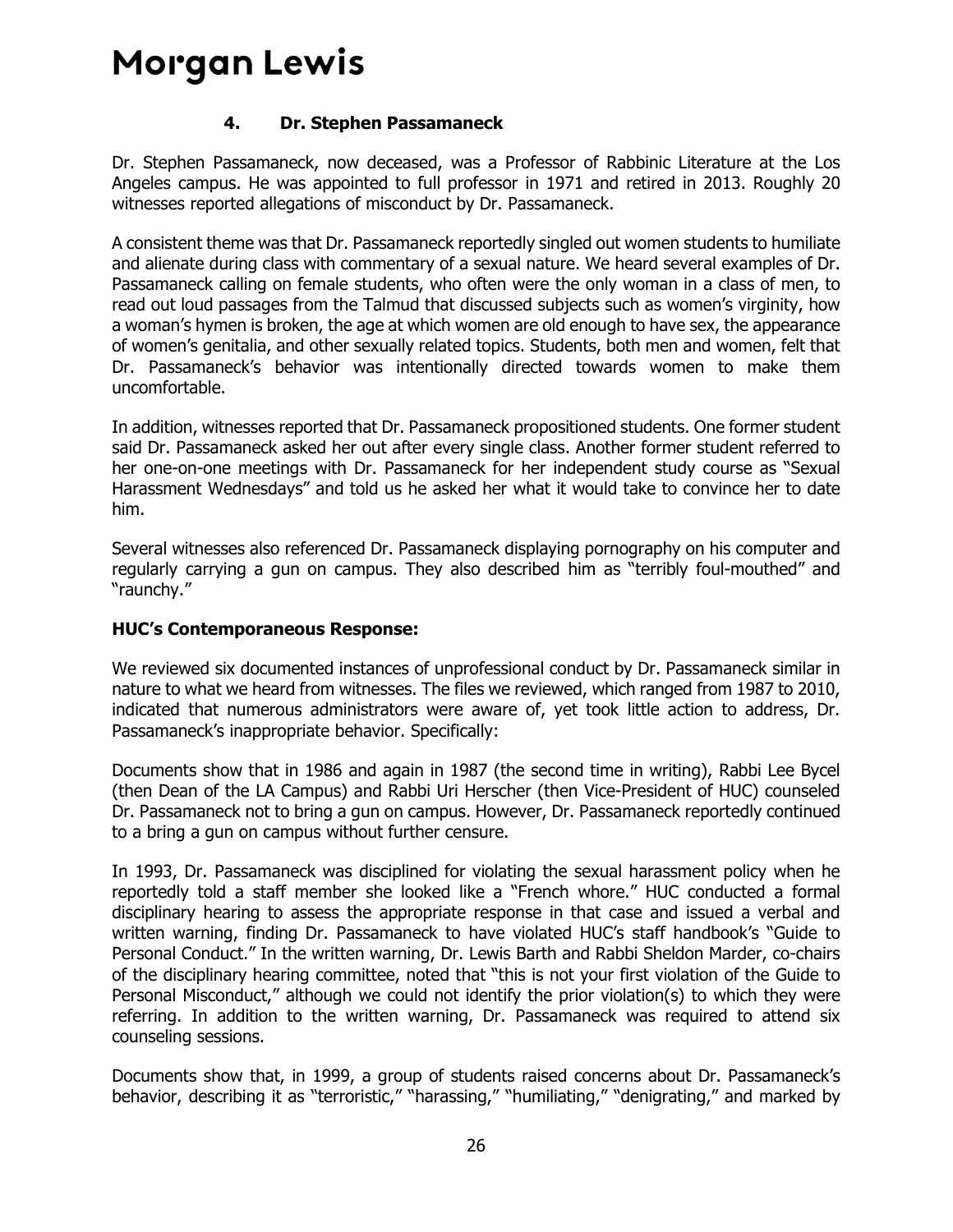"unpredictable mood swings resulting in a tense, unstable atmosphere." Those documents show that Dr. Barth shared the concerns with Provost Norman Cohen and HUC's counsel, and a post-it note suggests that President Sheldon Zimmerman was aware of the situation as well. In a document in the file, an unnamed administrator acknowledges that "there is a pattern of harassment in [Dr. Passamaneck's] class, directed primarily (but not exclusively) at women." We found no documents reflecting any corrective actions taken in response to Dr. Passamaneck's conduct at that time.

Documents further show that, in 2002, an IT staff member, who had been called to fix Dr. Passamaneck's computer, noticed that approximately two thirds of the websites recently visited on that computer were pornographic in nature. She took a screen shot of the history and shared it with Dr. Barth. She also reported that she was uncomfortable going into Dr. Passamaneck's office, explaining that Dr. Passamaneck tended to stare at her chest when she spoke with him. Dr. Barth said he would have a conversation with Dr. Passamaneck. For a while afterwards, Dr. Passamaneck's interactions with the staff member were professional. However, a year and a half later, per the staff member's complaint, Dr. Passamaneck asked for her assistance opening an attachment to an email, warning her it would be "salacious." The staff member reported this interaction to Dr. Barth, who again talked to Dr. Passamaneck. This time, documents show, Dr. Barth required that Dr. Passamaneck apologize to the staff member in writing and promise not to be in his office whenever she needed to service his computer.

In 2006, a group of students wrote a letter to Rabbi Richard Levy, Professor Sara Lee, and Dr. Steven Windmueller (then Dean), which raised concerns that Dr. Passamaneck told sexual jokes in class, made women read uncomfortable and humiliating texts aloud, and otherwise taught topics that "demonize women and women's sexuality." A contemporaneous email shows that Dr. Windmueller reached out to Provost Norman Cohen. There is also a note to the file documenting that Dr. Windmueller and Rabbi Levy held an informal discussion with Dr. Passamaneck, instructing him to be more open to student concerns. Dr. Passamaneck reportedly said he would "deal with [the issues raised in the complaint] in his own way," offering no specifics. We found no evidence of any further remediation.

In 2010, a female student filed a formal grievance specifically alleging sexual harassment, after reportedly seeing pornography on Dr. Passamaneck's computer and hearing Dr. Passamaneck subsequently make a joke about "naked ladies." A professor sitting across the hall saw Dr. Passamaneck's computer and filed a formal grievance as well. In this instance, the complaints were formally investigated, and a formal hearing was conducted. The grievance review panel – Rabbi Levy, Professor Rachel Adler, and two students – concluded that Dr. Passamaneck violated HUC's sexual harassment policy in several respects. Dr. Passamaneck appealed the findings, but the appeal was denied. In response to the findings, Dr. Passamaneck was "sanctioned" by no longer being permitted to teach any required "core" courses or independent study courses that required one-on-one instruction to students. He also was directed to refrain from making sexually degrading comments or jokes or displaying sexual images on his computer. Dr. Passamaneck, however, was allowed to stay on campus and teach elective courses with two or more students until his retirement in 2013.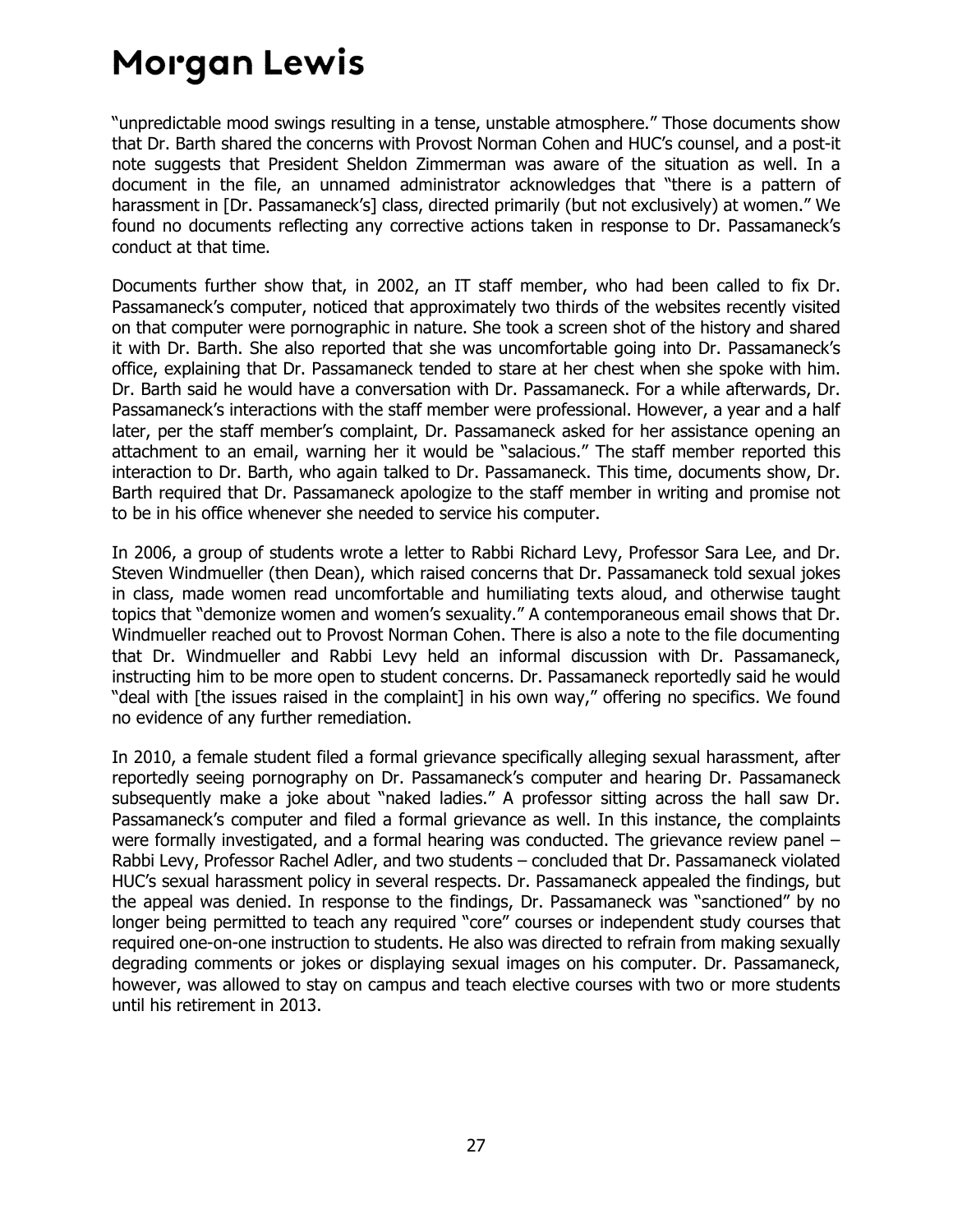#### **5. Bonia Shur**

<span id="page-30-0"></span>Bonia Shur, now deceased, was Director of Liturgical Arts and Music at HUC's Cincinnati campus from 1974 to 2003. We heard from three witnesses that Shur engaged in sexual misconduct, including inappropriate touching, forced kissing, and sexual comments.

In the early 1980s, a female rabbinical student joined the choir on Cincinnati's campus, directed by Shur. She reported to us that in her time in the choir, Shur attempted to touch her, despite her resisting him, and made sexual innuendos and subtle sexual comments to her. This witness reportedly felt so uncomfortable that she quit the choir, even though choir was important to her. She said a classmate asked her why she quit, and when she told her classmate what happened, the classmate allegedly said, "That's just Bonia."

The witness told us that her classmate (now deceased) told her a story about how she once knocked on Shur's hotel room door, and he allegedly answered the door completely naked.

Another former student reported that in the late 1980s or early 1990s, Shur invited the student to listen to music in his studio office. The witness stated that while they were alone in his office, Shur forcibly kissed her. She stated that when she pushed him away, he did not force himself on her further, and he said nothing when she walked out of his office.

#### **HUC's Contemporaneous Response:**

According to the witnesses, they never reported any of these incidents to HUC.

One administrator, who was part of the Cincinnati leadership team during Shur's tenure, told us "Bonia was crazy," but he expressed surprise that witnesses had reported allegations of sexual misconduct. We were not able to determine whether the administration or faculty knew or should have known about Shur's conduct.

#### **6. Rabbi Sheldon Zimmerman**

<span id="page-30-1"></span>Rabbi Sheldon Zimmerman was an adjunct professor at HUC from 1980 through 1985 and then HUC President from 1996 until 2000. We heard from many witnesses that they believed their ordinations were tainted because Rabbi Zimmerman had ordained them.

In the 1980s, while he was an HUC adjunct and also Senior Rabbi at Central Synagogue in New York City, Rabbi Zimmerman entered into and continued for several years an inappropriate sexual relationship with a young woman that began while she was his student at HUC.

Rabbi Zimmerman abruptly resigned from HUC in 2000, after being suspended from the CCAR for violating guidelines on "sexual ethics and sexual boundaries." The suspension, resulting from an inquiry by the CCAR Ethics Committee, prohibited Rabbi Zimmerman from serving as a rabbi in any Reform synagogue or institution for at least two years (a prohibition that ultimately lasted four years).

In a letter to its congregation in late April 2021, Central Synagogue stated that outside counsel had conducted an investigation of Rabbi Zimmerman and had concluded that (1) he began an inappropriate relationship with a Central Synagogue congregant in the 1970s, which lasted for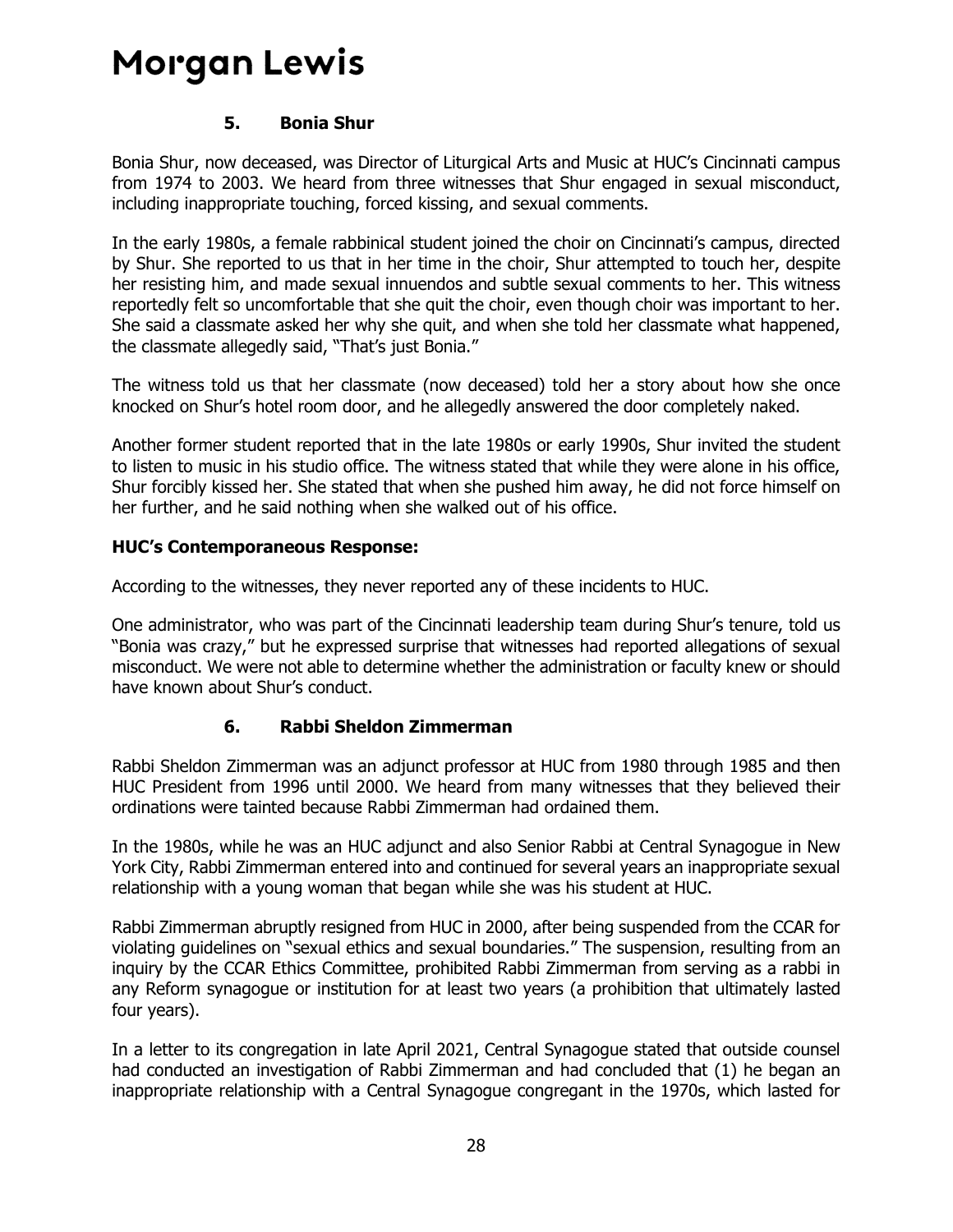many years and which included sexual contact while she was an underage teenager; and (2) he engaged in an inappropriate sexual relationship with another young woman, also a congregant, as described above.

We found no evidence that CCAR ever notified HUC regarding Rabbi Zimmerman's ethical violations or that he engaged in misconduct while he was president of HUC.

#### **HUC's Contemporaneous Response:**

According to the witnesses with whom we spoke, Rabbi Zimmerman informed them that he was leaving because of "some boundary issues" that happened many years earlier. We found no evidence that CCAR advised HUC about the reason for Rabbi Zimmerman's suspension, nor evidence that HUC took any action after Rabbi Zimmerman's departure.

#### <span id="page-31-0"></span>**IV. RECOMMENDATIONS**

In this section, we provide our recommendations for HUC to move forward in response to our investigative findings and observations. In particular, we provide our thoughts on how HUC can 1) engage in the process of *teshuvah*, or repentance; 2) prevent the behaviors described in this report from recurring; and 3) develop and implement clear policies and procedures for reporting, investigating, and remedying misconduct.

In investigations of this nature, we typically ask witnesses for their views on the desired outcome and measures that could positively impact the organization. Many of our recommendations reflect the feedback we received. This is especially true for the section on teshuvah.

### **A. Engage in the Process of Teshuvah**

<span id="page-31-1"></span>Many of the witnesses told us they want HUC to acknowledge their experiences and the pain they caused, express a commitment to change, and announce a clear action plan for how such changes will be implemented. They want a public apology from current *and former* leadership, including the administration and the Board of Governors.

Witnesses also want transparency, an opportunity to tell their story publicly, and public recognition of the wrongdoing that occurred.

We recommend that HUC take the following actions:

**1. Engage in a truth and reconciliation process.** Our investigation and report are a first step toward truth and reconciliation and, to that end, we recommend that HUC consider making the report public. HUC might also consider creating a forum in which individuals who wish to come forward and tell their stories publicly are provided the opportunity to do so, and members of the current and former administrations, as well the current and former Board of Governors, could thank everyone who came forward and acknowledge their experience and pain. HUC also may wish to provide an opportunity for the victims to record their stories or provide documentation that could be housed at the American Jewish Archives and made publicly available.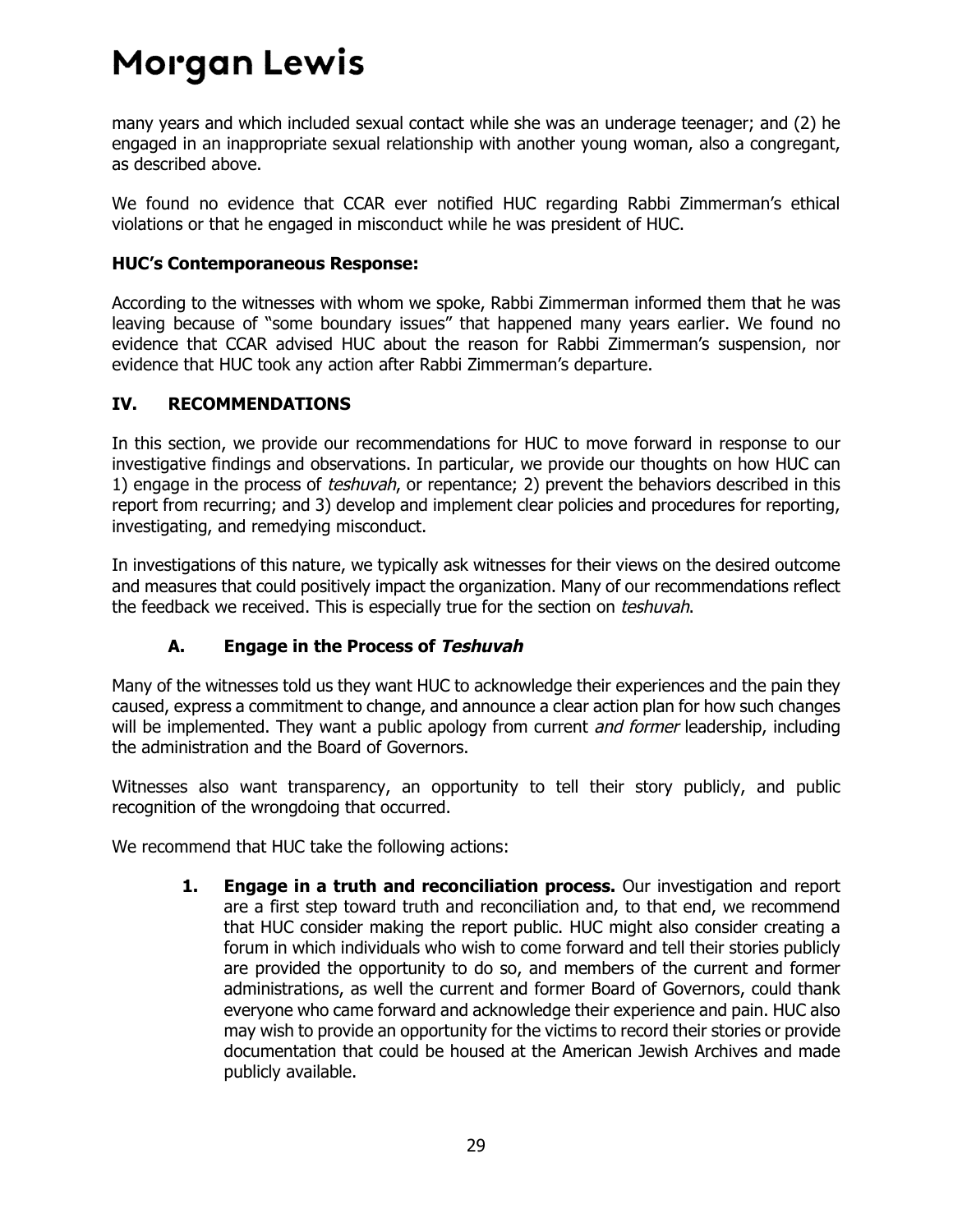- **2. Conduct an optional reordination ceremony, or something similar, for those who were ordained by known harassers.** Such a ceremony would provide closure and healing to those who believe their original ordinations were "tainted." HUC also should consider posthumously ordaining Helen (Leventhal) Lyons, the first woman in the United States to complete the entire course of study (in 1923) at a rabbinical school, the Jewish Institute of Religion in New York. Additionally, HUC should consider awarding alumni and faculty who came forward during this investigation (and are willing to be recognized) with the Joseph Prize, a specialized teudah, or some other recognition for their courage and fortitude.
- **3. Remove endowed chairs, statues, and other public recognitions that memorialize or honor wrongdoers.** The campuses are replete with tangible reminders of some of the wrongdoers, in the form of endowed chairs, scholarships in their names, statues, and anthologies. We recommend that, in some instances, these honors or memorials be removed. In other instances, it might be more appropriate to include an asterisk next to the person's name and an acknowledgement of what was discovered during this investigation.

#### **B. Take Proactive Steps to Prevent Such Behavior From Recurring**

<span id="page-32-0"></span>Numerous witnesses felt that HUC could have done more to prevent the misconduct that was described to us during our investigation. As HUC processes the findings of this investigation and charts a path forward, we recommend:

- **1. Conduct a culture assessment.** The vast majority of students and faculty that we spoke with are no longer at HUC. Indeed, only four current students, 14 current faculty, and 12 current staff members requested to speak with us – and at least two current students declined to speak with us out of fear of retaliation. Consequently, while we can offer some recommendations based on what we heard, we do not have a complete picture of what life on the various campuses looks like now. To develop a more strategic action plan, we recommend an assessment of HUC's current climate and culture. Such an assessment would include a quantitative survey available to all students, faculty, and staff; focus groups at the individual campuses; and individual interviews. (We note that the Presidential Task Force on Safe and Respectful Environments recently conducted a high-level review of the campus climate, but we recommend a more in-depth review.)
	- **2. Set forth clear expectations regarding behavior and hold people accountable when they do not comply with such expectations.** Ensure that there are clear rules prohibiting harassment, discrimination, bullying, and disrespectful conduct and clear directives regarding respectful conduct. Enforce these rules and directives consistently and, when individuals are found to have engaged in misconduct, hold them accountable for their actions through proportionate corrective action.
	- **3. Conduct training on creating a culture of respect.** While HUC conducts some training now, it appears to be scattershot at best. We recommend that HUC develop an in-depth curriculum – for students, staff, faculty and Board members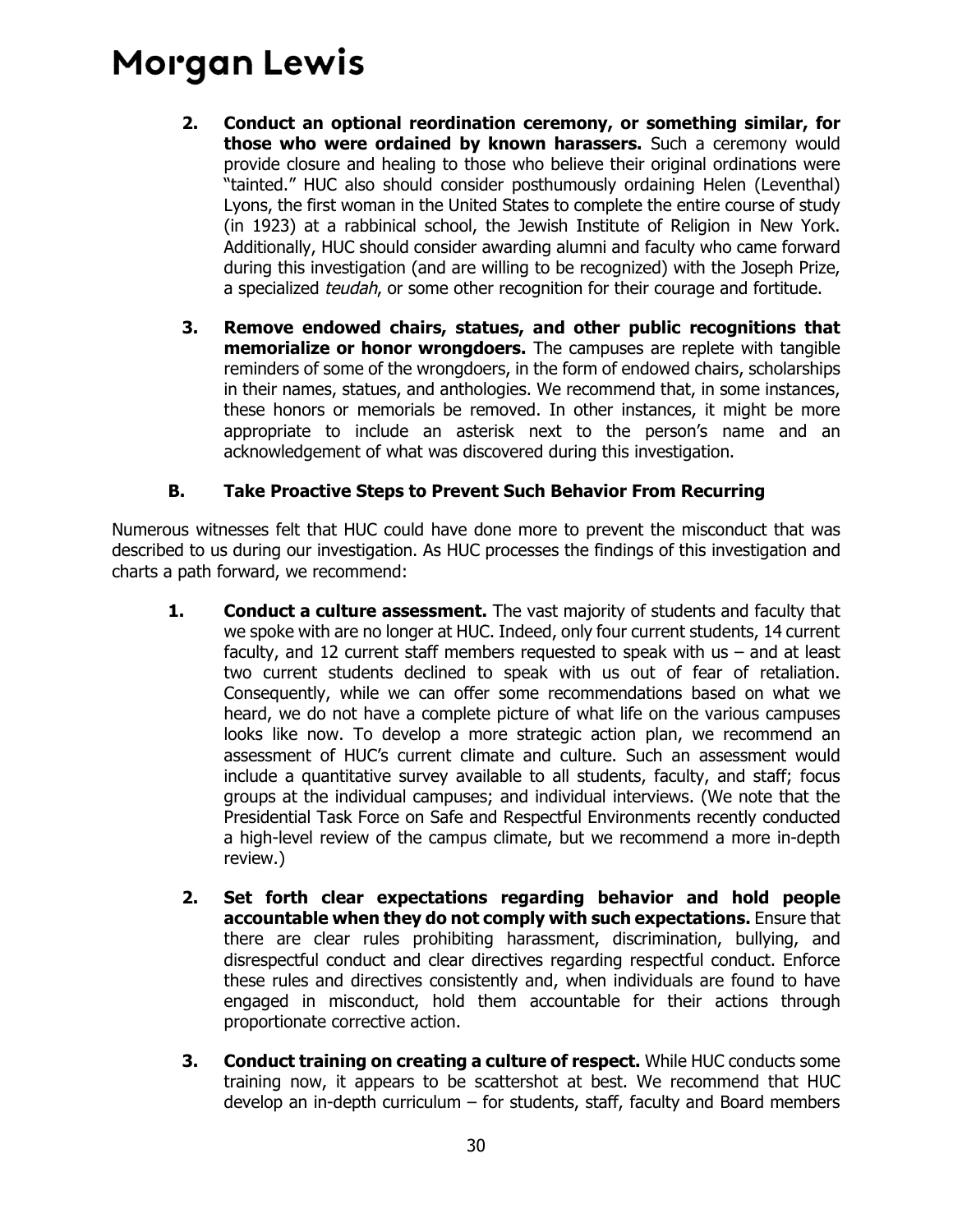– on creating a culture of respect, which should be developed and implemented by experts in the field and provided on a regular basis. Such training should include issues such as embracing diversity (in all of its forms) within the Jewish community, implicit biases, identifying and responding to microaggressions, bystander intervention, providing feedback, and boundaries and consent. Training regarding boundaries and consent should include not only consent to sexual contact but also consent to perceived friendly interactions such as hugging or touching and how to respond to or decline such contact.

- **4. Appoint an ombuds.** We learned that individuals often are scared to file a formal grievance or Title IX complaint, but they want the behavior to stop. As a result, many turn to their professors or administrators and seek assurances of confidentiality, at which point the professors and administrators invoke their roles as rabbis. This results in their playing the role of religious counselor, rather than that of a faculty member or administrator with an obligation to report and address misconduct. If HUC had an ombuds, that individual could serve as a neutral third party who could help students, faculty, and staff evaluate their options and determine the best course forward. Among other things, an ombuds could serve as a sounding board, provide coaching for difficult conversations, informally mediate a dispute, and/or help a person determine whether and how to file a formal complaint.
- **5. Increase diversity in senior leadership and on the Board to reflect the diversity of individuals in the Reform Jewish movement.** We heard concerns about the lack of diversity of HUC leadership and the Board. In addition, we heard concerns that to the extent that financial means is considered directly or indirectly as a metric for a Board seat, that type of criteria also can limit diversity efforts. We recommend that HUC and the Board of Governors consider the diversity of applicants when appointing individuals to senior leadership and the Board.
- **6. Consider making trained mental health services available at each campus.** A number of students told us that their experience at HUC was emotionally challenging, and that they often did not know where or to whom to turn. It is our understanding that the supervisors of clinical pastoral education often end up playing the role of informal therapist, which can lead to a conflict of interest between their acting as a confidante and their position and responsibilities as a faculty member. A trained therapist on staff or retainer, who is not directly connected to the administration, could alleviate that conflict and establish cleaner boundaries and, importantly, could provide short-term counseling and refer students to outside therapists where appropriate.

#### <span id="page-33-0"></span>**C. Develop and Implement Clear Policies and Procedures for Reporting, Investigating, and Remedying Misconduct**

**1. Review and revise policies and procedures, consistent with the findings of this report.** For a long time, HUC- had no official policies or procedures for reporting or investigating complaints of harassment, discrimination, or bullying behavior. By comparison, HUC's current policies and procedures generally are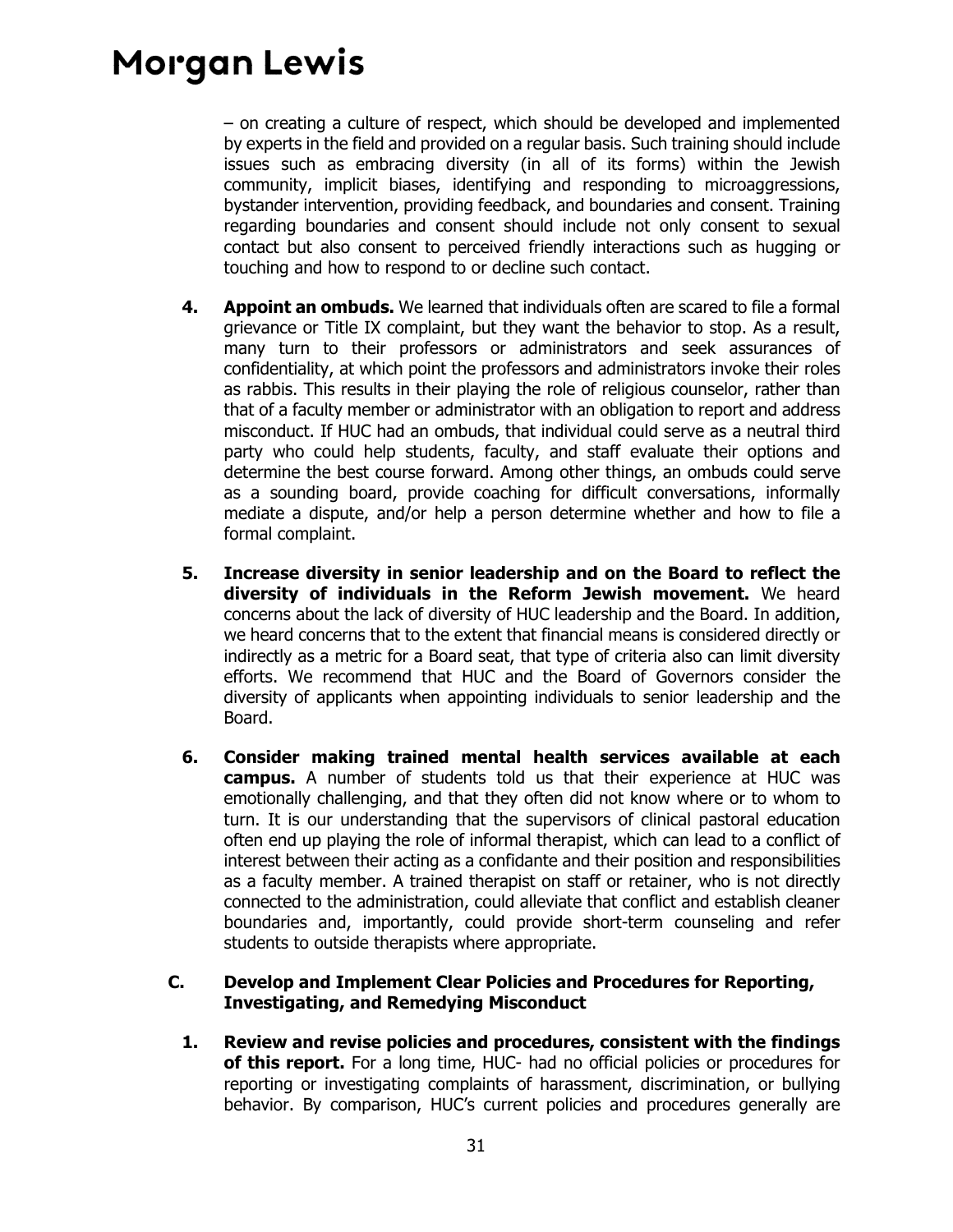comprehensive, although there are aspects that could be stronger. Our specific comments on the policies and procedures are attached in the Appendix.

- **2.** A few policies merit special attention:
	- o **Consensual Relationships**: HUC's current policy on consensual relationships is different in the faculty, staff, and student handbooks. While consensual relationships between people with different levels of power is prohibited in the student handbook, it is merely "advised against" in the faculty handbook, and the staff handbook suggests only that such relationships can be problematic.

We recommend that HUC update the faculty and staff policies so they conform to the policy in the student handbook: relationships between faculty and students, or staff and students, should be prohibited. We also recommend that relationships between supervisory personnel and non-supervisory personnel be prohibited or that the policies include a requirement to disclose any such relationship to HUC leadership.

- o **Tenure and Post-Tenure Discipline**: Policies on faculty tenure and posttenure discipline should be reviewed to ensure that wrongdoers can be held accountable. We were told that faculty members were not disciplined because administrators believed they were constrained by tenure rules. Harassment, discrimination, and bullying should be specifically included in the policies as grounds for termination for cause.
- o **Title IX Obligations**: Title IX obligates educational institutions to respond promptly and appropriately upon receiving notice of conduct that could constitute sexual harassment. There are circumstances when the school may need to initiate an investigation regardless of the complainant's relationship with the school or interest in participating in the Title IX grievance process. This is because the school has a Title IX obligation to provide all students, not just the complainant, with an educational environment that does not discriminate based on sex.
- **3. Ensure that the policies and procedures are implemented.** Even the best policies and procedures are meaningless if they are not followed. We heard from many recent students, as well as current faculty and staff, that they do not know where to find the current policies and/or do not recall ever receiving them. To remedy that, we recommend that HUC:
	- o **Ensure that policies and procedures are easily accessible.** We recommend that HUC post links to its policies and procedures regarding harassment and discrimination in an obvious and easily accessible place on the website. The policies and procedures also should be included in orientation materials and distributed to all students, faculty, and staff via email at the beginning of each school year. Administrators, pastoral counselors, and other faculty members should know and be able to provide students with the name and contact information of the person they can contact if they have a concern or complaint.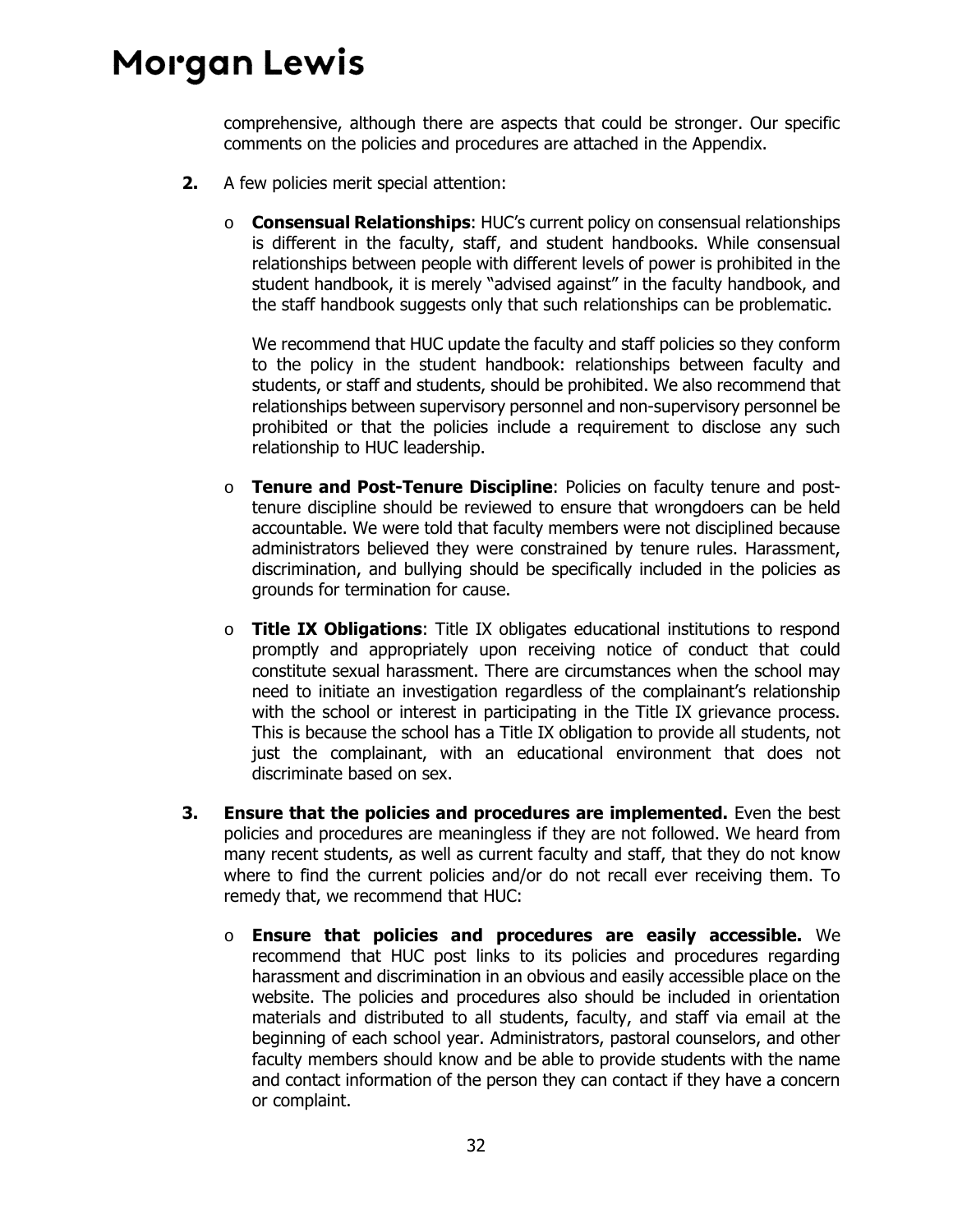- o **Train faculty, staff, and students on policies and procedures on a yearly basis, not just at orientation.** We recommend live, interactive training on HUC's policies and procedures. Training for faculty and staff should include how to respond if a student comes to them with a concern or complaint.
- **4. Build more transparency into the system so that community members feel comfortable coming forward.** A number of witnesses said they were reluctant to come forward with concerns or complaints because they feared that nothing would happen if they did. We recommend building more transparency into the system so that students, faculty members, and staff are informed when corrective action has been taken. We also recommend that HUC consider developing a corrective action matrix to ensure that similar behaviors are handled similarly and that everyone is on notice regarding how complaints and bad behavior will be handled.
- **5. Consider options to modify the** *smichot* **process**. The threat or act of failing or refusing to sign a student's *smicha* appears to be a power exercise that has had long-lasting emotional impacts on many students.
- **6. Develop a centralized record retention system.** HUC does not currently have a centralized location for retaining student records, and in the past, it did not have a centralized location for retaining staff and faculty records. Similarly, HUC does not have a centralized record retention system. We recommend that HUC store student, faculty, and personnel files, as well as complaints and investigation files, in a centralized location.
- **7. Consider implementing a student discipline panel or an escrow system.** Some colleges and universities have student discipline panels to address student discipline. Others have implemented "escrow systems," in which complaints of misconduct are kept in "escrow" with a third party until another complaint about the same wrongdoer is lodged, at which time both complainants are officially notified and they can decide whether they want to come forward and file a formal complaint. We believe both systems are worthy of consideration.

#### <span id="page-35-0"></span>**D. Review and Revise Relationships with Partner Synagogues and Sister Organizations**

Several witnesses reported instances of mistreatment at partner synagogues. We also heard concerns that there could be better coordination between URJ, CCAR, and ACC, especially with respect to placement and ethics processes. Finally, we heard that there is no way to hold a rabbi accountable after ordination if he or she chooses to withdraw from CCAR. To that end, we recommend that HUC:

**1. Coordinate with URJ, CCAR, and ACC.** Work with URJ, CCAR, and ACC to eliminate the influence of implicit biases and any discrimination in placement practices. We recommend, in conjunction with HUC's sister organizations, a thorough review of the placement practices for student rabbis and cantors and recently ordained rabbis and cantors at synagogues and URJ camps to determine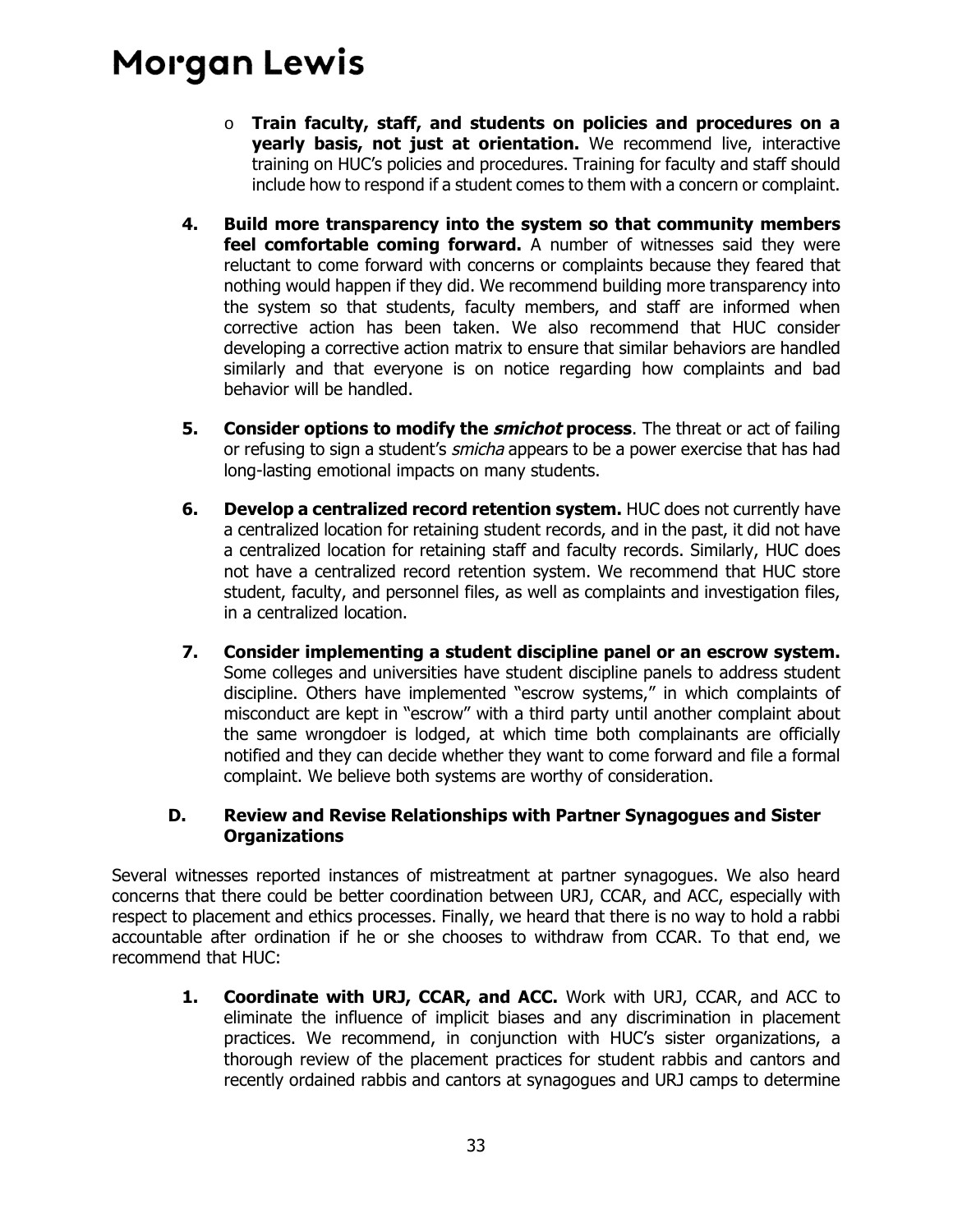whether discrimination on the basis of gender, LGBTQ+ status, race/color, and/or disability is occurring, and, if so, what steps can be taken to eliminate it.

- **2. Review relationships with partner synagogues and homestay practices.**  We heard complaints that no action was taken after some students were treated inappropriately during their student placements. We recommend that HUC develop clear procedures regarding how to investigate complaints from students who allege inappropriate treatment, and that moving forward, relationships with partner synagogues be terminated if such allegations are substantiated. We also heard inconsistent reports regarding whether the practice of placing student rabbis and cantors in homestays exists now. To the extent the practice is ongoing, we recommend that it be terminated.
- **3. Consistent with Jewish law, explore whether HUC can revoke a conferred degree based on substantiated allegations of serious misconduct**, especially when a rabbi has withdrawn from CCAR. Our understanding is that the CCAR ethics process only applies to individuals who are members in good standing. Thus, there is no existing process to hold rabbis accountable for serious misconduct if the rabbis are not members of CCAR. We recommend that HUC explore whether and how they could revoke a conferred degree or ordination or otherwise censure an ordained rabbi.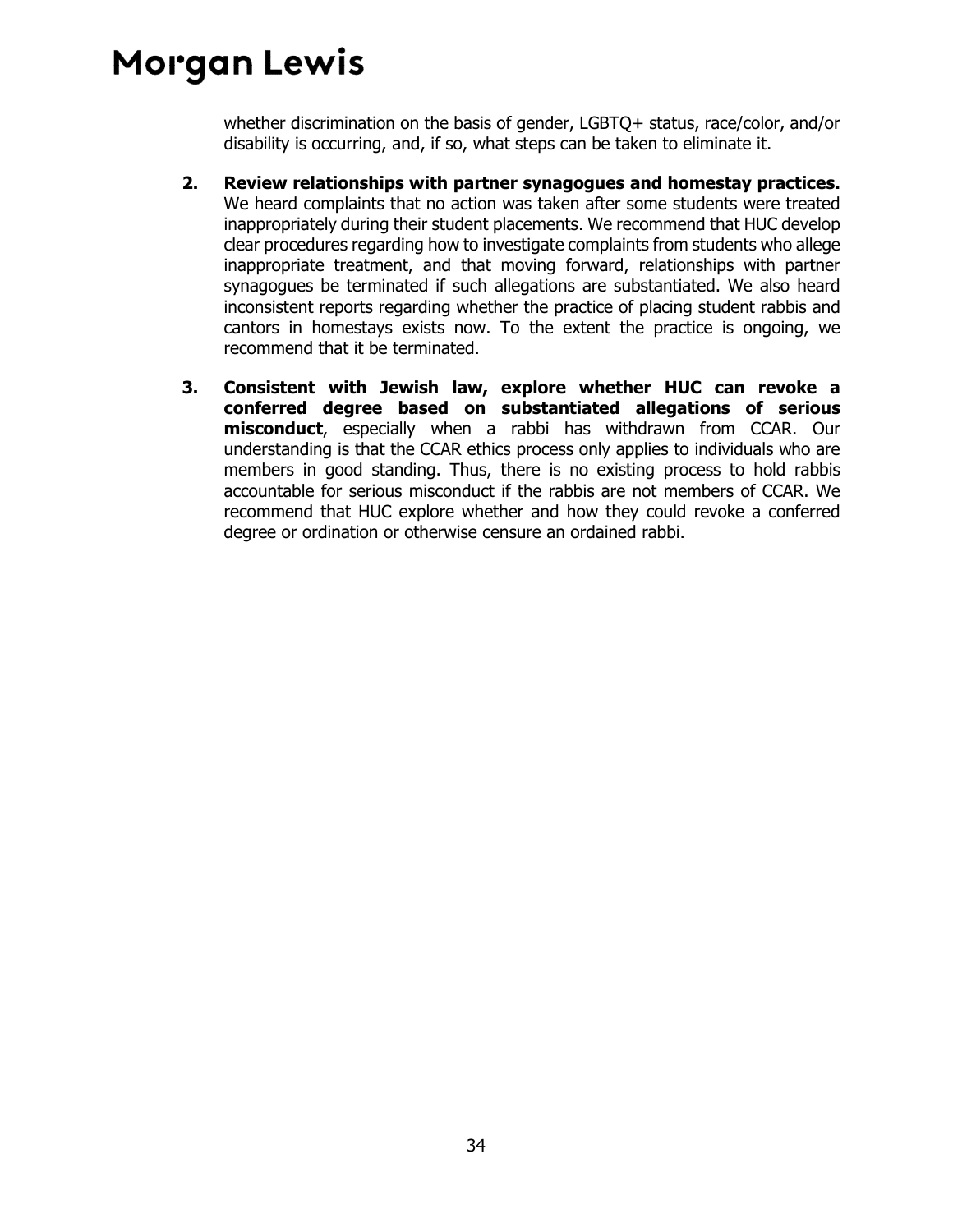### <span id="page-37-0"></span>**V. APPENDIX – POLICY REVIEW**

In conjunction with this investigation, we conducted a review of HUC's policies to prevent and respond to complaints of harassment (including sexual harassment), discrimination, and misconduct on HUC's campuses. The documents within the scope of our policy review included:

- The Sexual Misconduct and Interpersonal Violence Policy ("Sexual Misconduct Policy"), effective Summer 2017
- The Faculty Handbook, edited October 18, 2018
- The National Student Academic Handbook, effective Summer 2020
- The Employee Handbook, 2018-2019 (applicable to all US employees except Board appointed faculty)

HUC's policy framework with respect to sexual misconduct on campus is thorough and, in many ways, structured consistently with best practices. For example:

- There is a separate policy carving out anti-harassment expectations, as opposed to embedding harassment prohibitions in the broader anti-discrimination policy.
- The Sexual Misconduct Policy clearly defines prohibited behavior and includes an appropriately broad definition of sexual harassment.
- The Sexual Misconduct Policy sets out dating expectations applicable to student/faculty relationships.
- The harassment response process provides for interim measures to protect the safety of complainants upon reporting harassment, as well as several on- and off-campus resources to support complainants after filing a complaint.
- The policy provides transparency about what participants in the investigation can expect in terms of the process, the expected timelines for completion of the process, and potential disciplinary outcomes.
- The policy sets out some anti-retaliation and confidentiality assurances to investigation participants.

However, based on our review of the policies and the information learned during the course of our investigation, along with our experience in anti-harassment programs at other educational institutions, there are certain areas of HUC's existing sexual harassment and misconduct framework that could be enhanced to better align with what we have observed as best practices:

 To start, we recommend that HUC revise the sexual misconduct policies applicable to students, faculty, and staff to be consistent in terms of which policy applies in which circumstances. Student-on-student conduct, for example, is clearly within the scope of the Sexual Misconduct Policy as it appears in the student handbook. However, it is less clear which policy would apply to misconduct involving faculty-on-student harassment, staff-on-student harassment, or faculty-on-staff harassment. The sexual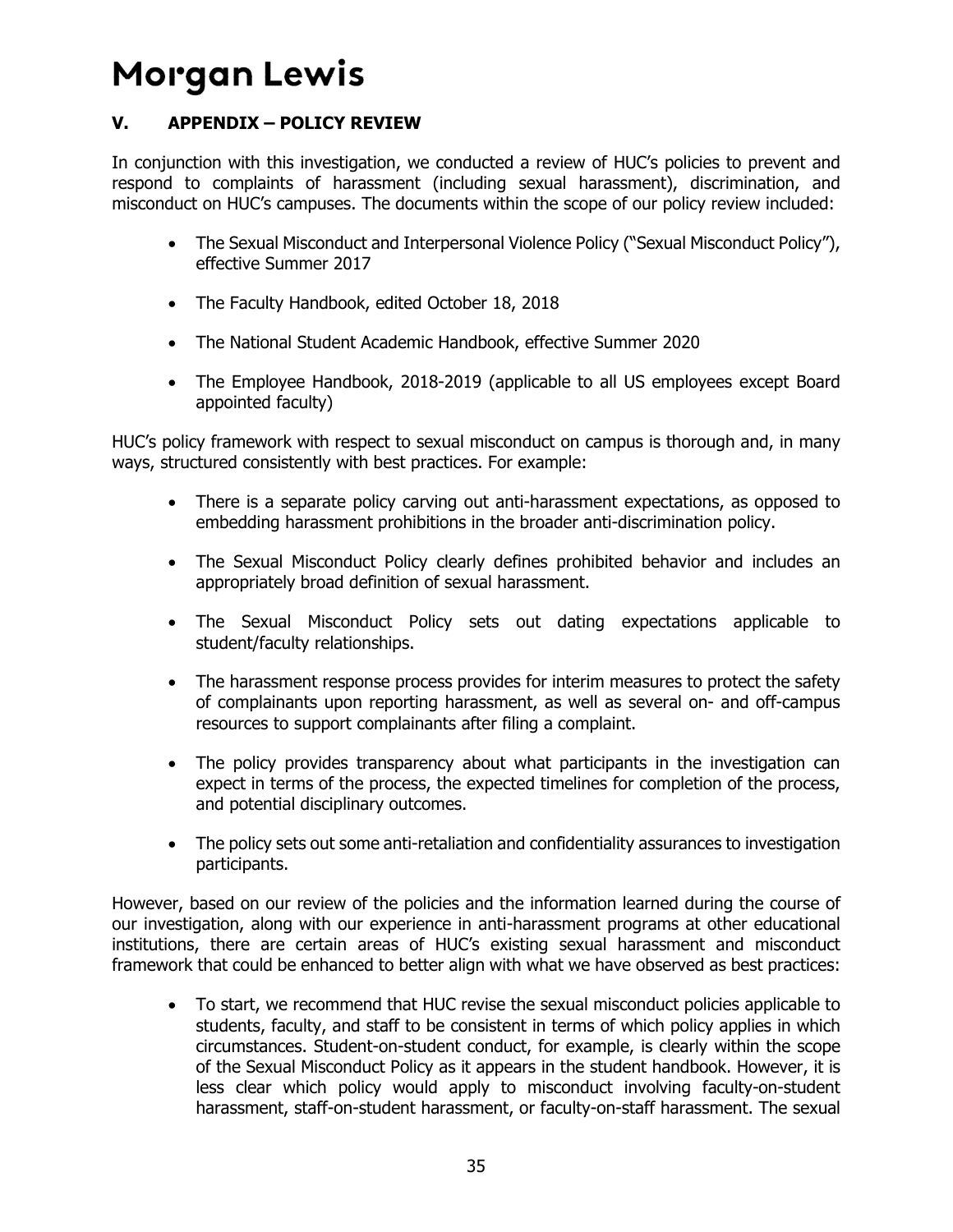misconduct policies also should be revised to be consistent in terms of the prohibited conduct, the available reporting avenues, and support resources, among other details.

We also recommend that HUC revise the sexual misconduct policies as follows:

- Provide multiple avenues for reporting, including an anonymous method. Currently, contacting the Title IX coordinator is the only designated reporting avenue in the standalone Sexual Misconduct Policy, unless a complainant takes their complaint to an external entity, like the local police or federal government. The sexual misconduct policies that appear in the student handbook, faculty handbook, and staff handbook all provide conflicting information in terms of reporting avenues. We recommend making the reporting options consistent among all of the policies, to the extent practicable.
- Better define the roles of each responsible entity in the complaint response process, so that it is clear how the Title IX Office, HR Department, Safety Department, administration, and any other relevant parties should coordinate in the complaint investigation and resolution process.
- Include an explicit statement that those who retaliate will be subject to discipline, as opposed to simply noting that retaliation is prohibited.
- Provide for improved communications protocols to investigation participants, both during and after investigations, to further enhance transparency in the process.
- Provide an option for an informal resolution process. The policy is currently written to adjudicate all harassment complaints through a formal grievance hearing process. Given the range of behavior and circumstances that can fall within the scope of this policy, some matters may not rise to the level of requiring a formal hearing. For example, after conducting an initial assessment of the complaint, we have seen other institutions alternatively resolve matters through educational programming or training, a mediated conversation, and/or some other action by the Title IX Coordinator.

With respect to non-sexual harassment and discrimination, we have similar observations. The various Harassment, Equal Opportunity, and Non-Discrimination policies found within the student, faculty, and staff handbooks are thorough and comprehensive. They prohibit an appropriately broad range of conduct, explain how to file a complaint, direct complainants to additional resources for support, and outline the complaint resolution process. However, these policies require similar adjustments to ensure that the scope of each policy is clearly drawn. They should further provide consistency in the definitions of prohibited conduct and the available reporting avenues, as well as provide stronger assurances of impartiality, transparency, and anti-retaliation.

Beyond the policy documents themselves, we recommend that HUC do the following to ensure that the anti-harassment and anti-discrimination programs are successful and effective:

 Ensure that whoever is designated to conduct investigations into allegations of harassment (including sexual harassment) and discrimination is well trained in how to handle such matters.